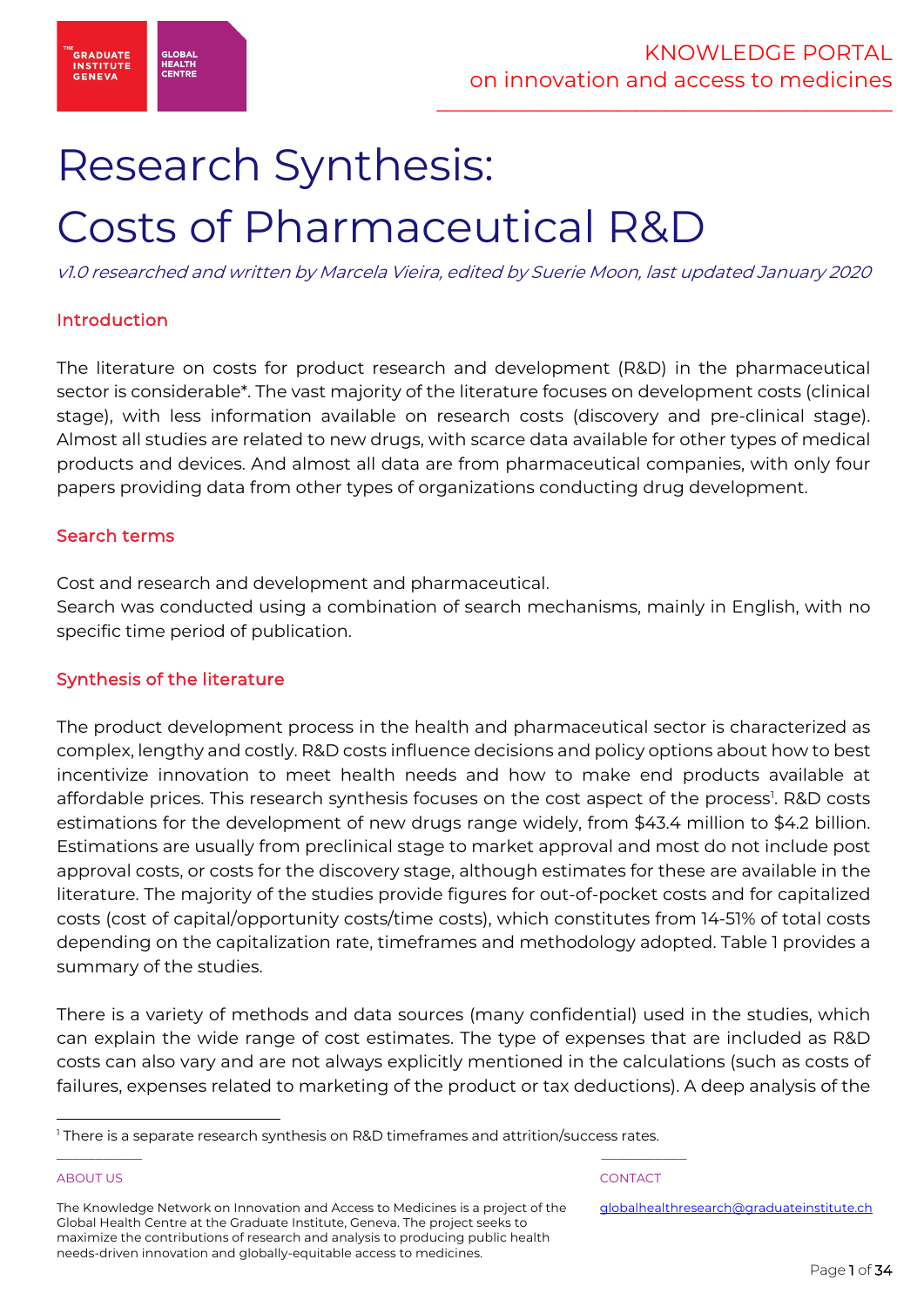

studies is beyond the scope of this research synthesis, which aims to provide an overview of the topic and highlight key findings from the range of studies, including variables that can affect R&D costs and main drivers.

Most of the studies focus on the development of new drugs ("new molecular entities" or "new chemical entities") by large pharmaceutical companies, and exclude cost to develop variations of existing drugs (such as combinations or reformulations). Some provide information on product development by non-commercial actors, but there is a need for further studies on this. There is also a need for more information about costs related to the development of other health technologies beyond drugs.

# Summary of the contents

This research synthesis is organized by the following topics: 1) Estimations of R&D costs

- New drugs overall
- New drugs by therapeutic area
- New drugs by company size
- Non-commercial product developers
- Other types of health products
- 2) Drivers of R&D costs
- 3) Returns on R&D

# ABOUT US AND INTERNATIONAL CONTACT CONTACT AND INTERNATIONAL CONTACT.

The Knowledge Network on Innovation and Access to Medicines is a project of the Global Health Centre at the Graduate Institute, Geneva. The project seeks to maximize the contributions of research and analysis to producing public health needs-driven innovation and globally-equitable access to medicines.

\_\_\_\_\_\_\_\_\_\_\_ \_\_\_\_\_\_\_\_\_\_\_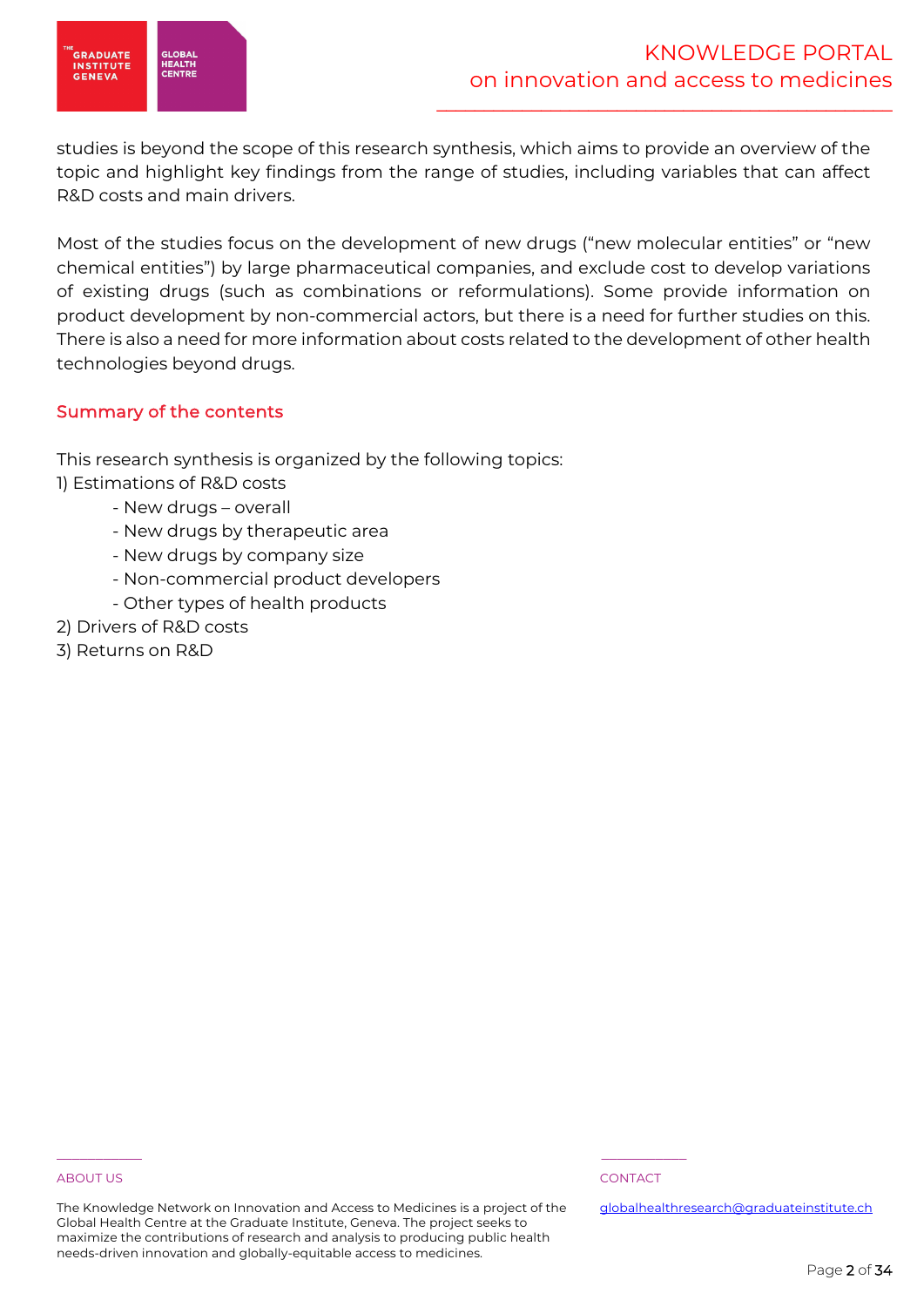

# Table 1. Summary of recent estimates of new drug development costs (in millions of USD)

| Paper                                                     | Period                                                                        | Sample size                                                                                  | Capitaliz<br>ed/rate       | Preclinic<br>al  | Phase I                          | Phase II                                           | Phase III        | Approv<br>al                               | Post-<br>approval/<br>Phase IV | Total<br>per<br>drug/<br>(year)<br>dollars                           | Percent<br>age of<br>capital<br>cost in<br>total |
|-----------------------------------------------------------|-------------------------------------------------------------------------------|----------------------------------------------------------------------------------------------|----------------------------|------------------|----------------------------------|----------------------------------------------------|------------------|--------------------------------------------|--------------------------------|----------------------------------------------------------------------|--------------------------------------------------|
| Paul et. al.<br>(2010)                                    | 2007                                                                          | 1 pharmaceutical<br>company (Eli Lilly)                                                      | <b>No</b><br>Yes, 11%      | \$62<br>\$150    | \$128<br>\$273                   | \$185<br>\$319                                     | \$235<br>\$314   | \$44<br>\$48                               | $\sim$<br>$\sim$               | $$873$ <sup>(1)</sup><br>(2008)<br>$$1,778$ <sup>(1)</sup><br>(2008) | 51%                                              |
| Mestre-<br>Ferrandiz<br>et al.<br>$(2012)$ <sup>(2)</sup> | In clinical<br>development<br>between 1998-<br>2002                           | 97 projects                                                                                  | Yes, 11%                   | \$207.4          | \$468.1                          | \$501.6                                            | \$293.8          | \$34.9                                     | $\sim$                         | \$899<br>(2011)<br>\$1,506<br>(2011)                                 | 40%                                              |
| Pricewater<br>houseCoop<br>ers (2012)                     | 2007-2011<br>2002-2006                                                        | 308 new drugs<br>approved by the<br>FDA from 2002-2011                                       | <b>Not</b><br>specified    | $\sim$           | $\sim$                           | $\overline{a}$<br>$\sim$                           | $\sim$           | $\sim$<br>$\overline{\phantom{a}}$         | $\mathbb{L}$<br>$\overline{a}$ | \$4,200<br>\$2,800                                                   | $\sim$                                           |
| DiMasi et<br>al.<br>(2016)                                | Compounds first<br>test in human<br>from 1995-2007<br>and R&D<br>expenditures | 106 new drugs from<br>10 multinational<br>biopharmaceutical<br>companies of<br>varying sizes | <b>No</b><br>Yes,<br>10.5% | \$430<br>\$1,098 | \$25.3<br>\$49.6                 | \$58.6<br>$$965^{(3)}$<br>\$95.3<br>$$1,460^{(3)}$ | \$255.4<br>\$314 | $\blacksquare$<br>$\overline{\phantom{a}}$ | \$466<br>\$312                 | \$1,861<br>(2013)<br>\$2,870<br>(2013)                               | 35%                                              |
| Prasad et.<br>al.<br>(2017)                               | from 1990-2013<br>Drugs approved<br>between 2006-<br>2015                     | 10 cancer drugs<br>from 10 companies,<br>mostly small                                        | <b>No</b><br>Yes, 7%       | $\sim$           | $\overline{a}$<br>$\overline{a}$ | $\bar{a}$                                          |                  | $\omega$<br>$\equiv$                       | $\sim$<br>$\equiv$             | \$648<br>(2017)<br>\$757<br>(2017)                                   | 14%                                              |

# ABOUT US ARE A RESERVED FOR A RESERVED ON THE RESERVED ON THE RESERVED ON THE RESERVED ON THE RESERVED ON THE RESERVED ON THE RESERVED ON THE RESERVED ON THE RESERVED ON THE RESERVED ON THE RESERVED ON THE RESERVED ON THE

The Knowledge Network on Innovation and Access to Medicines is a project of the Global Health Centre at the Graduate Institute, Geneva. The project seeks to maximize the contributions of research and analysis to producing public health needs-driven innovation and globally-equitable access to medicines.

\_\_\_\_\_\_\_\_\_\_\_ \_\_\_\_\_\_\_\_\_\_\_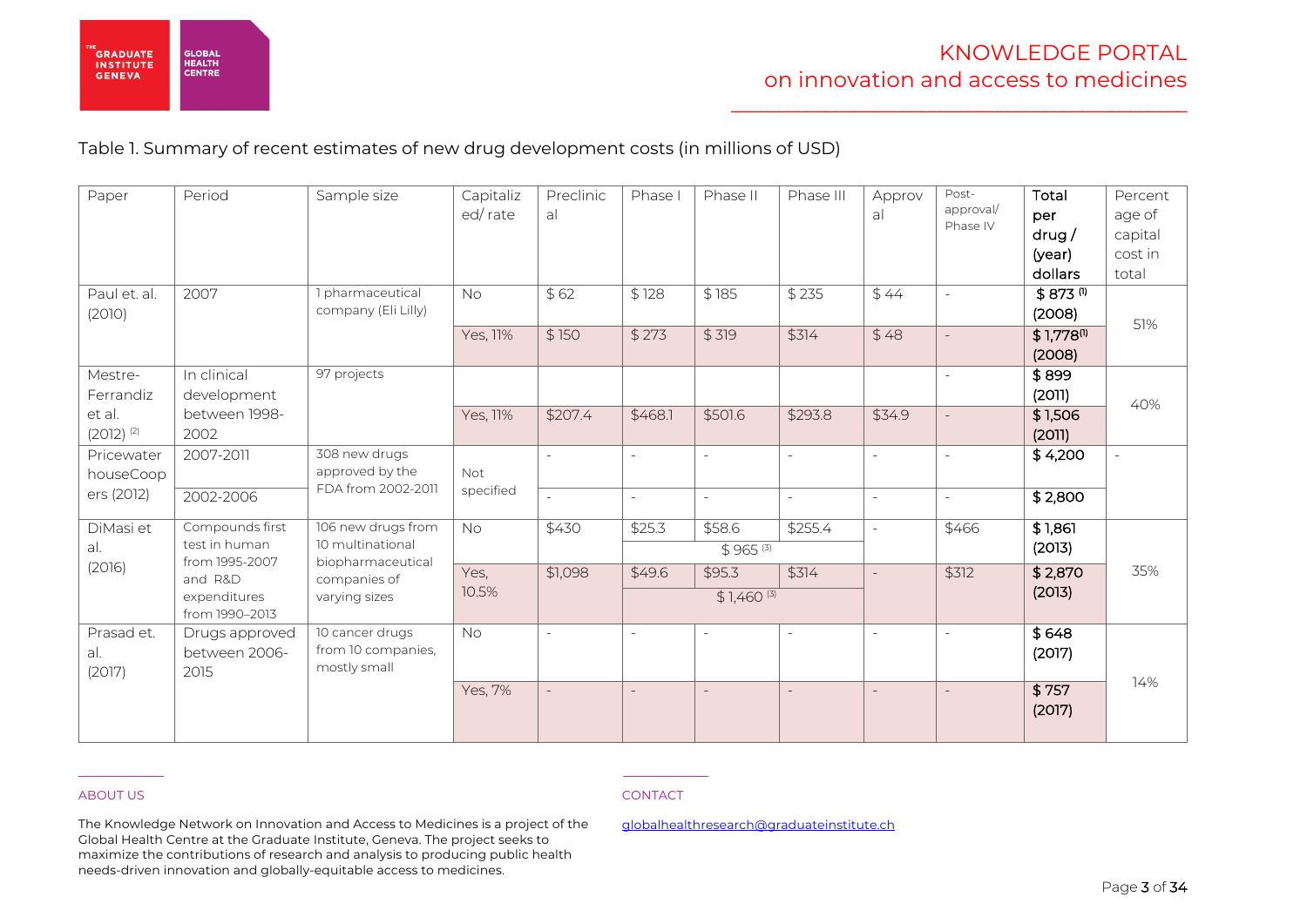| Jayasundar<br>a et. al.<br>(2019) | Drugs approved<br>between 2000-<br>2015 | 100 new orphan<br>drugs and $/602$<br>trials (only NMEs)                                               | No.<br>Yes,<br>10.5%    | $\sim$                   |                          | \$137.12<br>\$242.46 | $\sim$                   | $\overline{\phantom{a}}$<br>$\equiv$ | (2013)<br>(2013)     | 43%    |
|-----------------------------------|-----------------------------------------|--------------------------------------------------------------------------------------------------------|-------------------------|--------------------------|--------------------------|----------------------|--------------------------|--------------------------------------|----------------------|--------|
|                                   |                                         | 100 non-orphan                                                                                         | No.                     | $\overline{\phantom{a}}$ |                          | \$340.30             | $\sim$                   | $\overline{\phantom{a}}$             | (2013)               |        |
|                                   |                                         | drugs / 561 trials<br>(only NMEs)                                                                      | Yes,<br>10.5%           |                          |                          | \$488.88             |                          | $\overline{\phantom{a}}$             | (2013)               | 30%    |
| Deloitte<br>(2019)                | R&D<br>expenditures<br>occurred in 2019 | 183 products from 12<br>largest<br>pharmaceutical<br>companies (original<br>cohort)                    |                         | $\overline{\phantom{a}}$ | $\overline{\phantom{a}}$ | ۰                    | $\overline{\phantom{a}}$ | $\overline{\phantom{a}}$             | \$1,981<br>(2019)    | $\sim$ |
|                                   |                                         | 30 products from 4<br>mid-to-large<br>specialized<br>pharmaceutical<br>companies<br>(extension cohort) | <b>Not</b><br>specified | $\sim$                   | $\overline{\phantom{a}}$ | $\qquad \qquad =$    |                          | $\overline{\phantom{a}}$             | \$2,422<br>(2019)    |        |
| <b>DNDi</b><br>(2019)             | 2003-2019                               | 2 new chemical<br>entities                                                                             | <b>No</b>               | $\sim$                   | $\sim$                   | $\sim$               | $\sim$                   | $\sim$                               | $$67.2-$<br>212.8(4) | $\sim$ |

(1) Total costs in Paul et al. also includes discovery costs not included in the table for space limitation. Costs are breakdown in (out-of-pocket / capitalized): Targetto-hit: \$24 / \$94; Hit-to-lead: \$49 / \$166, and Lead optimization: \$146 / \$414.

(2) Mestre-Ferrandiz et al. does not use the standard division of the R&D into phases, but instead use the following intervals: Interval 1. Pre-first toxicity dose, Interval 2. First toxicity dose to first human dose, Interval 3. First human dose to first patient dose, Interval 4. First patient dose to first pivotal dose, Interval 5. First pivotal dose to first core submission, Interval 6. First core submission to first core launch. For the purpose of this table, we considered interval 1 as preclinical, intervals 2 + 3 as phase I, interval 4 as phase II, interval 5 as phase III and interval 6 as approval.

(3) Estimated total costs across phases of clinical development are not the mere addition of costs incurred in each phase and an explanation is not clearly provided.

(4) The total is adjusted for attrition rates to include cost of failures. The full document presents out-of-pocket expenses per phase of development and type of drug. Original figure in euros (EUR 60-190 million); exchange rate: 1.12.

### ABOUT US AND INTERNATIONAL CONTACT CONTACT AND INTERNATIONAL CONTACT.

l

**GLORAL** HEALTH

CENTRE

**GRADUATE** 

INSTITUTE

**GENEVA** 

The Knowledge Network on Innovation and Access to Medicines is a project of the Global Health Centre at the Graduate Institute, Geneva. The project seeks to maximize the contributions of research and analysis to producing public health needs-driven innovation and globally-equitable access to medicines.

\_\_\_\_\_\_\_\_\_\_\_ \_\_\_\_\_\_\_\_\_\_\_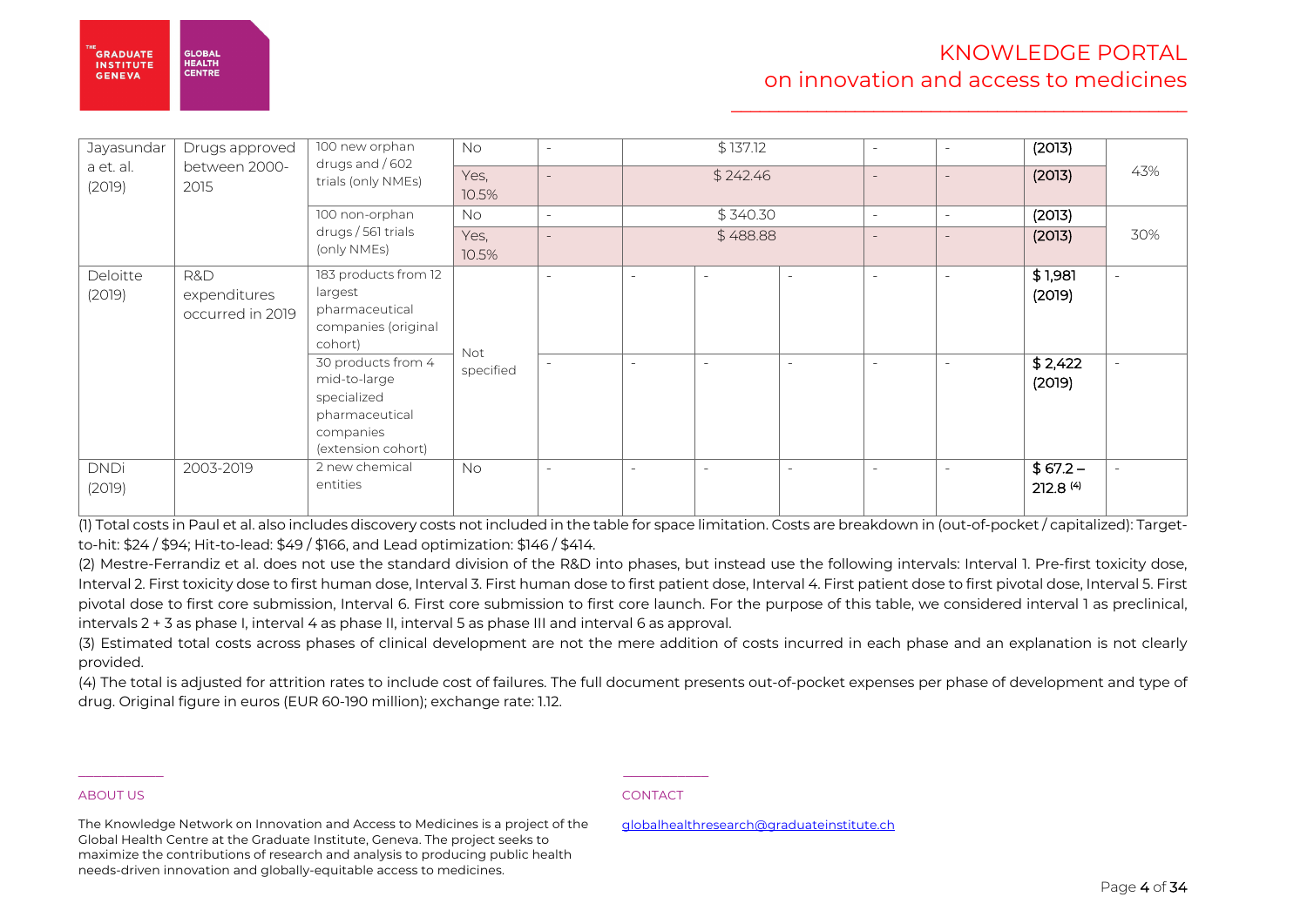

# 1) Estimations of R&D costs

# New drugs – overall

Literature reviews

We identified two studies that reviewed the literature on R&D costs for drug development, one published in 2011 and the other in 2012, and one focusing on the costs of clinical trials published in 2018.

Mestre-Ferrandiz et al. (2012), in a study published by the United Kingdom Office of Health Economics (OHE), identified 10 studies with estimates of R&D costs for new drugs conducted by industry<sup>2</sup>, concluding that the available literature shows *"an increase in [average, capitalized]* costs from £125 million (USD 199 million) per new medicine in the 1970s to £1.2 billion (USD 1.9 billion) in the 2000s". Figures are in 2011 dollars.

Morgan et al. (2011) reviewed 13 articles containing original estimates of the cost of drug development published from 1980 to 2009. They found estimates ranging from USD\$92 million cash (USD\$161 million capitalized) to USD\$883.6 million cash (USD\$1.8 billion capitalized), expressed in 2009 dollars. The authors suggested that differences in methods, data sources, and time periods explain some of the variation in estimates. They highlight that lack of transparency limits many studies, especially as "confidential information provided by unnamed companies about unspecified products forms all or part of the data underlying 10 of the 13 studies" and concluded that "despite three decades of research in this area, no published estimate of the cost of developing a drug can be considered a gold standard".

Speich et al. (2018a) conducted a systematic review on costs of randomized clinical trials (RCTs), the most expensive stage of drug development. They found 56 articles, none of which provided empirical cost data for all aspects of a trial, but provided information on several aspects of the trial, such as cost data of different development phases, recruitment costs or site-specific costs, or aggregated overall costs. Results show that "the median costs per recruited patient were USD 409 (range: USD 41–6,990)" and overall costs ranged from USD 0.2–611.5 million per RCT. All cost data are in 2017 dollars. The authors highlight that the studies use different methodologies, and that 75% of the articles did not provide detailed information on the methodology and underlying data used in the calculations.

# ABOUT US AND INTERNATIONAL CONTACT CONTACT AND INTERNATIONAL CONTACT.

\_\_\_\_\_\_\_\_\_\_\_ \_\_\_\_\_\_\_\_\_\_\_

<sup>&</sup>lt;sup>2</sup> The author notes that "some papers have estimated the cost of developing new drugs under the auspices of what have become known as "product-development partnerships" (PDPs), especially for neglected diseases. The discussion of these estimates is beyond the scope of this publication" (p.8).

The Knowledge Network on Innovation and Access to Medicines is a project of the Global Health Centre at the Graduate Institute, Geneva. The project seeks to maximize the contributions of research and analysis to producing public health needs-driven innovation and globally-equitable access to medicines.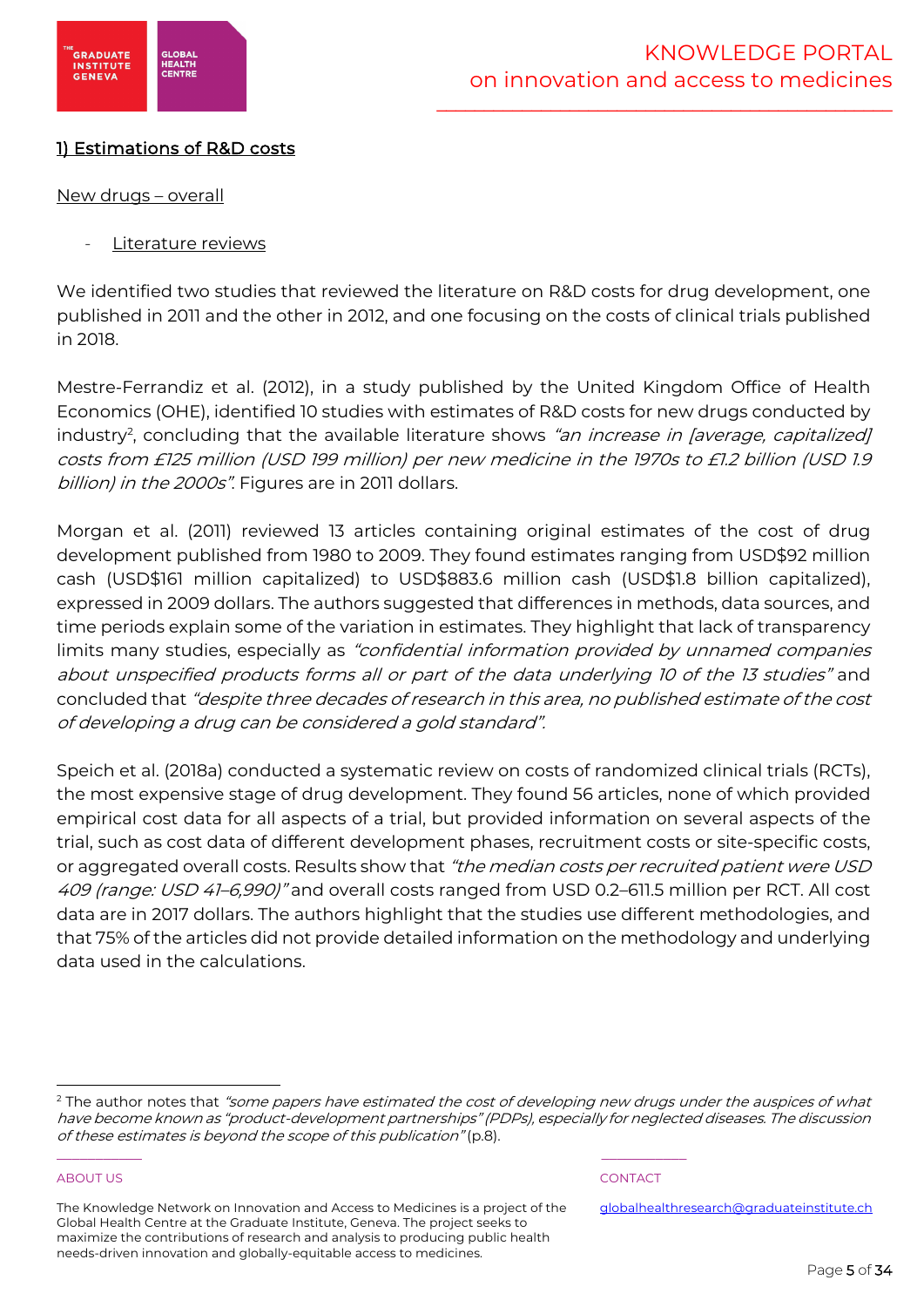

# - Original calculations

Deloitte Center for Health Solutions have published over the past 10 years annual reports on pharmaceutical R&D. The last report (Deloitte, 2019), estimates the average R&D costs to develop a new drug at USD 1,981 million for the original cohort and USD 2,422 million for the extension cohort, inclusive of costs of failures. The original cohort is composed of 12 largest biopharmaceutical companies (ranked by R&D expenditures in 2009) and the extension cohort is comprised of 4 "mid-to-large, more specialized companies" (not specified). The 2019 report also provides an overview of the estimations from the previous reports summarized in the figure below. The estimation is calculated based on total R&D spending by the cohort companies, which in 2019 amounted to USD 79 billion, and the total of assets in late-stage pipeline (defined as "assets that are filed, in Phase III or Phase II with breakthrough therapy designation as of 30<sup>th</sup> April each year<sup>n</sup>, which included, in 2019, 183 products for the original cohort and 30 for the extension cohort. In 2019, that included 43% of small molecule drugs (down from 67% in 2010), 37% of antibody therapies (up from 15% in 2010) and 20% of other modalities, including cell and gene therapies, protein-based therapies, vaccines and synthetic peptides (proportion stable over the years). The costs are collected from "publicly available information from audited annual reports or readily available from third-party data providers" and includes costs from discovery to launch. The methodology used to calculate average R&D cost per product is not specified in detail, and it is unclear whether total costs are out-of-pocket or capitalized, or if they have been adjusted for inflation.



# Figure 6. Average R&D cost to develop a compound from discovery to launch, 2010-19 - original and extension cohorts

Source: Deloitte Center for Health Solutions, 2019, p. 13.

# ABOUT US AND INTERNATIONAL CONTACT CONTACT AND INTERNATIONAL CONTACT.

The Knowledge Network on Innovation and Access to Medicines is a project of the Global Health Centre at the Graduate Institute, Geneva. The project seeks to maximize the contributions of research and analysis to producing public health needs-driven innovation and globally-equitable access to medicines.

\_\_\_\_\_\_\_\_\_\_\_ \_\_\_\_\_\_\_\_\_\_\_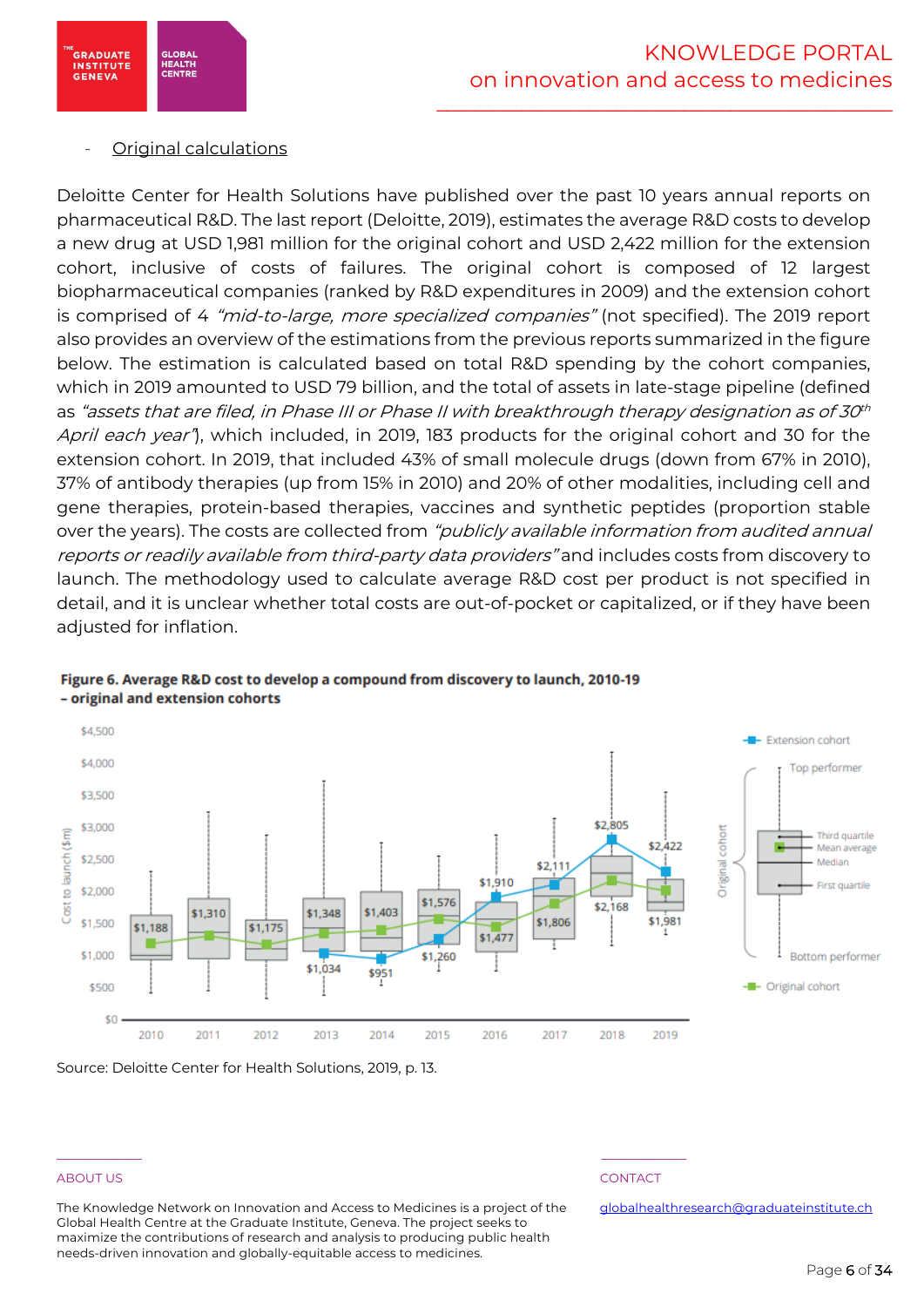

DiMasi and co-authors at the Tufts Center conducted a series of studies to estimate private sector R&D costs of drugs. The latest study published in 2016 (DiMasi et al., 2016) estimated the average (mean) pre-tax out-of-pocket cost to be USD\$1,395 million (2013 dollars) and USD\$2,558 million (2013 dollars) after capitalization at 10.5%. Time costs (or opportunity costs) accounts for 45% of total costs. Breaking down the total costs between preclinical and clinical stages, the estimated preclinical out-of-pocket costs are \$430 million and \$1,098 million capitalized and for clinical stage out-of-pocket costs are \$965 million and \$1,460 million capitalized. Therefore, preclinical costs were estimated to represent 32% of total out-of-pocket costs and 42% of total capitalized costs. The study also provides an estimate of post-approval R&D costs at USD\$312 million after capitalization, which would increase the cost estimate to USD\$2,870 million (2013 dollars) if included. The calculation includes costs related to compounds abandoned during the development process (cost of failures). The calculation does not consider public subsidies or tax deductions/credits tied to R&D expenditures, which would reduce net R&D costs for a company. The estimations were based on a confidential survey through which 10 multinational pharmaceutical companies (not named) of varying sizes self-reported information on R&D costs of 106 new drugs, out of which 19 were biologics (the drugs are not specified). Full R&D costs were not provided for all of the 106 drugs, and the sample size per phase included 78 drugs for preclinical, 97 for phase I, 78 for phase II and 42 for phase III. The sample included self-originated compounds with first test in human anywhere in the world from 1995-2007 and development costs occurred through 2013, including preclinical stage from the point of compound syntheses/isolation until market approval (therefore not including pre-synthesis discovery costs). It is noted that the clinical costs estimations include not only clinical trial costs per se, but also "R&D costs not directly related to the trials that were incurred during the phase, such as those for long-term animal testing, chemistry, manufacturing and controls (CMC), and company R&D overhead". It is also noted that total cost estimations are inclusive of "non-molecule related costs required to run an R&D organization".

Using similar methodology, in the 2003 study, DiMasi et al. (2003) investigated the costs related to 68 new drugs using self-reported data from 10 multinational pharmaceutical firms. The sample drugs entered clinical development stage anywhere in the world between 1983 and 1994 and development costs were included until 2000. The authors estimated the mean pre-tax preapproval out-of-pocket cost per new drug in USD\$ 403 million (2000 dollars) or USD\$ 802 million (2000 dollars), after capitalization at 11%, including the costs of failures. In the 1991 study, the same group of authors (DiMasi etal., 1991) estimated the R&D costs of 93 new chemical entities (including costs of failures) using self-reported data from a survey of 12 US-owned pharmaceutical companies. The selected drugs initiated clinical trials between 1970 and 1982. The estimated pre-tax out-of-pocket cost was USD\$114 million (1987 dollars) and US\$231 million (1987 dollars) when capitalized at 9%.

Light and Warburton (2011) analyzed the R&D costs estimated by DiMasi et al. (2003) and argued that the costs were inflated to support industry-claims of high risks and costs involved in the development process used to justify high prices of medicines. They formulate several critiques

# ABOUT US AND INTERNATIONAL CONTACT CONTACT AND INTERNATIONAL CONTACT.

The Knowledge Network on Innovation and Access to Medicines is a project of the Global Health Centre at the Graduate Institute, Geneva. The project seeks to maximize the contributions of research and analysis to producing public health needs-driven innovation and globally-equitable access to medicines.

\_\_\_\_\_\_\_\_\_\_\_ \_\_\_\_\_\_\_\_\_\_\_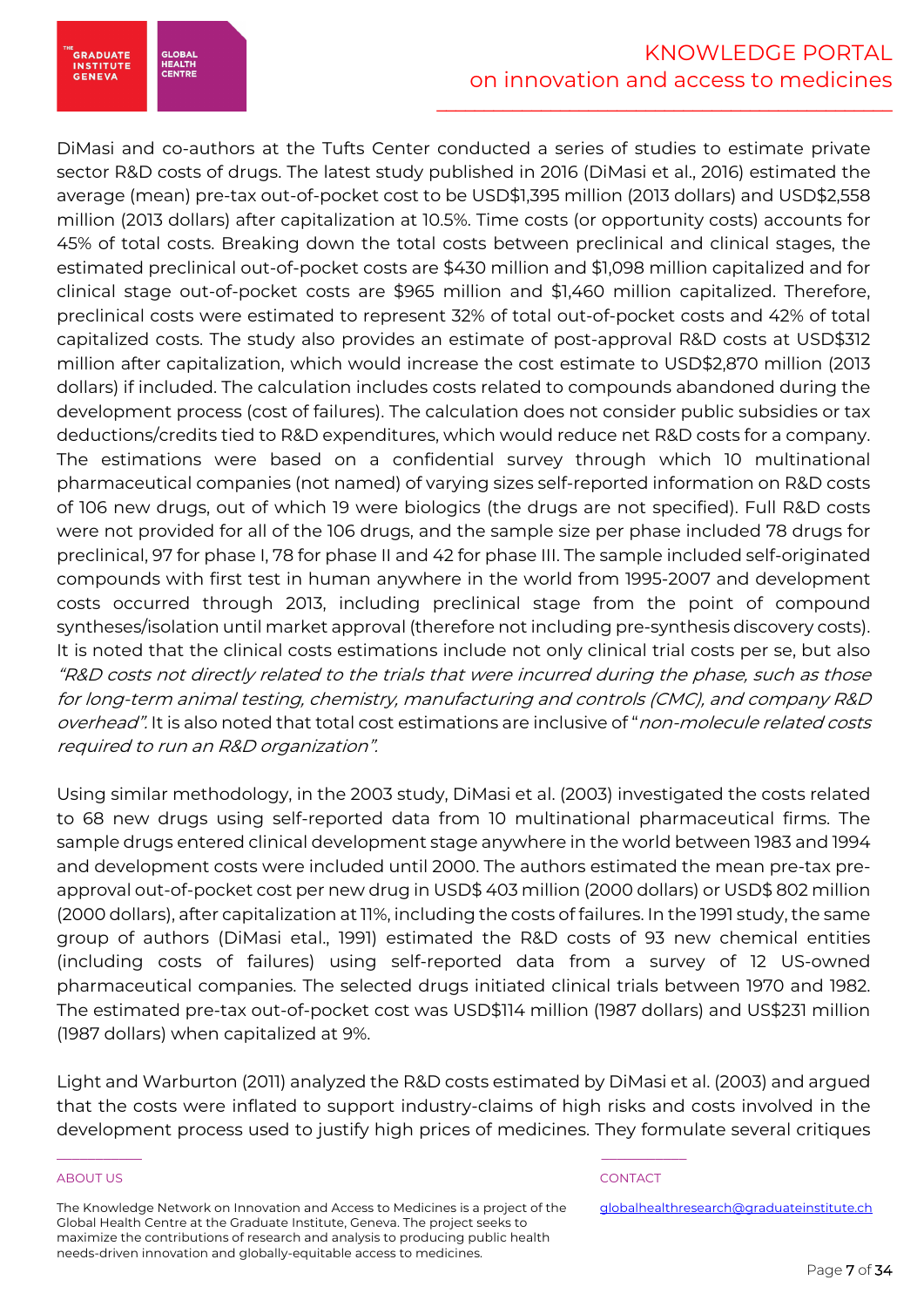

to the methodology used in the DiMasi study, such as inflated trial costs, exaggerated time for each development phase and capitalization of costs at a high rate. The authors adjust the data to account for those factors and suggest that actual R&D costs might be much lower. There are several estimations adjusted for different factors, with the lowest being median net out-ofpocket costs of USD\$43.4 million per new drug (including 50% tax reductions), 18 times lower than the figure in the analyzed study (USD\$802 million).

Mestre-Ferrandiz et al. (2012), beyond reviewing the available literature on R&D costs, also presented a new estimative at USD 1,506 million (in 2011 dollars, capitalization at 11%). Out-ofpocket costs were calculated at USD 899 million (2011 dollars). The calculation was "based on previously unpublished information collected by CMRI in confidential surveys<sup>18</sup>. Costs were estimated based on reported R&D expenditures of the companies included in the surveys and the 97 projects in development from 1997-2002.

PricewaterhouseCoopers (2012), calculated the average R&D costs of new drugs to be USD 4.2 billion per molecule in the period 2007-2011 and USD 2.8 billion from 2002-2006. The calculation was based on the total number of new drugs (including biologics) approved by the FDA from 2002-2011, which amounts to 308, and how much the pharmaceutical industry invested in R&D in the same period, totaling USD 1.1 trillion. Estimates seems to be out-of-pocket costs, not capitalized and not adjusted to inflation, but the methodology is not clear in the study. They also reported average industry R&D expenditures to be distributed as following: 7.1% for target selection/validation; 21.5% for screening/lead optimization; 9.2% for proof of mechanism/phase I; 17.4% for proof of concept/phase II; 39.8% for phase III and 5% for approval.

Adams and Brantner (2010) calculated expenditures related to the clinical stage of development of new drugs using publicly available data from 183 publicly traded companies in the pharmaceutical industry in the US in a 12-year period (1989–2001). They estimated that average costs for the clinical stage was USD\$27 million per year, being USD\$17 million for Phase I trials, USD\$34 million for Phase II and USD\$27 million for Phase III, which multiplied by average phase durations results in estimates of \$24 million, \$86 million, and \$61 million for Phases I, II, and III, respectively. The authors concluded that their estimated costs were higher than suggested in previous studies. The same authors also conducted a similar study in 2006 (Adams and Brantner, 2006), estimating total clinical stage costs at a range of USD\$500 million to USD\$ 2 billion per drug, depending on the therapeutic class and on the company. Figures from both studies are in 2000 dollars and capitalized at 11%.

Paul et al. (2010) estimated R&D costs of new drug development, from preclinical (target-to-hit) to launch, based on assumptions of success rates, timeframes and costs per phase based on industry benchmarks and cost data from Eli Lilly and Company. The total out-of-pocket cost to

# ABOUT US AND INTERNATIONAL CONTACT CONTACT AND INTERNATIONAL CONTACT.

.<br>GRADUATE<br>INSTITUTE

**GENEVA** 

**GLOBA HEALTH**<br>CENTRI

\_\_\_\_\_\_\_\_\_\_\_ \_\_\_\_\_\_\_\_\_\_\_

<sup>&</sup>lt;sup>3</sup> Definition provided at the glossary of the study (p. 79), "CMRI: CMRI, acquired by Thomson Reuters in 2006, began researching issues in R&D in the early 1980s as the Centre for Medicines Research (CMR). It maintains various databases of drugs/biologics and biopharmaceutical industry activities."

The Knowledge Network on Innovation and Access to Medicines is a project of the Global Health Centre at the Graduate Institute, Geneva. The project seeks to maximize the contributions of research and analysis to producing public health needs-driven innovation and globally-equitable access to medicines.

globalhealthresearch@graduateinstitute.ch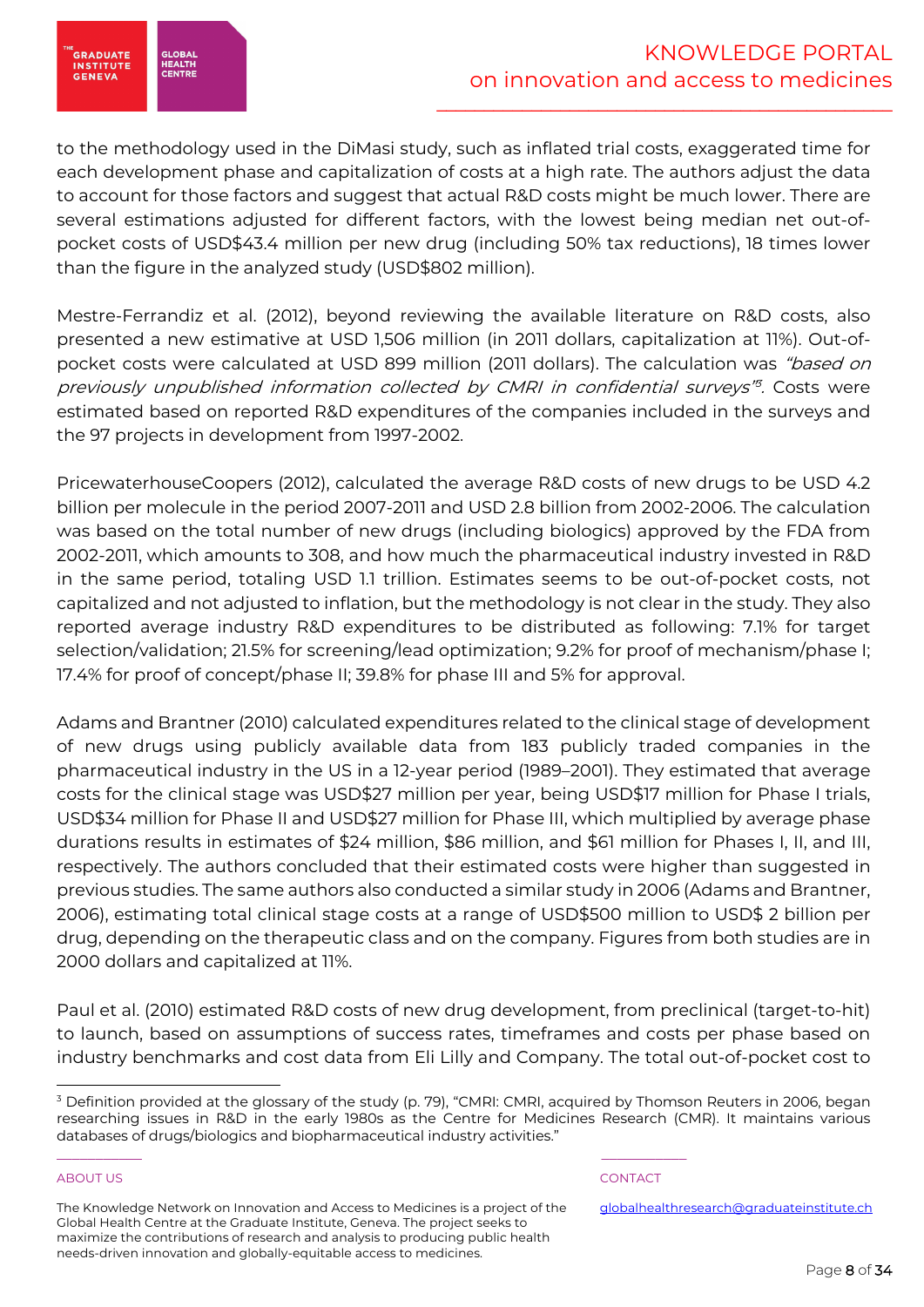

launch one NME is estimated at USD 873 million, and capitalized cost at USD 1,778 million (at 11%). See Table 1 for costs per phase. The authors note that the estimate does not include discovery research, post-launch expenses or overheads.

Public Citizen (2001) conducted an analysis drawing on publicly available US Securities and Exchange Commission (SEC) R&D filings for all major pharmaceutical firms and calculated R&D costs, after-tax deductions, to be from USD 57 million to USD 71 million for the average new drug brought to market in the 1990s, including failures. Pre-tax estimations were calculated to be an average of USD 163 million per new drug approved. The calculations are based on PhRMA data for R&D spending (USD 139.8 billon in the 1990s) and the number of NMEs approved by the US FDA in the period (857). Figures are in 2000 dollars.

The US Congress Office of Technology Assessment – OTA (1993) calculated that *"the average* aftertax R&D cash outlay for each new drug that reached the market in the 1980s was about \$65 million (in 1990 dollars)". And "the full aftertax cost of these outlays, compounded to their value on the day of market approval, was roughly \$194 million (1990 dollars)". The study estimated that tax savings and credits reduced out-of-pocket costs by nearly 50 per cent.

The literature review conducted by Mestre-Ferrandiz et al. (2012) also included information on two studies that investigated R&D cost in the period from 1960s to 1980s and updated their estimations to 2011 prices. According to the review, Wiggins<sup>4</sup>, in a study published in 1987, investigated the period from 1970-1985 and calculated the development costs of a new drug to be of USD 226m (fully capitalized) (in 2011 prices). The calculation was based on the total number of new molecular entities (NMEs) approved by FDA in the period and an estimation of R&D spending on new drug development in previous years at industry level. Hansen<sup>5</sup>, in a study published in 1979, analyzed project-specific data on 67 products that entered clinical testing between 1963 and 1975 and were approved for marketing starting around 1970. Hansen estimated the cost to be US\$199m (in 2011 dollars).

Focusing on the preclinical stage, Horvath (2010) estimated the costs of development for small molecule drugs and biologics. The estimations were based on a simulation of preclinical studies costs conducted by the author in 2004. Preclinical studies necessary to obtain the IND – Investigational New Drug Application for small molecule drugs were estimated to last 10 months and cost USD 1.2 million, including manufacturing costs estimated at USD 40,000. For biologics, they were estimated to last 17 months and cost USD 2.6 million, including USD 1.6 million cost to manufacture the material. The author also provides calculations for preclinical studies necessary to support each phase of clinical development up to registration. Total supporting preclinical

# ABOUT US AND INTERNATIONAL CONTACT CONTACT AND INTERNATIONAL CONTACT.

The Knowledge Network on Innovation and Access to Medicines is a project of the Global Health Centre at the Graduate Institute, Geneva. The project seeks to maximize the contributions of research and analysis to producing public health needs-driven innovation and globally-equitable access to medicines.

\_\_\_\_\_\_\_\_\_\_\_ \_\_\_\_\_\_\_\_\_\_\_

<sup>4</sup> Wiggins SN. The cost of developing a new drug. Washington, DC: Pharmaceutical Manufacturers Association; 1987. Apud Mestre-Ferrandiz et al. 2012.

<sup>5</sup> Hansen, R.W. (1979) The pharmaceutical development process: Estimates of current development costs and times and the effects of regulatory changes. In: R.I. Chien (ed.) Issues in Pharmaceutical Economics. Lexington, MA: Lexington Books, pp. 151–187. Apud Mestre-Ferrandiz et al. 2012.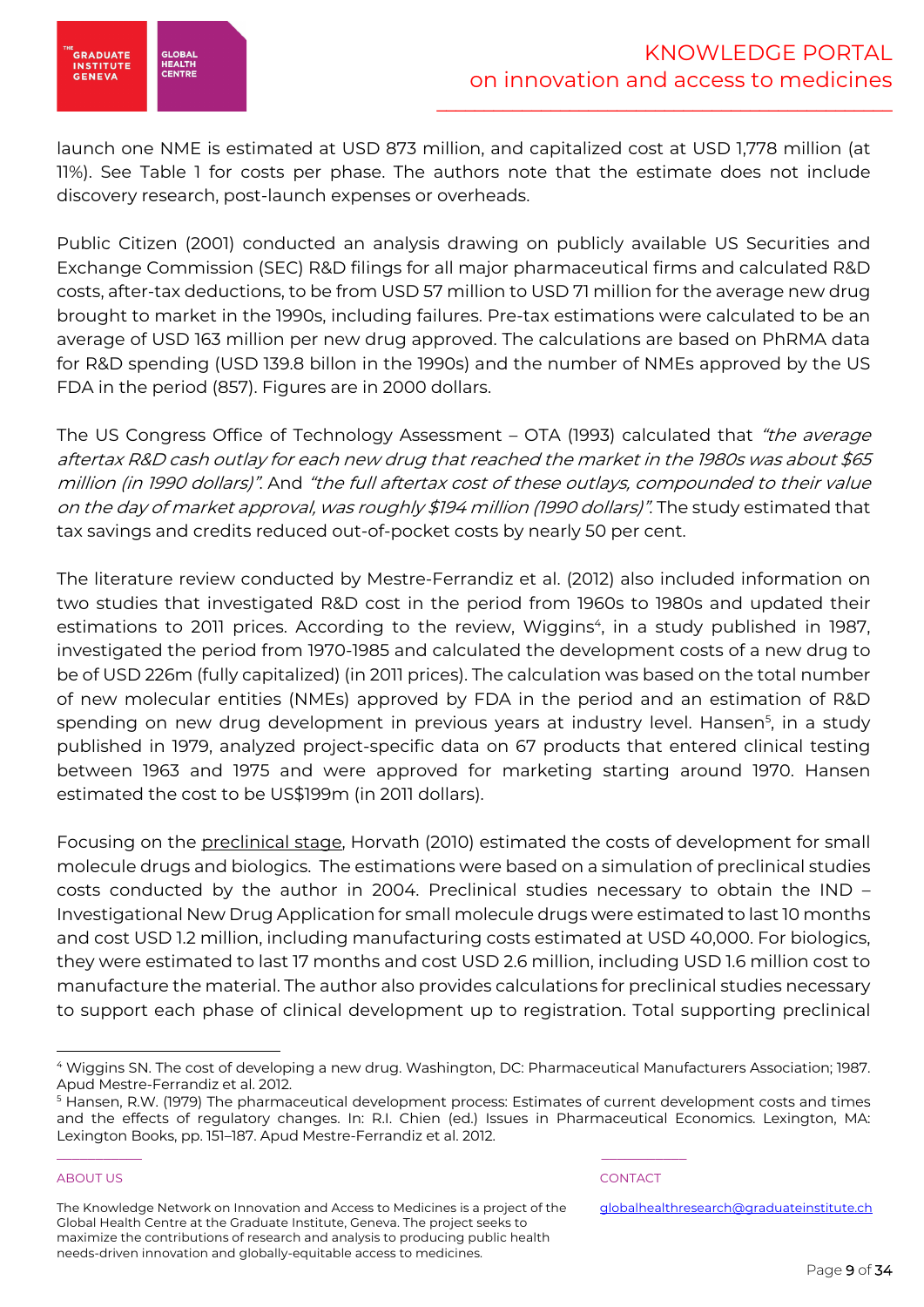

studies were estimated to require 73 months and cost USD 7 million for drugs and 47 months and USD 6.3 million for biologics.

# New drugs by therapeutic area

The literature shows that the costs to develop a new medicine can vary significantly according to the therapeutic area. The above-mentioned literature review conducted by Mestre-Ferrandiz et al. (2012) looked into costs by therapeutic area and concluded that the most expensive are neurology, respiratory and oncology, and the less expensive are anti-parasitics and drugs to treat HIV/AIDS due to differences in success rates and development times.

Sertkaya et al. (2014), in a report prepared by Eastern Research Group, Inc. for the US Department of Health and Human Services, used "aggregate data from three proprietary databases on clinical trial costs provided by Medidata Solutions", to estimate the costs of each phase of the clinical stage of drug development for 13 different therapeutic area. Costs include only information from industry-sponsored trials conducted in the US. A summary of the estimations is available in the figure below. The authors conclude that "the therapeutic area with the highest average per-study costs across Phases I, II and III is pain and anesthesia (\$71.3 million) followed by ophthalmology (\$49.9 million) and anti-infective (\$41.3 million) trials. Conversely, trials in dermatology, endocrinology, and gastroenterology have the lowest overall costs across the same three phases". They also looked at costs for Phase IV studies, usually not included in R&D costs estimations, and concluded that "average Phase IV study costs are equivalent to those of Phase III costs but are much more variable across different therapeutic areas than Phase III costs". Costs are capitalized at 15%. Beyond per-study costs, Sertkaya et al. (2014) also provide estimations of costs for several components grouped into per-study costs, per-patient costs, and per-site costs, adding additional costs for site overhead (estimated at 25% of per-study costs) and all other additional costs not captured by those categories (estimated at additional 30% of all the costs combined).

### ABOUT US AND INTERNATIONAL CONTACT CONTACT AND INTERNATIONAL CONTACT.

The Knowledge Network on Innovation and Access to Medicines is a project of the Global Health Centre at the Graduate Institute, Geneva. The project seeks to maximize the contributions of research and analysis to producing public health needs-driven innovation and globally-equitable access to medicines.

\_\_\_\_\_\_\_\_\_\_\_ \_\_\_\_\_\_\_\_\_\_\_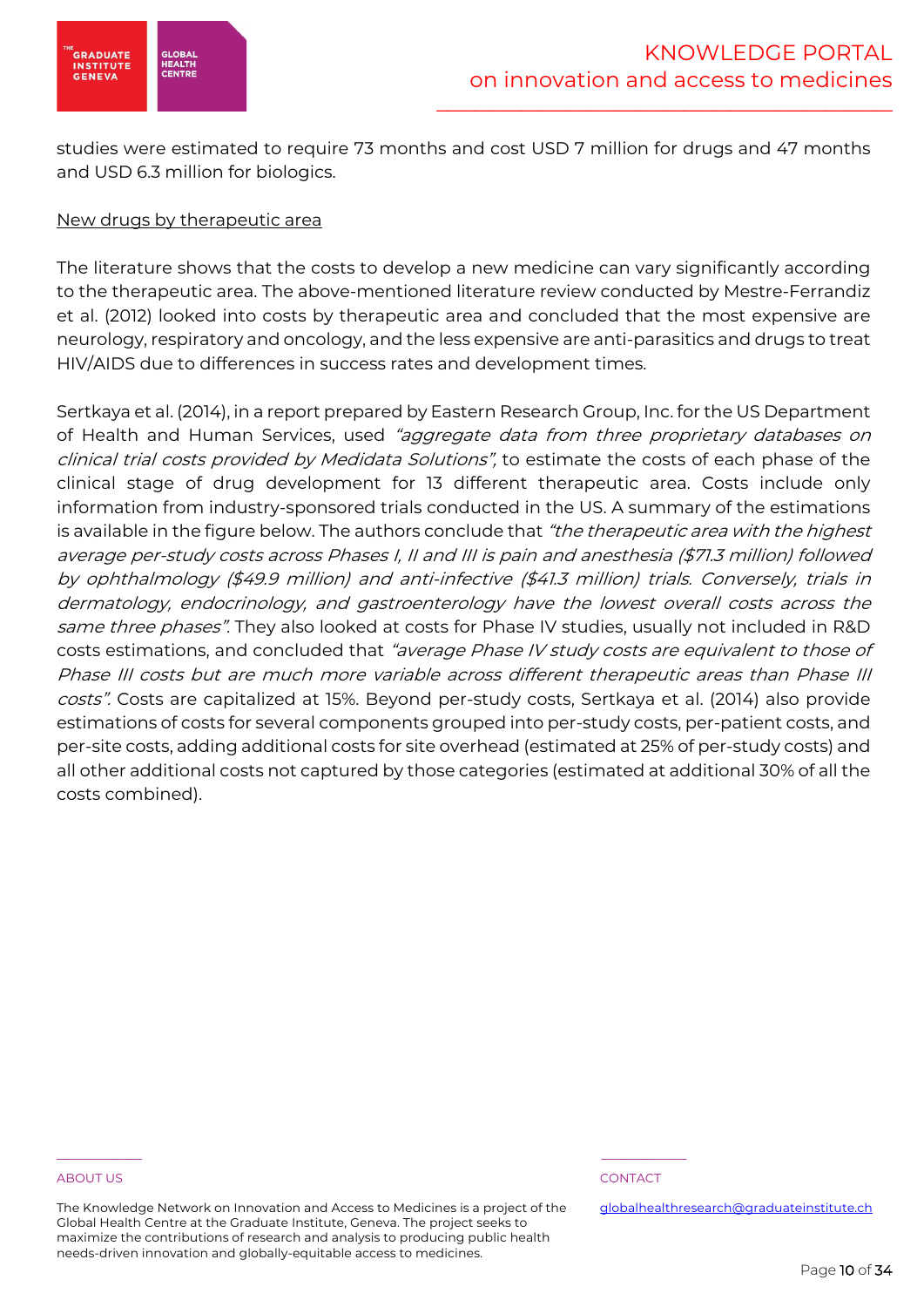| Table 1: "Total Per-Study Costs (in § Millions), by Phase and Therapeutic Area [a] [b] |                              |                |                |                                    |                                                            |                 |                         |
|----------------------------------------------------------------------------------------|------------------------------|----------------|----------------|------------------------------------|------------------------------------------------------------|-----------------|-------------------------|
| <b>Therapeutic Area</b>                                                                | Phase 1                      | Phase 2        | Phase 3        | Phase 1, 2,<br>& 3<br>Subtotal [d] | <b>FDA</b><br><b>NDA/BLA</b><br><b>Review</b><br>Phase [c] | Phase 4         | Total [d]               |
| Anti-Infective                                                                         | (5)<br>\$4.2                 | \$14.2<br>(6)  | (5)<br>\$22.8  | \$41.2\$<br>$\left( 3\right)$      | \$2.0                                                      | (12)<br>\$11.0  | \$54.2<br>(10)          |
| Cardiovascular                                                                         | \$2.2<br>(9)                 | \$7.0<br>(13)  | (3)<br>\$25.2  | \$34.4<br>(10)                     | \$2.0                                                      | \$27.8<br>(4)   | \$64.1<br>(6)           |
| Central Nervous System                                                                 | \$3.9<br>$\epsilon$          | \$13.9<br>(7   | \$19.2<br>(7)  | \$37.0<br>(6)                      | \$2.0                                                      | \$14.1<br>(11)  | \$53.1<br>(11)          |
| Dermatology                                                                            | \$1.8<br>(10)                | \$8.9<br>(12)  | (13)<br>\$11.5 | \$22.2<br>(13)                     | \$2.0                                                      | \$25.2<br>(7)   | \$49.3<br>(12)          |
| Endocrine                                                                              | (12)<br>\$1.4                | \$12.1<br>(10) | \$17.0<br>(9)  | \$30.5<br>(12)                     | \$2.0                                                      | \$26.7<br>(6)   | \$59.1<br>$\sigma$      |
| Gastrointestinal                                                                       | \$2.4<br>$\left( 8\right)$   | \$15.8<br>(4)  | \$14.5<br>(11) | \$32.7<br>(H)                      | \$2.0                                                      | \$21.8<br>(8)   | \$56.4<br>(8)           |
| <b>Genitourinary System</b>                                                            | \$3.1<br>ΊΤ                  | \$14.6<br>(5)  | \$17.5<br>(8)  | \$35.2<br>(8)                      | \$2.0                                                      | \$6.8\$<br>(13) | \$44.0<br>(13)          |
| Hematology                                                                             | \$1.7<br>(11)                | \$19.6<br>(1)  | \$15.0<br>(10) | \$36.3<br>(7)                      | \$2.0                                                      | \$27.0<br>(5)   | \$65.2<br>(5)           |
| Immunomodulation                                                                       | \$6.6<br>$\scriptstyle{(1)}$ | \$16.0<br>(3)  | \$11.9<br>(12) | (9)<br>\$34.5                      | \$2.0                                                      | \$19.8<br>(9)   | \$56.2<br>(9)           |
| Oncology                                                                               | $\left( 4\right)$<br>\$4.5   | \$11.2<br>(11) | \$22.1<br>(6)  | (5)<br>\$37.8                      | \$2.0                                                      | \$38.9<br>(2)   | \$78.6<br>(3)           |
| Ophthalmology                                                                          | (2)<br>\$5.3                 | \$13.8<br>(8)  | (2)<br>\$30.7  | \$49.8<br>$\left( 2\right)$        | \$2.0                                                      | \$17.6(10)      | \$69.4<br>(4)           |
| Pain and Anesthesia                                                                    | (13)<br>\$1.4                | \$17.0<br>(2)  | \$52.9<br>(1)  | \$71.3<br>$\left( l\right)$        | \$2.0                                                      | \$32.1<br>(3)   | \$105.4<br>(2)          |
| <b>Respiratory System</b>                                                              | \$5.2<br>3)                  | \$12.2<br>(9)  | \$23.1<br>(4)  | \$40.5<br>$\left(4\right)$         | \$2.0                                                      | \$72.9<br>(1)   | \$115.3<br>$\rm _{(1)}$ |

[a] The numbers in parentheses represent the rank in descending order.

[b] The cost for each phase assumes that a single trial (i.e., study) is conducted.

[c] The category represents the New Drug Application (NDA)/Biologic License Application (BLA) filing fee for an application requiring clinical data and does not include any establishment or product fees that the filing entity might need to pay in addition.

[d] Totals may not add up due to rounding.

Source: Sertkaya et al., 2014, p. 3-3.

The study by Adams and Brantner (2010) presents estimates of expenditures on drug development according to their therapeutic categories. Their findings show that cardiovascular, dermatological, genitourinary, anticancer and neurological drugs are all above average and that biotech drugs are below average. They also highlighted that new formulations of existing drugs have substantially smaller expenditure than the average. In their 2006 study (Adams and Brantner, 2006), the same authors suggested that variation in R&D costs by therapeutic class might be due to differences in success rates and length of trials, and not on actual spending.

Prasad and Mailankody (2017) examined the R&D costs to bring 10 cancer drugs to market and revenues after approval, using data from 10 companies' filings to the US Securities and Exchange Commission. The selection criteria were drugs developed by companies that had no other product in the market, therefore, mostly small companies. The estimation included all R&D costs reported by the companies, therefore inclusive of costs of other compounds that did not reach regulatory approval (cost of failures). The authors found that the median time to develop a drug was 7.3 years (range, 5.8-15.2 years) and estimated the median out-of-pocket cost of development at USD\$648.0 million (range, USD\$157.3 million to USD\$1,950.8 million). If capitalized for a 7% opportunity costs, median cost was USD\$757.4 million (range, USD\$203.6 million to USD\$2,601.7 million). The authors concluded that the estimated cost to develop a

# ABOUT US AND INTERNATIONAL CONTACT CONTACT AND INTERNATIONAL CONTACT.

The Knowledge Network on Innovation and Access to Medicines is a project of the Global Health Centre at the Graduate Institute, Geneva. The project seeks to maximize the contributions of research and analysis to producing public health needs-driven innovation and globally-equitable access to medicines.

\_\_\_\_\_\_\_\_\_\_\_ \_\_\_\_\_\_\_\_\_\_\_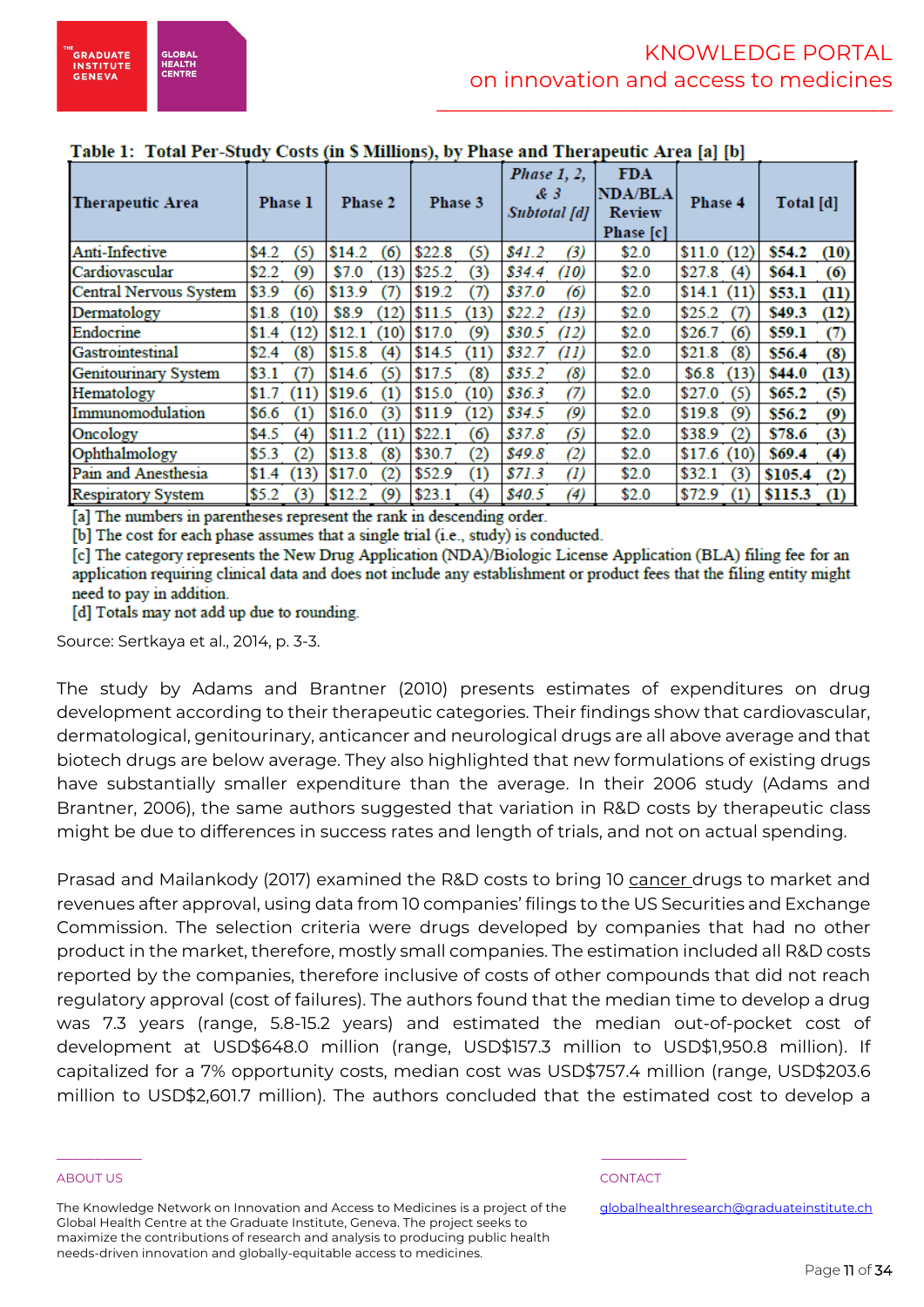

cancer drug of USD\$648.0 million is significantly lower than prior estimates (from USD\$320.0 million to USD\$2.7 billion). Figures are in 2017 dollars.

Jayasundara et al. (2019) investigated the differences in clinical trial costs to develop orphan drugs and non-orphan drugs. They randomly selected 100 new orphan drugs and 100 nonorphan drugs approved by the US FDA between 2000 and 2015 (new indications, new formulations, new manufactures and new dosage forms of already marketed drugs were excluded). They used the clinicaltrials.org database to identify all clinical trials, numbers of patient enrolled and trial duration for each development phase (phase I to III), amounting to a total of 1,163 trials (602 for orphan drugs and 561 for non-orphan drugs). The costs were calculated based on per-trial cost averages reported at PhRMA 2015 for non-orphan drugs and at EvaluatePharma 2015 for orphan drugs, and adjusted to probability of success based on DiMasi 2016, to include the cost of failures. They found that "the out-of-pocket clinical costs per approved orphan drug to be \$166 million and \$291 million (2013 USD) per non-orphan drug. The capitalized clinical costs per approved orphan drug and non-orphan drug were estimated to be \$291 million and \$412 million respectively". They also conducted a separate analysis only for new molecular entities (NMEs), which represents 54 out of the 100 non-orphan drugs and 74 of the 100 orphan drugs. This resulted in an "estimated capitalized cost per approved non-orphan NME was \$489 million and the capitalized cost per approved orphan NME was \$242 million", meaning that the costs to develop orphan drugs are about 50% lower than non-orphan drugs, despite high prices of orphan drugs being attributed to the high cost of drug development. Figures are in 2013 dollars and capitalization was at 10.5% rate.

The above-mentioned paper by Dimasi et al. (2016) provided cost information per clinical phase of development broken-down between small molecules and large molecules (biologics). Out of the 106 drugs included in the study, 19 were large molecules and 87 small molecules. Mean costs for phase I, were USD 23.93 million for large molecules and USD 25.53 million for small molecules; for phase II, USD 91.86 million for large molecules and USD 50.40 million for small molecules; for phase III, USD 281.13 million for large molecules and USD 245.80 for small molecules. After adjusting for approval success rates, which were much higher for large molecules (28.9% compared to 9.3%), clinical costs for the development of small molecules were 44.5% higher than for large molecules.

DiMasi et al. (2016) also found that average development costs are lower for priority drugs, as rated by the US FDA, than for standard drugs. Out-of-pocket costs for clinical stage per approved compound were USD 554 million for standard-rated and USD 385 for priority-rated compounds, while capitalized costs were USD 782 million and USD 489 million respectively. The authors suggests that while priority-rated compounds would tend to be costlier for breaking more new scientific ground, standard-rate compounds usually requires large trials to demonstrate superiority or non-inferiority to similar compounds already in the market. The authors conclude that "our results can be viewed as supportive, but not conclusive, evidence of higher costs for drug with lower therapeutic significance ratings".

# ABOUT US AND INTERNATIONAL CONTACT CONTACT AND INTERNATIONAL CONTACT.

The Knowledge Network on Innovation and Access to Medicines is a project of the Global Health Centre at the Graduate Institute, Geneva. The project seeks to maximize the contributions of research and analysis to producing public health needs-driven innovation and globally-equitable access to medicines.

\_\_\_\_\_\_\_\_\_\_\_ \_\_\_\_\_\_\_\_\_\_\_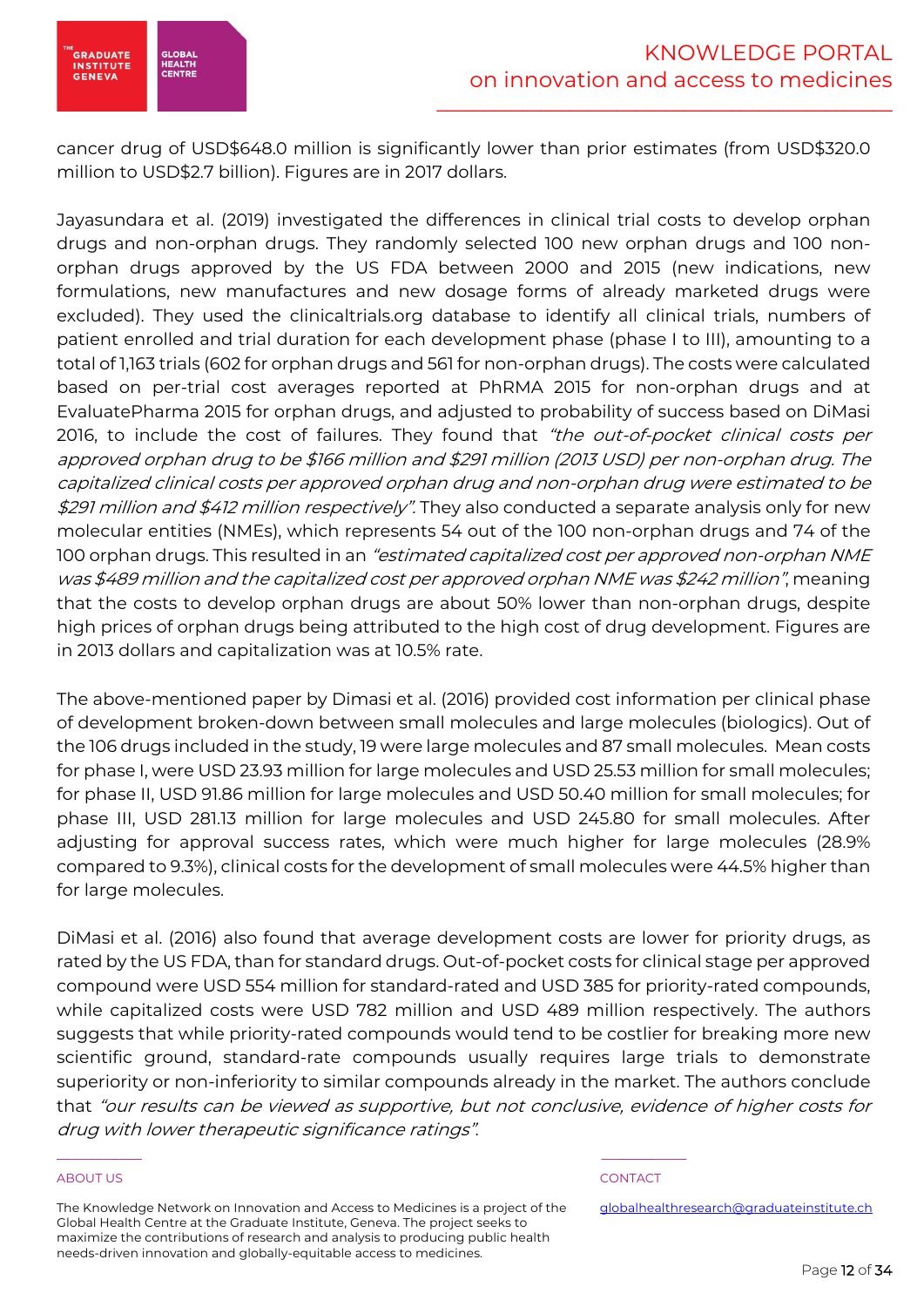

DiMasi and Grabowski (2007) estimated the costs of developing biologic drugs by biotech companies, focusing specifically on recombinant proteins and monoclonal antibodies [mAbs], and compared to the costs of developing small-molecule drugs by traditional pharmaceutical companies. They found average out-of-pocket cost estimates per approved biopharmaceutical to be of USD 559 million, separated in USD 198 million for the preclinical stage and USD 361 million for the clinical stage. After capitalization, the average costs amount to a total of USD 1,241 million, being USD 615 million for preclinical and USD 626 for clinical development. They concluded that total out-of-pocket cost per approved biopharmaceutical was lower than for the traditional pharmaceutical companies (USD 559 million vs USD 672 million) and that capitalized cost was nearly the same (USD\$1,241 million versus USD\$1,318 million). After adjusting for approval success rates (higher for large molecules), the authors concluded that clinical costs per approved compound were 44.6% higher for small molecules than for large molecules, while total development costs were similar for the two types of drugs. Figures are in 2007 dollars.

DiMasi et al. (2004) conducted a study breaking down R&D costs data for the clinical stage of development from 68 drugs (inclusive of failures) into four therapeutic classes. Data was provided by 10 large pharmaceutical companies. All figures are expressed in 2000 US dollars. Overall average of out-of-pocket cost was estimated to be \$282 million. The costs related to antiinfective drugs were considerably above average (\$362 million) and analgesic/anesthetic drugs were modestly below average (\$252 million), while for cardiovascular (\$277 million) and CNS central nervous system (\$273 million) the costs were close to the overall average. Considering capitalized costs, the overall average was \$466 million, costs were slightly lower for CNS (\$464 million) and for cardiovascular (\$460 million) drugs, significantly lower for analgesic/anesthetic drugs (\$375 million) and higher for anti-infective drugs (\$492 million). The same study also estimated worldwide sales for all new drugs approved in the United States from 1990 to 1994 over a 20-year period, using data from IMS Health. The mean net values of sales were \$2,434 million for all drugs, \$1,080 million for analgesic/anesthetic drugs, \$2,199 million for anti-infective drugs, \$3,668 million for cardiovascular drugs, and \$4,177 million for CNS drugs. The authors concluded that the sales did not correlate well with average development costs, but "the results are still consistent with a model of firm behavior that posits that R&D efforts will generally shift toward high net return, and away from low net return, therapeutic areas".

In a similar study published in 1995, the same group of authors (DiMasi et al., 1995a) found that the overall mean capitalized costs per approved NCE including the cost of failures were USD\$93 million, being USD\$70 million for anti-infective drugs, USD\$98 million for cardiovascular, USD\$103 million for neuropharmacological and USD\$163 million for anti-inflammatory drugs. If costs of unsuccessful projects were excluded, then the mean costs ranged from USD\$7.1 million (for topical steroids) to USD\$66.7 million (for cardiovascular) (all in 1993 US dollars). The authors highlighted that "phase attrition and approval rates are the most important sources of variability in total clinical period costs between therapeutic categories". In relation to sales, the authors concluded that "development cost estimates by therapeutic category did not correlate strongly with US sales in the fifth year of marketing", mentioning that cardiovascular drugs had revenues

# ABOUT US AND INTERNATIONAL CONTACT CONTACT AND INTERNATIONAL CONTACT.

The Knowledge Network on Innovation and Access to Medicines is a project of the Global Health Centre at the Graduate Institute, Geneva. The project seeks to maximize the contributions of research and analysis to producing public health needs-driven innovation and globally-equitable access to medicines.

\_\_\_\_\_\_\_\_\_\_\_ \_\_\_\_\_\_\_\_\_\_\_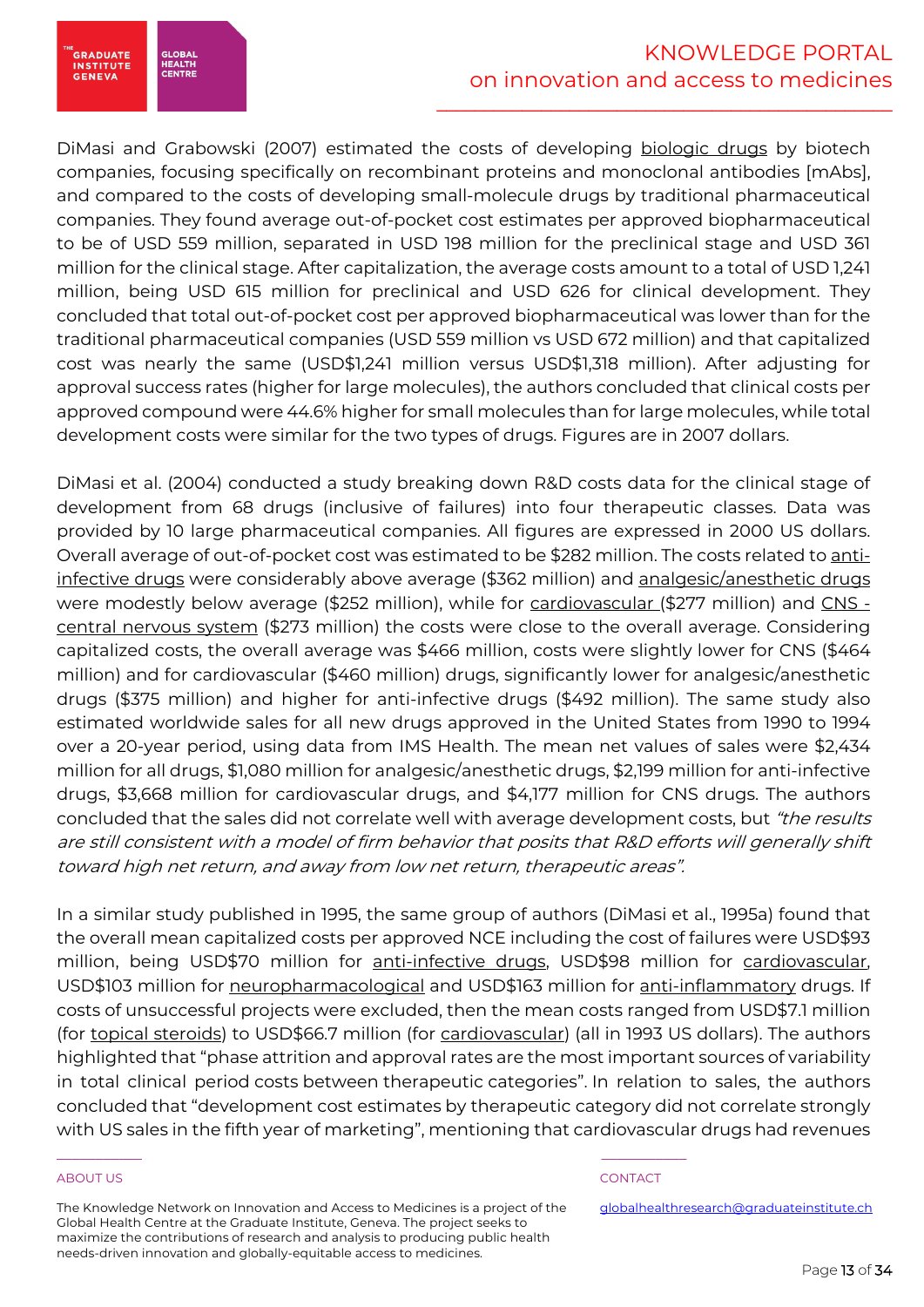

much higher than average, while having on-average development costs, while nonsteroidal anti-inflammatory drugs had average revenues, but much higher than average development costs.

# New drugs by company size

The size of the company conducting the development process is also appointed as a factor that can affect the costs of R&D. The above-mentioned report by Deloitte Center for Health Solutions (2014), concluded that "the larger the company, by revenue or R&D spend, the greater the cost to develop each asset and the lower the returns." The literature review conducted by Mestre-Ferrandiz et al. (2012) concluded that *"results of research on the impact of firm size on R&D* productivity and R&D costs are mixed. The evidence from the 1990s and early- to mid-2000s seems to suggest that size matters: multiple tangible and intangible assets are associated with fully integrated organisations, where core capacities can be important across diseases. It remains unclear, however, whether R&D productivity is greater for smaller companies than for traditional "big pharma"".

Adams and Brantner (2006) also explored the relationship between company size and R&D costs. The authors note that "it has been argued that larger companies have economies of scale and scope in drug development that might be associated with lower development costs". They explained that this might be related to the method used to classify the company "when an ex post measure of size (Top 10 by 2001 income) is used, the average drug from a large firm has a cost much lower than the overall average. However, when ex ante measures of size are used, the cost of the average drug from a large firm is larger than the cost for the overall average drug". Their findings showed that "drugs from firms that had the largest number of drugs in development had an average capitalized cost of \$992 million—some \$124 million more than the average drug". Therefore, they conclude that the "results do not support the claim that larger firms tend to produce lower-cost drugs", contrasting with previous work that found that drugs from small firms tend to have higher costs than drugs from larger firms.

DiMasi et al. (1995b) analyzed the relationship between R&D costs and the company size, using self-reported data from 12 US pharmaceutical companies. The companies were grouped into three groups according to their sales level. The authors concluded that "the R&D cost per new drug approved in the US is shown to decrease with firm size, while sales per new drug approved are shown to increase markedly with firm size".

# Non-commercial product developers

DNDi – Drug for Neglected Diseases Initiative (2019), a Product Development Partnership (PDP), published an updated cost estimate to develop and register new combinations or new formulations of existing treatments for EUR 4-32 million, and a new chemical entity for EUR 60- 190 million. Costs are based on their own experience of drug development since their foundation

# ABOUT US AND INTERNATIONAL CONTACT CONTACT AND INTERNATIONAL CONTACT.

The Knowledge Network on Innovation and Access to Medicines is a project of the Global Health Centre at the Graduate Institute, Geneva. The project seeks to maximize the contributions of research and analysis to producing public health needs-driven innovation and globally-equitable access to medicines.

\_\_\_\_\_\_\_\_\_\_\_ \_\_\_\_\_\_\_\_\_\_\_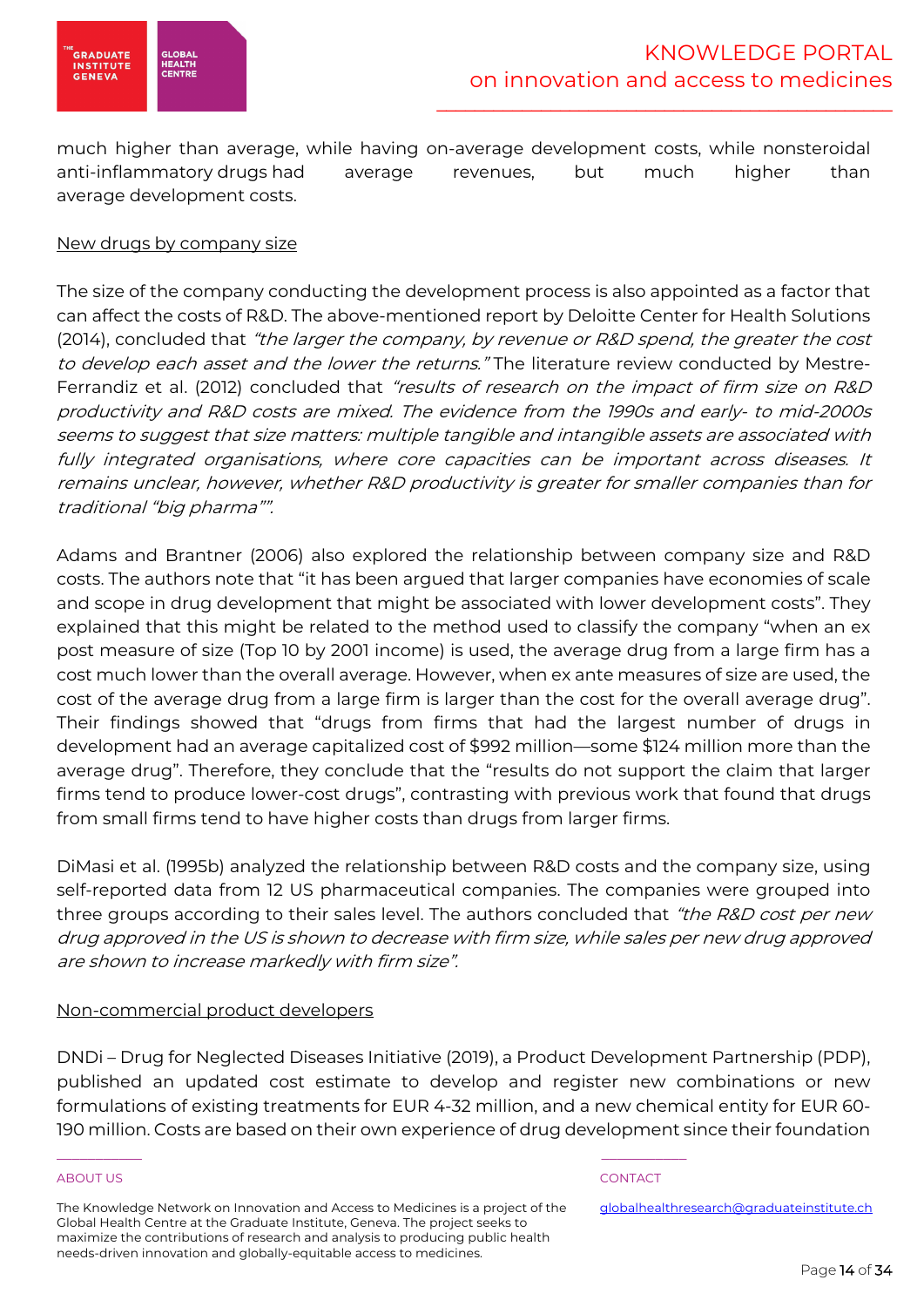in 2003, inclusive of costs of failures and "do not include post-registration studies and access costs, nor in-kind contributions from pharmaceutical partners" (it is mentioned that in-kind contributions amounted to 12.5% of DNDi total expenditures). Costs are "fully-loaded" (including management and indirect costs) out-of-pocket expenses and have not been capitalized. It is not clear if costs have been adjusted for inflation. The report also provides out-of-pocket costs for each stage of development from discovery to registration for 8 drugs: 3 "existing drugs without new formulation", 3 "existing drugs with new formulation" and 2 "new chemical entities". The costs range from EUR 0.1-22.6 million for discovery and preclinical; EUR 1.5-9.9 million for phase I; EUR 3.3-43.8 million for phase II, III and registration and totals from EUR 4-58 million. In 2014, DNDi had estimated its cost of development at EUR 6-20 million for an improved treatment and EUR 30-40 million for a new chemical. If the costs of failures are included, the cost range of an improved treatment would amount to EUR 10-40 million and EUR 100-150 million for a new chemical entity (DNDi, 2014).

The Global Alliance for Tuberculosis Drug Development (2001), a not-for-profit organization created to accelerate the discovery and development of new TB drugs, estimated the costs of successfully developing a new chemical entity to treat TB to be from USD\$ 36.8 million to USD\$ 39.9 million (excluding costs of failure). This estimation covers preclinical development (\$4.9 million to \$5.3 million), pharmaceutical development (at least \$5.3 million), and Phases I through III of clinical development (\$26.6 million). Including the costs of unsuccessful projects, the estimates of the costs of developing an NCE are from USD\$ 76 million to USD\$ 115 million. These estimates do not include the costs of discovery, which are estimated to range from USD\$ 40 million to USD\$ 125 million (including the costs of failure), leading to estimated costs of discovering and developing a new anti-TB drug (including the costs of failure) of between USD\$ 115 million and USD\$ 240 million.

Speich et al. (2018b) provided a retrospective assessment of costs related to two randomized clinical trials conducted in the academic setting. The "Prednisone Trial" (community-acquired pneumonia) was conducted at seven centers in Switzerland from 2009 to 2015 and involved a total of 802 patients for a total time of 59 months. The "Oxantel Trial" (intestinal worms) was conducted within a collaboration of researchers from Switzerland and Tanzania and took place on Tanzania in 2012 involving 480 children over a period of 2 months. The overall costs for the Prednisone-Trial were calculated to be USD 2.3 million, and in the Oxantel-Trial were USD 100,000. The costs stratified by categories of the Prednisone-Trial were "USD 231,347 (10.1%) for trial conception, planning, and preparation, USD 1,938,958 (84.2%) for patient enrollment, treatment, and follow-up, and USD 129,518 (5.6%) for the time after last patient out". For the Oxantel-Trial "salary costs accounted for the largest amount of the overall costs (i.e., USD 84,447; 84.1%). Costs for the trial conception, planning, and preparation phase were USD 26,437 (26.3%), USD 45,016 (44.8%) for patient enrollment, treatment, and follow-up, and USD 28,537 (28.4%) for the after last patient out phase". Costs seen to be out-of-pocket costs, therefore not capitalized, and not adjusted to inflation.

# ABOUT US AND INTERNATIONAL CONTACT CONTACT AND INTERNATIONAL CONTACT.

GLOBAI<br>HEALTH<br>CENTRE

**GRADUATE**<br>INSTITUTE **GENEVA** 

The Knowledge Network on Innovation and Access to Medicines is a project of the Global Health Centre at the Graduate Institute, Geneva. The project seeks to maximize the contributions of research and analysis to producing public health needs-driven innovation and globally-equitable access to medicines.

\_\_\_\_\_\_\_\_\_\_\_ \_\_\_\_\_\_\_\_\_\_\_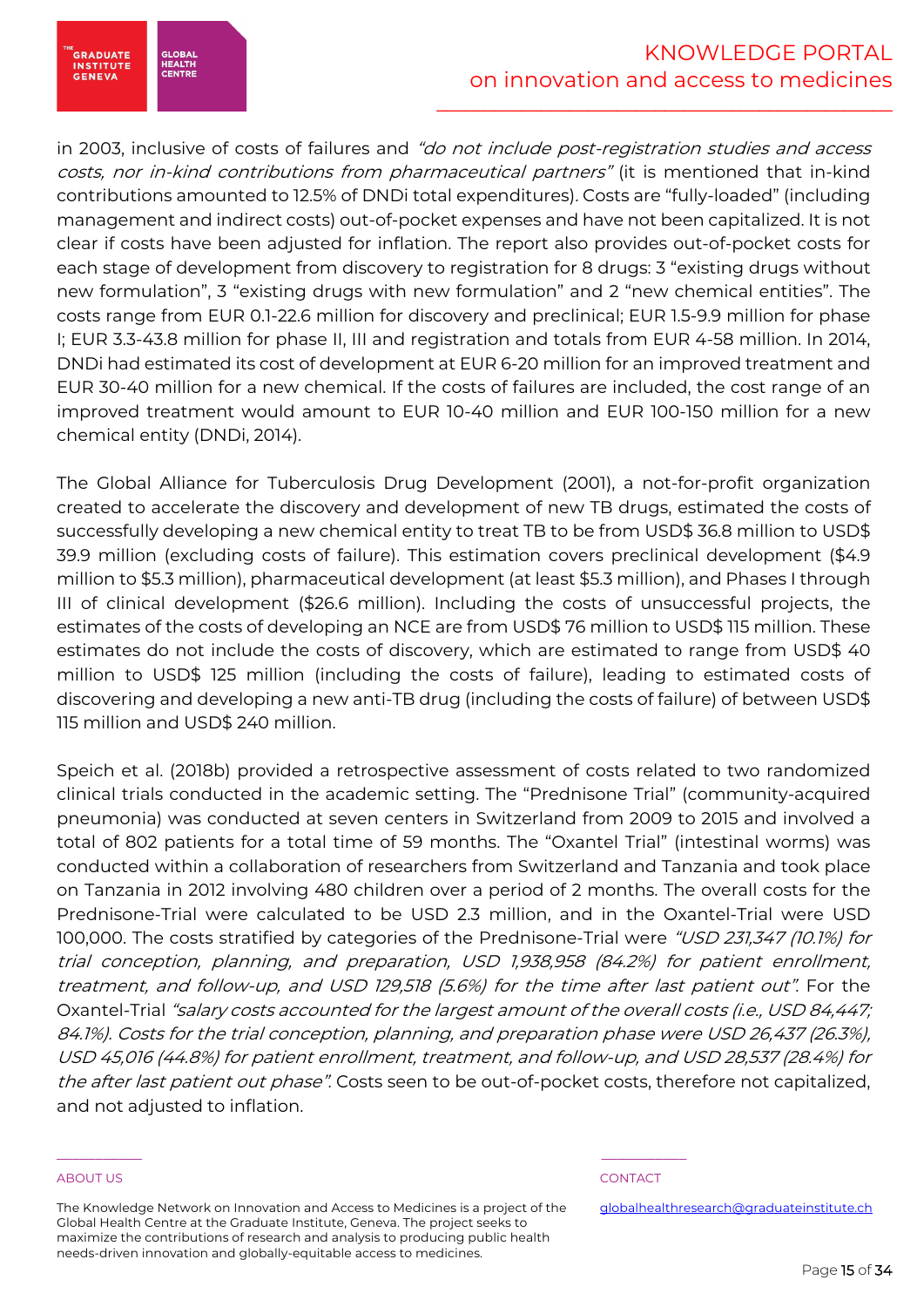

# Other types of health products

Light et al. (2009) estimated R&D costs for two new rotavirus vaccines [RotaTeq (Merck) and Rotarix (GlaxoSmithKline or GSK)] based on publicly available information from 5 sources - the U.S. Patent and Trademark Office, the U.S. SEC EDGAR database, Medline, periodicals, and corporate websites – and complemented by interviews with senior informants. They estimated out-of-pocket cost for Phase I trials at \$66,000–\$264,000 for Merck and \$37,600–\$150,400 for GSK; Phase II trials at \$0.9 million–\$1.2 million for Merck and \$1.8 million–\$2.4 million for GSK, and Phase III trials at \$136.1 to \$204.1 million for Merck, and \$126.4 to \$189.7 million for GSK. Total clinical trial costs were estimated at \$137–\$206 million for Merck and \$128–\$192 million for GSK. The authors also estimated "manufacturing capital costs" and which resulted in total costs from \$137- \$539 million for Merck's RotaTeq, and \$128-\$392 million for GSK's Rotarix. After adjusting for inflation and capitalization at 3%, total R&D costs were estimated at \$205-\$644 million for Merck and \$172 -\$551 for GSK. All figures are expressed in 2008 USD.

Gunn et al. (2019) provided estimations of R&D costs for vaccine development at the European Vaccine Initiative (EVI), a not-for-profit organization that supports the development of vaccines against diseases of poverty and emerging infectious diseases. Preclinical stage costs for 3 vaccine candidates were estimated at EUR 2,483,333 and phase I costs were estimated at EUR 1,500,000. The type of costs included in the estimation and the period in which the costs were incurred are not specified.

Odevall et al. (2018) estimated the R&D costs to develop a cholera vaccine (euvichol) through a global public-private partnership between the International Vaccine Institute (IVI) and Eubiologics. They estimated that it took "6 years and 10 months, and a total cost of approximately 19.7 million USD (including all costs for IVI and Eubiologics)". The paper was published in 2018, but it is not clear if costs were adjusted for inflation and seen to include only out-of-pocket costs.

Terry et al. (2018) developed a modeling tool to estimate the costs of launching new health products called the Portfolio-To-Impact (P2I) Model. The model is based on assumptions for costs, timeframes and attrition rates for each phase of development from late preclinical stage to phase III clinical trials. The assumptions were based on Parexel's R&D cost sourcebook and refined by interviews "with a wide variety of stakeholders from Product Development Partnerships, biopharmaceutical and diagnostic companies, and major funders of global health R&D". The model has different assumptions for different types of products, called "archetypes", including vaccines, new chemical entities, repurposed drugs, biologics and diagnostics. The P2I Model was further refined by Young et al. (2018). A summary of the cost assumptions per each archetype as per version 2 of the P2I Model is provided in the figure below.

# ABOUT US AND INTERNATIONAL CONTACT CONTACT AND INTERNATIONAL CONTACT.

The Knowledge Network on Innovation and Access to Medicines is a project of the Global Health Centre at the Graduate Institute, Geneva. The project seeks to maximize the contributions of research and analysis to producing public health needs-driven innovation and globally-equitable access to medicines.

\_\_\_\_\_\_\_\_\_\_\_ \_\_\_\_\_\_\_\_\_\_\_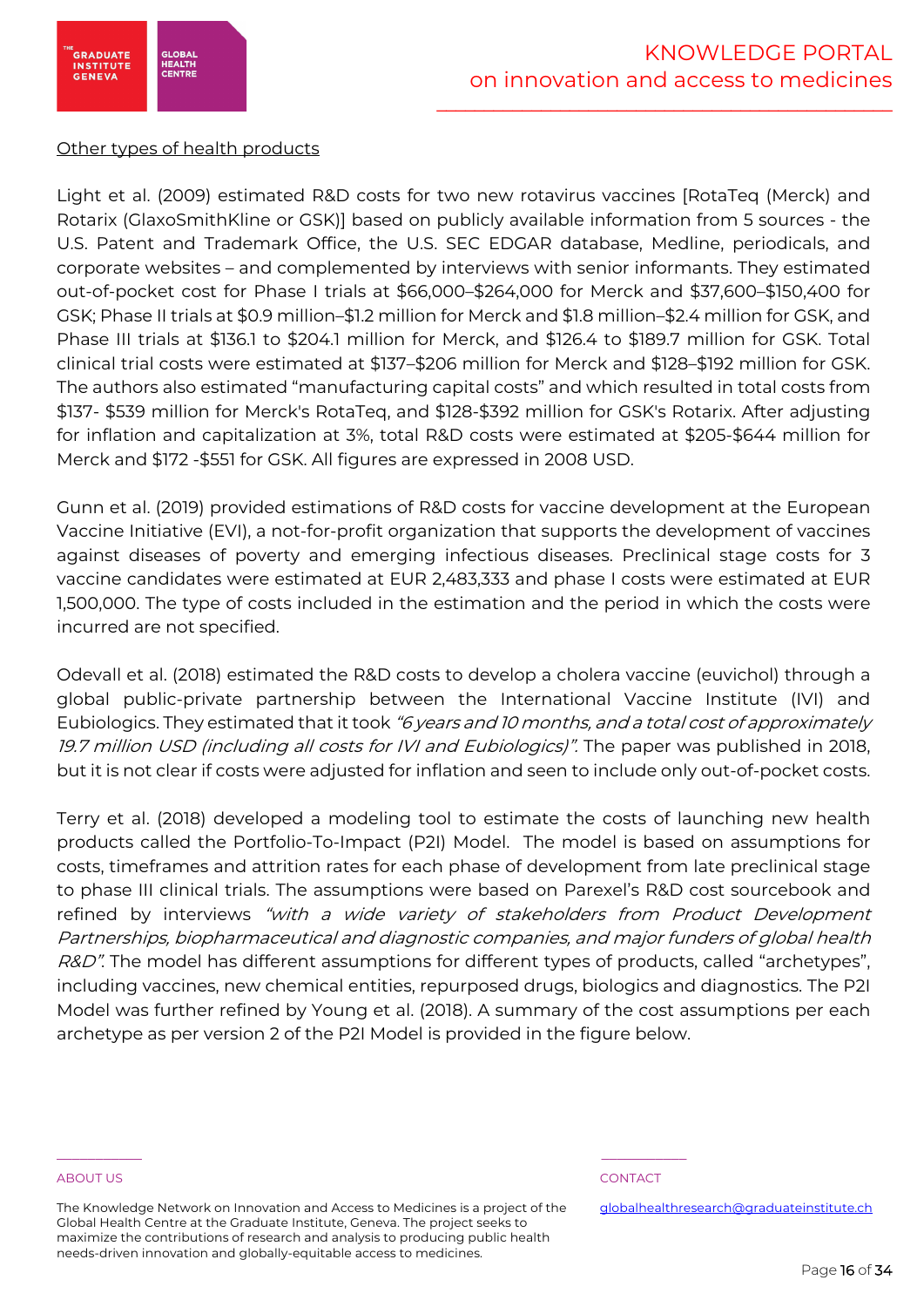**GLOBA HEALTH**<br>CENTRI

\_\_\_\_\_\_\_\_\_\_\_\_\_\_\_\_\_\_\_\_\_\_\_\_\_\_\_\_\_\_\_\_\_\_\_\_\_\_\_\_\_\_\_\_\_\_\_\_

| Archetype                                     | Cost per phase (\$, millions) |                                       |                                  |                                                                 |  |  |  |  |  |  |
|-----------------------------------------------|-------------------------------|---------------------------------------|----------------------------------|-----------------------------------------------------------------|--|--|--|--|--|--|
|                                               | <b>Preclinical</b>            | Phase 1                               | Phase 2                          | Phase 3                                                         |  |  |  |  |  |  |
| Simple vaccine                                | 6.7                           | 2.2                                   | 13.2                             | 201.0                                                           |  |  |  |  |  |  |
| Complex<br>vaccine                            | 16.6                          | 2.5                                   | 13.9                             | 223.0                                                           |  |  |  |  |  |  |
| Unprecedented<br>vaccine                      | 16.6                          | 2.5                                   | 13.9                             | 223.0                                                           |  |  |  |  |  |  |
| Simple NCE                                    | 5.0                           | 2.2                                   | 5.8                              | 32.8                                                            |  |  |  |  |  |  |
| Simple NCE<br>for TB                          | 5.0                           | 2.2                                   | 5.8                              | 32.8                                                            |  |  |  |  |  |  |
| Complex NCE                                   | 10.0                          | 7.4                                   | 6.4                              | 36.1                                                            |  |  |  |  |  |  |
| Simple<br>repurposed<br>drug                  | 5.0                           | 2.2                                   | 5.8                              | 17.6                                                            |  |  |  |  |  |  |
| Complex<br>repurposed<br>drua                 | 5.0                           | 2.2                                   | 5.8                              | 17.6                                                            |  |  |  |  |  |  |
| Simple biologic                               | 6.7                           | 2.2                                   | 13.2                             | 122.0                                                           |  |  |  |  |  |  |
| Simple biologic<br>for TB                     | 6.7                           | 2.2                                   | 13.2                             | 122.0                                                           |  |  |  |  |  |  |
| Complex<br>biologic                           | 16.6                          | 2.5                                   | 13.9                             | 126.0                                                           |  |  |  |  |  |  |
|                                               | Concept<br>and<br>Research    | <b>Feasibility</b><br>and<br>Planning | Design and<br><b>Development</b> | <b>Clinical</b><br>Validation<br>and Launch<br><b>Readiness</b> |  |  |  |  |  |  |
| Diagnostic,<br>assay<br>development           | 1.5                           | 1.5                                   | 2.0                              | 3.5                                                             |  |  |  |  |  |  |
| Diagnostic,<br>simple platform<br>development | 1.5                           | 1.5                                   | 100.0                            | 3.5                                                             |  |  |  |  |  |  |
| Other products                                | 1.2                           | 1.2                                   | 1.1                              | 2.6                                                             |  |  |  |  |  |  |
| Sources of data:                              |                               |                                       |                                  |                                                                 |  |  |  |  |  |  |

P2I model assumptions McKinsey RAP

Bill & Melinda Gates Foundation

Source: Young et al., 2018, p. 8.

# 2) Drivers of R&D costs

Sertkaya et al. (2014) also analyzed the main factors impacting the costs of R&D. They conclude that "the factors that contribute the most to costs across all trial phases include Clinical Procedure Costs (15 to 22 percent), Administrative Staff Costs (11 to 29 percent), Site Monitoring Costs (nine to 14 percent), Site Retention Costs (nine to 16 percent), and Central Laboratory Costs (four to 12 percent)".

The literature review conducted by Mestre-Ferrandiz et al. (2012) has a section dedicated to main drivers of R&D costs. The study highlights that differences in success rates and development

# ABOUT US AND INTERNATIONAL CONTACT CONTACT AND INTERNATIONAL CONTACT.

The Knowledge Network on Innovation and Access to Medicines is a project of the Global Health Centre at the Graduate Institute, Geneva. The project seeks to maximize the contributions of research and analysis to producing public health needs-driven innovation and globally-equitable access to medicines.

\_\_\_\_\_\_\_\_\_\_\_ \_\_\_\_\_\_\_\_\_\_\_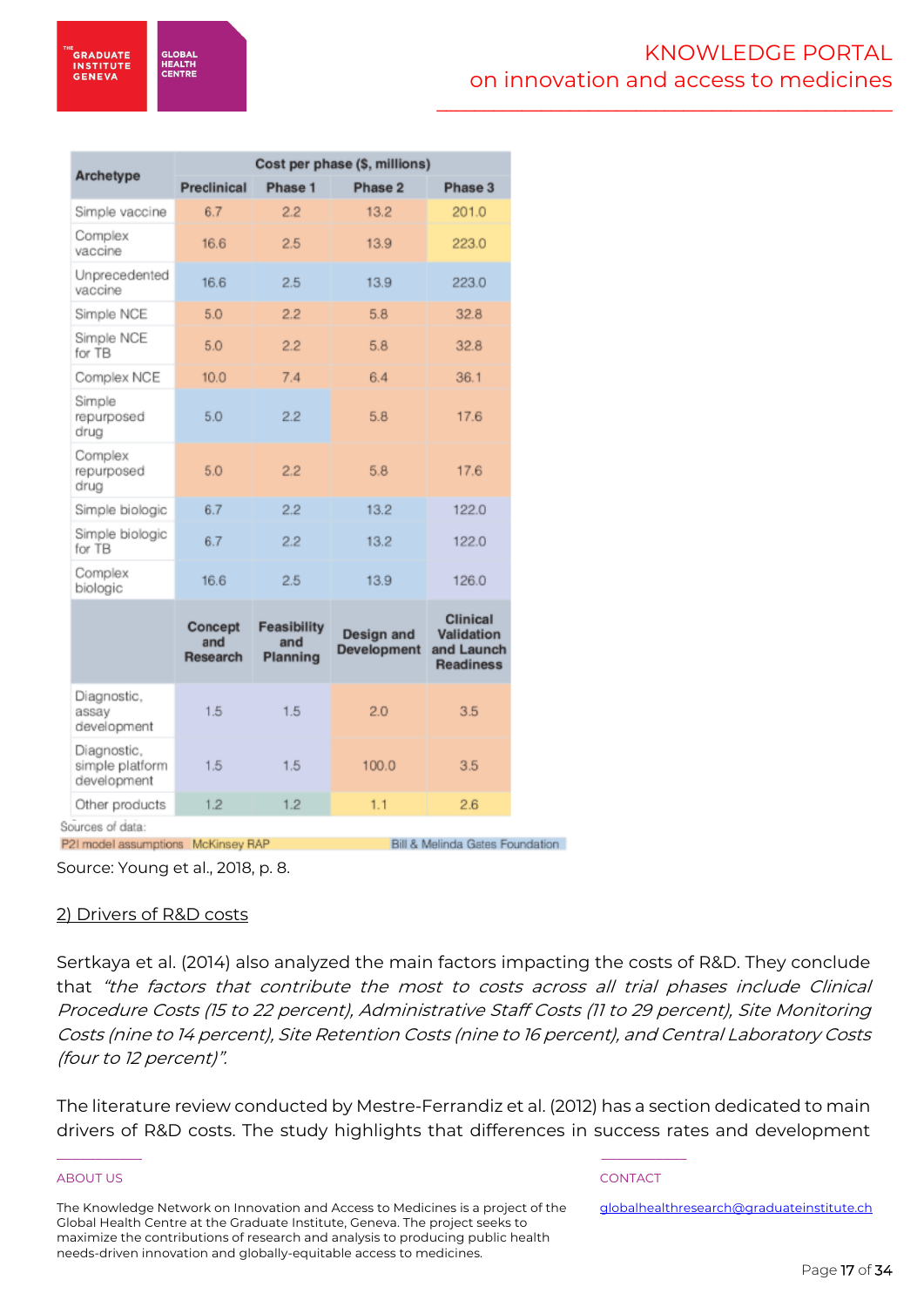time drive the costs up or down and also has an effected in the cost of capital. In what related to out-of-pocket costs, the main element "is the cost of clinical trials, which is affected by the cost per patient and the number of patients required to collect sufficient data." The review suggested that clinical trial costs had increased over time, due to increased complexity. To reduce costs, a few changes in the development process occurred, such as outsourcing to clinical research organizations (CROs) and location trials emerging economies (Africa, Asia, Eastern Europe, Latin America and the Middle East), which can reduce costs "both because local costs are lower and because patient recruitment may be faster." The author highlights, however, that "although more clinical trials are being conducted in emerging markets, especially Phase III trials, the majority of clinical trials still are conducted in the US and Western Europe, for reasons related to regulatory conditions, relevant expertise and infrastructure." Technological challenges are also appointed as a factor driving costs up, as targeted diseases are more complex than the ones target before and "personalized/stratified medicine" have more narrow patient population.

# 3) Returns on R&D

.<br>GRADUATE<br>INSTITUTE

**GENEVA** 

GLOBAI<br>HEALTH<br>CENTRE

Some studies have compared the revenues obtained by the selling of the drugs to their estimated R&D costs. The above-mentioned series of report on pharmaceutical R&D conducted by Deloitte Center for Health Solutions also calculates the rate of return on R&D. The last 2019 report (Deloitte, 2019) estimates the average internal rate of return (IRR) for the largest pharmaceutical companies (original cohort) to be 1.8% in 2019, down from 10.1% in 2010. For the mid-to-large companies included in the extension cohort, they estimate returns at 6.2% in 2019, down from 17.4% in 2015. They highlight lower return rates are mainly due to "assets terminations". The figure below summarizes the estimated return rates from the reports published in the last decade.



# Figure 2. Return on late-stage pipeline, 2010-19 - original and extension cohorts

# ABOUT US AND INTERNATIONAL CONTACT CONTACT AND INTERNATIONAL CONTACT.

The Knowledge Network on Innovation and Access to Medicines is a project of the Global Health Centre at the Graduate Institute, Geneva. The project seeks to maximize the contributions of research and analysis to producing public health needs-driven innovation and globally-equitable access to medicines.

\_\_\_\_\_\_\_\_\_\_\_ \_\_\_\_\_\_\_\_\_\_\_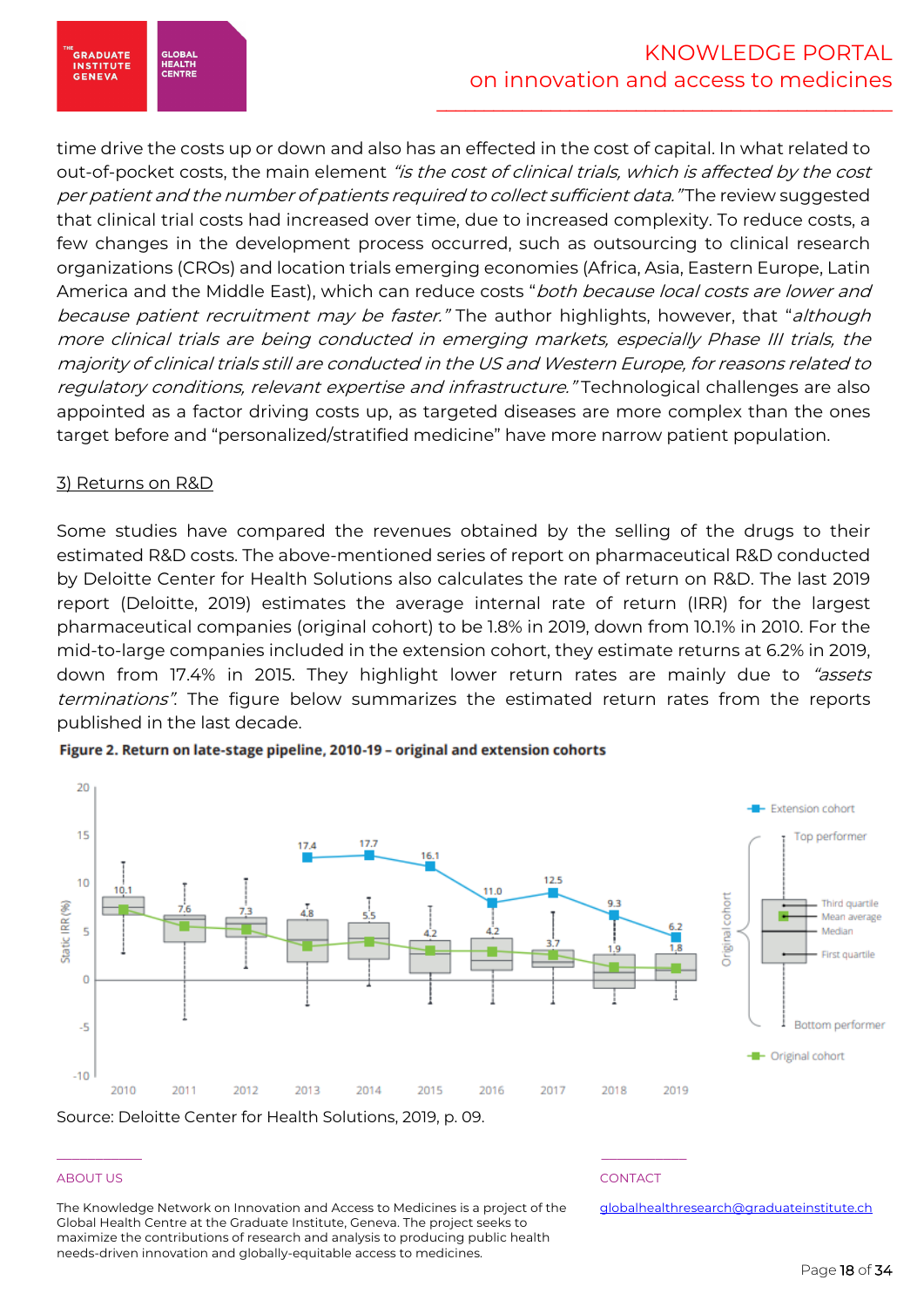

Tay-Teo et al. (2019) investigated the return on R&D investments for cancer drugs by comparing incomes from sales to estimated R&D costs. Data from sales was extracted from public financial reports of "originator" pharmaceutical companies (defined as "companies that held patents or marketing rights"). The initial dataset included all cancer drugs approved by US FDA from 1989-2017, a total of 156, out of which 99 had enough data to be included in the analysis. The authors found that "compared with the total risk-adjusted R&D cost of \$794 million (range, \$2827-\$219 million) per medicine estimated in the literature, by the end of 2017, the median cumulative sales income was \$14.50 (range, \$3.30-\$55.10) per dollar invested for R&D. Median time to fully recover the maximum possible risk-adjusted cost of R&D (\$2827 million) was 5 years (range, 2-10 years;  $n=56$ ". Figures are expressed in 2017 US dollars and were adjusted for inflation. They conclude that "cancer drugs, through high prices, have generated returns for the originator companies far in excess of possible R&D costs".

Prasad and Mailankody (2017), in their above-mentioned paper investigating the R&D costs of cancer drugs, also calculated the total revenue from sales of the 10 drugs since approval to be USD\$67.0 billion compared with total R&D spending of USD\$9.1 billion (including 7% opportunity costs). The authors concluded that the revenue since approval is substantially higher than the R&D costs.

The report by the US Congress Office of Technology Assessment – OTA (1993) also calculated the average return in investment and concluded that "each new drug introduced to the U.S. market between 1981 and 1983 returned, net of taxes, at least \$36 million more to its investors than was needed to pay off the R&D investment. This surplus return amounts to about 4.3 percent of the price of each drug over its product life".

# Research gaps

More transparency on underlying data used to estimate R&D costs

\_\_\_\_\_\_\_\_\_\_\_ \_\_\_\_\_\_\_\_\_\_\_

- More information on the impact of tax credits and regulatory incentives that might reduce net costs of R&D borne by product developer
- More studies on R&D costs from not-for-profit product development organizations (e.g. public institutions, academia and product development partnerships)
- Studies targeted for specific informational needs, i.e. studies responding to the analytical needs of company executives or investors may not adequately respond to the needs of policymakers, buyers, or the public.
- Costs estimations for the development of other health products beyond drugs (e.g. vaccines, diagnostics, other medical devices)

# ABOUT US AND INTERNATIONAL CONTACT CONTACT AND INTERNATIONAL CONTACT.

The Knowledge Network on Innovation and Access to Medicines is a project of the Global Health Centre at the Graduate Institute, Geneva. The project seeks to maximize the contributions of research and analysis to producing public health needs-driven innovation and globally-equitable access to medicines.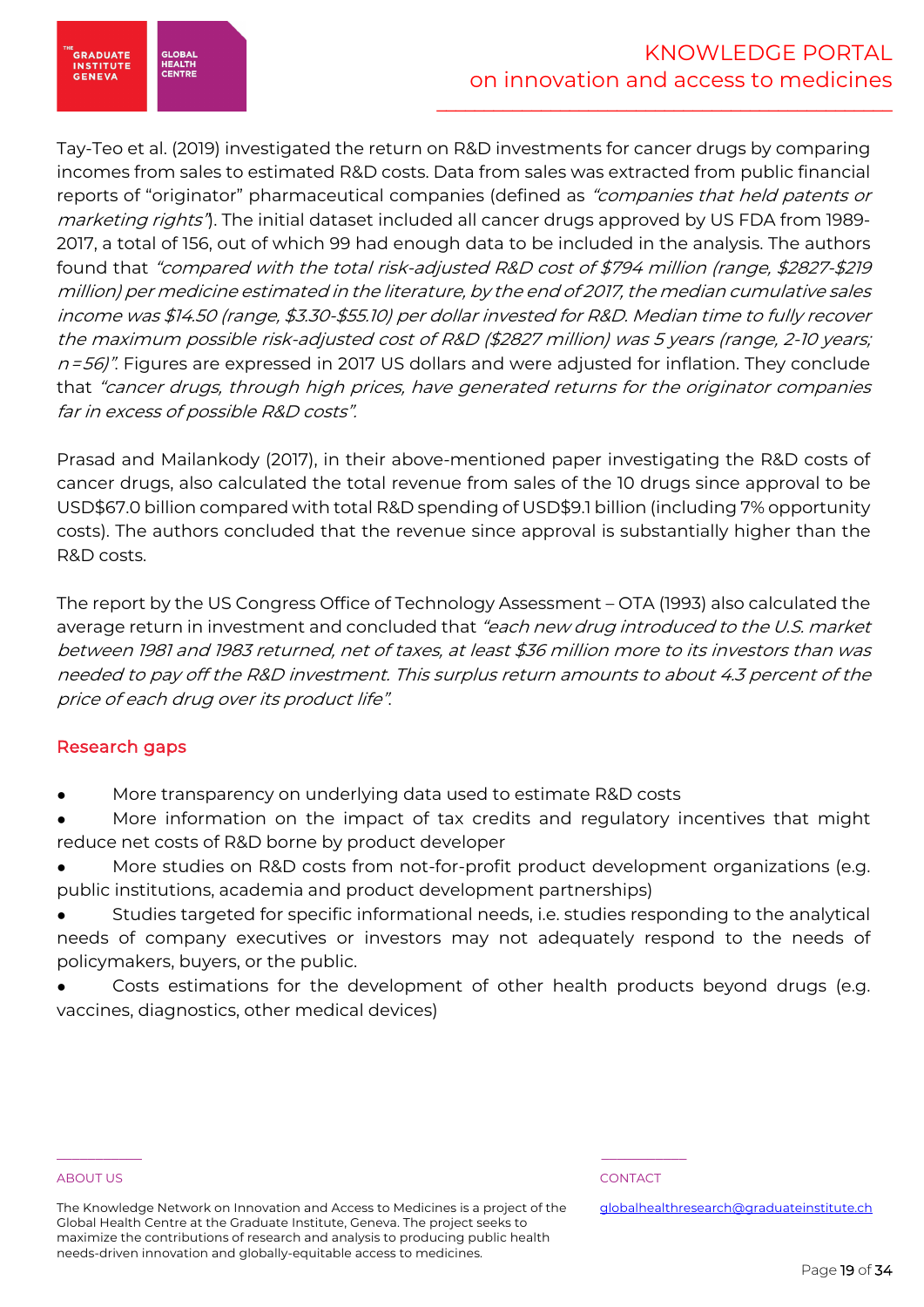

# Cited papers with abstracts

Adams, Christopher P., and Van V. Brantner. 2006. "Estimating The Cost Of New Drug Development: Is It Really \$802 Million?" Health Affairs 25 (2): 420-28. https://doi.org/10.1377/hlthaff.25.2.420.

Abstract: This paper replicates the drug development cost estimates of Joseph DiMasi and colleagues ("The Price of Innovation"), using their published cost estimates along with information on success rates and durations from a publicly available data set For drugs entering human clinical trials for the first time between 1989 and 2002, the paper estimated the cost per new drug to be 868 million dollars. However, our estimates vary from around 500 million dollars to more than 2,000 million dollars, depending on the therapy or the developing firm.

Adams, Christopher Paul, and Van Vu Brantner. 2010. "Spending on New Drug Development." Health Economics 19 (2): 130–41. https://doi.org/10.1002/hec.1454.

Abstract: This paper replicates DiMasi et al. (J. Health Econ. 2003; 22: 151-185; Drug Inf. J. 2004; 38: 211-223) estimates of expenditure on new drug development using publicly available data. The paper estimates that average expenditure on drugs in human clinical trials is around \$27m per year, with \$17m per year on drugs in Phase I, \$34m on drugs in Phase II and \$27m per year on drugs in Phase III of the human clinical trials. The paper's estimated expenditure on new drug development is somewhat greater than suggested by the survey results presented in DiMasi et al. (J. Health Econ. 2003; 22: 151-185; Drug Inf. J. 2004; 38: 211-223). The paper combines a 12-year panel of research and development expenditure for 183 publicly traded firms in the pharmaceutical industry with panel of drugs in human clinical trials for each firm over the same period. The paper estimates drug expenditure by estimating the relationship between research and development expenditure and the number of drugs in development for 1682 company/years (183 firms multiplied by the number of years for which we have financial and drug development information). The paper also estimates expenditure on drugs in various therapeutic categories.

Deloitte Centre for Health Solutions. 2019. "Ten Years on Measuring the Return from Pharmaceutical Innovation 2019." https://www2.deloitte.com/content/dam/Deloitte/uk/Documents/life-sciences-healthcare/deloitte-uk-ten-years-on-measuring-return-on-pharma-innovation-report-2019.pdf. Abstract: Not available.

DiMasi, Joseph A, Ronald W Hansen, Henry G Grabowski, and Louis Lasagna. 1991. "Cost of Innovation in the Pharmaceutical Industry." Journal of Health Economics 10 (2): 107-42. https://doi.org/10.1016/0167-6296(91)90001-4.

Abstract: The research and development costs of 93 randomly selected new chemical entities (NCEs) were obtained from a survey of 12 U.S.-owned pharmaceutical firms. These data were used to estimate the pre-tax average cost of new drug development. The costs of abandoned NCEs were linked to the costs of NCEs that obtained marketing approval. For base case

# ABOUT US AND INTERNATIONAL CONTACT CONTACT AND INTERNATIONAL CONTACT.

The Knowledge Network on Innovation and Access to Medicines is a project of the Global Health Centre at the Graduate Institute, Geneva. The project seeks to maximize the contributions of research and analysis to producing public health needs-driven innovation and globally-equitable access to medicines.

\_\_\_\_\_\_\_\_\_\_\_ \_\_\_\_\_\_\_\_\_\_\_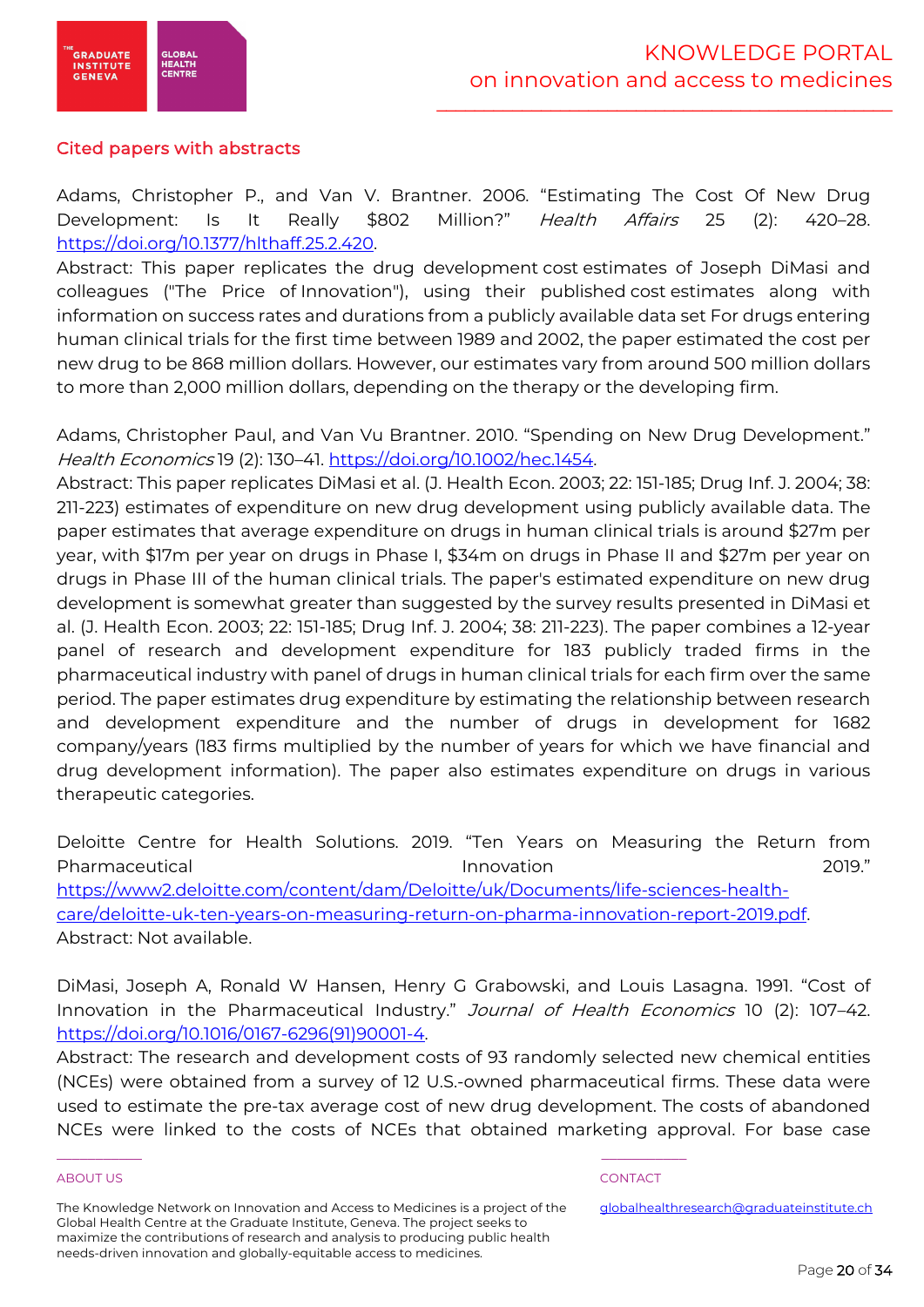

parameter values, the estimated out-of-pocket cost per approved NCE is \$114 million (1987 dollars). Capitalizing out-of-pocket costs to the point of marketing approval at a 9% discount rate yielded an average cost estimate of \$231 million (1987 dollars).

DiMasi, Joseph A., Ronald W. Hansen, Henry G. Grabowski, and Louis Lasagna. 1995a. "Research and Development Costs for New Drugs by Therapeutic Category: A Study of the US Pharmaceutical Industry." PharmacoEconomics 7 (2): 152-69. https://doi.org/10.2165/00019053-199507020-00007.

Abstract: The clinical period (i.e. clinical trial and long term animal testing) development costs of a random sample of new chemical entities (NCEs) were examined for differences in average cost. All of the NCEs studied were first tested in humans between 1970 and 1982, and were classified for the purposes of the study by therapeutic class. The costs of unsuccessful projects were included with those of projects that resulted in US marketing approval. Including income forgone from expending funds before returns are earned ('time costs'), the capitalised (i.e. outof-pocket plus time) clinical period costs per approved NCE were \$US70, \$US98, \$US103 and \$US163 million (1993 dollars) for anti-infective, cardiovascular, neuropharmacological and nonsteroidal anti-inflammatory drugs, respectively. Combining the data for all therapeutic categories, the mean clinical period cost per approved NCE was \$US93 million. Omitting costs associated with unsuccessful projects, the mean capitalised clinical period costs for approved NCEs ranged from \$US7.1 million (for topical steroids) to \$US66.7 million (for cardiovascular agents) [1993 dollars]. The estimates of total clinical period costs per approved NCE depend on average out-of-pocket clinical phase costs, attrition rates across phases (i.e. the rates at which compounds drop out of active testing), the probability of marketing approval, and development and regulatory review times. Phase attrition and approval rates are the most important sources of variability in total clinical period costs between therapeutic categories. Development cost estimates by therapeutic category did not correlate strongly with US sales in the fifth year of marketing. Cardiovascular NCEs had much higher than average sales revenues, but clinical development costs for these drugs were only slightly above average. Conversely, nonsteroidal anti-inflammatory drugs attained average sales revenues, but had much higher than average development costs.

Dimasi, Joseph A., Henry G. Grabowski, and John Vernon. 1995b. "R&D Costs, Innovative Output and Firm Size in the Pharmaceutical Industry." International Journal of the Economics of Business 2 (2): 201–19. https://doi.org/10.1080/758519309.

Abstract: This study examines the relationships between firm size, R&D costs and output in the pharmaceutical industry. Project–level data from a survey of 12 US–owned pharmaceutical firms on drug development costs, development phase lengths and failure rates are used to determine estimates of the R&D cost of new drug development by firm size. Firms in the sample are grouped into three size categories, according to their pharmaceutical sales at the beginning of the study period. The R&D cost per new drug approved in the US is shown to decrease with firm size, while sales per new drug approved are shown to increase markedly with firm size. Sales distributions are highly skewed and suggest that firms need to search for blockbuster drugs

# ABOUT US AND INTERNATIONAL CONTACT CONTACT AND INTERNATIONAL CONTACT.

The Knowledge Network on Innovation and Access to Medicines is a project of the Global Health Centre at the Graduate Institute, Geneva. The project seeks to maximize the contributions of research and analysis to producing public health needs-driven innovation and globally-equitable access to medicines.

\_\_\_\_\_\_\_\_\_\_\_ \_\_\_\_\_\_\_\_\_\_\_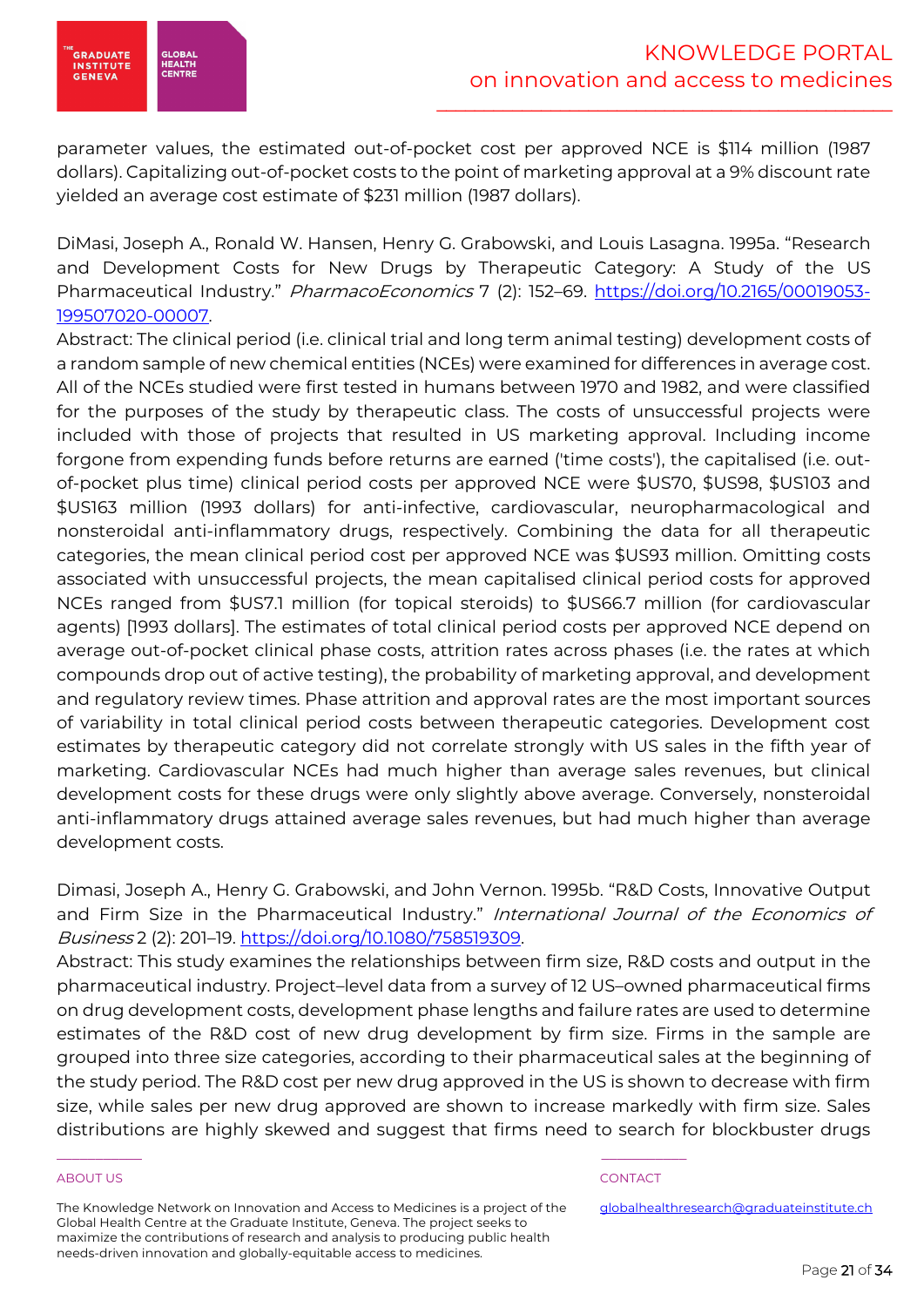

with above average returns. The results are consistent with substantial economies of scale in pharmaceutical R&D, particularly at the discovery and preclinical development phases.

DiMasi, Joseph A, Ronald W Hansen, and Henry G Grabowski. 2003. "The Price of Innovation: New Estimates of Drug Development Costs." Journal of Health Economics 22 (2): 151–85. https://doi.org/10.1016/S0167-6296(02)00126-1.

Abstract: The research and development costs of 68 randomly selected new drugs were obtained from a survey of 10 pharmaceutical firms. These data were used to estimate the average pre-tax cost of new drug development. The costs of compounds abandoned during testing were linked to the costs of compounds that obtained marketing approval. The estimated average out-of-pocket cost per new drug is US\$ 403 million (2000 dollars). Capitalizing out-ofpocket costs to the point of marketing approval at a real discount rate of 11% yields a total preapproval cost estimate of US\$ 802 million (2000 dollars). When compared to the results of an earlier study with a similar methodology, total capitalized costs were shown to have increased at an annual rate of 7.4% above general price inflation.

DiMasi, Joseph A., Henry G. Grabowski, and John Vernon. 2004. "R&D Costs and Returns by Therapeutic Category." Drug Information Journal 38 (3): 211–23. https://doi.org/10.1177/009286150403800301.

Abstract: Objectives: This study examines the degree to which therapeutic class accounts for variability in drug development costs. It also scrutinizes how sales levels vary across the associated therapeutic classes for those drugs that have reached the marketplace. Data and Methods: A stratified random sample of 68 investigational drugs that first entered clinical testing anywhere in the world from 1983 to 1994 was selected from the pipelines of 10 pharmaceutical firms. Clinical period cost data were obtained for these compounds by phase. The sample consisted both of drugs that failed in testing and drugs that obtained marketing approval. We grouped the drugs by therapeutic category. Clinical period costs per approved new drug (inclusive of failures) were obtained for the analgesic/anesthetic, antiinfective, cardiovascular, and central nervous system (CNS) therapeutic classes. Worldwide sales profiles for new drugs approved in the United States from 1990 to 1994 over a 20-year product life cycle were computed based on IMS Health sales data. All costs and sales were expressed in year 2000 dollars. Results: Out-of-pocket clinical period cost per approved drug (inclusive of failures) for cardiovascular (\$277 million) and CNS (\$273 million) drugs was close to the overall average (\$282 million). However, antiinfective drug costs were considerably above average (\$362 million) and analgesic/anesthetic drug costs were modestly below average (\$252 million). The results were qualitatively similar when the development timelines were used to determine capitalized (outof-pocket plus time) costs. In comparison to the overall average of \$466 million, the capitalized cost per approved drug was slightly lower for CNS (\$464 million) and for cardiovascular (\$460 million) drugs. The capitalized costs were \$375 million for analgesic/anesthetic drugs and \$492 million for antiinfective drugs. The mean net present values of life cycle sales for new drugs approved in the first half of the 1990s were \$2434 million, \$ 1080 million, \$2199 million, \$3668 million, and \$4177 million for all drugs, analgesic/anesthetic drugs, antiinfective drugs,

# ABOUT US AND INTERNATIONAL CONTACT CONTACT AND INTERNATIONAL CONTACT.

The Knowledge Network on Innovation and Access to Medicines is a project of the Global Health Centre at the Graduate Institute, Geneva. The project seeks to maximize the contributions of research and analysis to producing public health needs-driven innovation and globally-equitable access to medicines.

\_\_\_\_\_\_\_\_\_\_\_ \_\_\_\_\_\_\_\_\_\_\_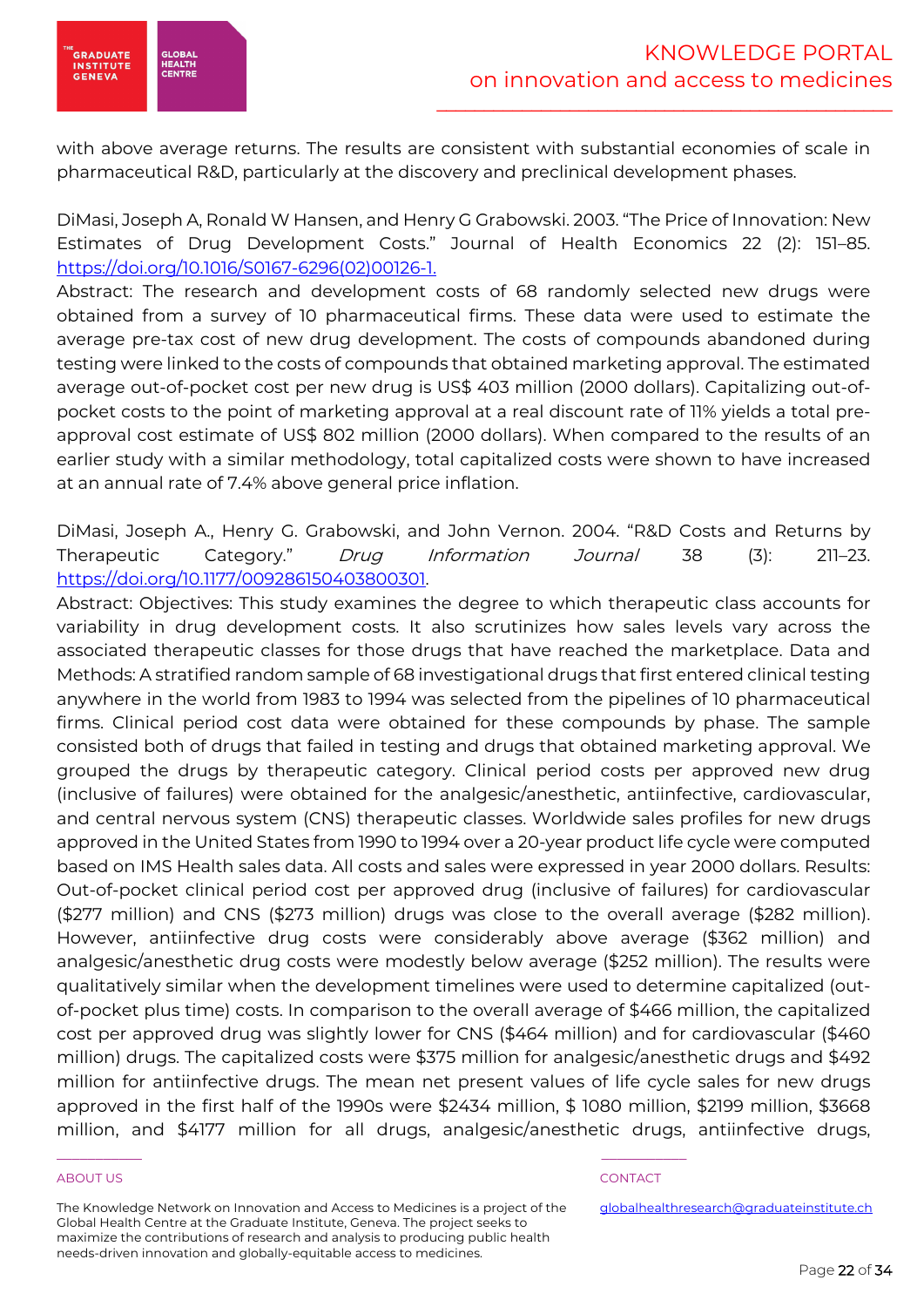# KNOWLEDGE PORTAL on innovation and access to medicines

\_\_\_\_\_\_\_\_\_\_\_\_\_\_\_\_\_\_\_\_\_\_\_\_\_\_\_\_\_\_\_\_\_\_\_\_\_\_\_\_\_\_\_\_\_\_\_\_



cardiovascular drugs, and CNS drugs, respectively. Conclusions: Development costs vary substantially from drug to drug. A drug's therapeutic class can explain some of that variability. The sales of new drugs by broad therapeutic category did not correlate well with average development costs. However, given the dynamic nature of pharmaceutical markets and changes over time in research and development (R&D) expenditure shares, the results are still consistent with a model of firm behavior that posits that R&D efforts will generally shift toward high net return, and away from low net return, therapeutic areas.

DiMasi, Joseph A., and Henry G. Grabowski. 2007. "The Cost of Biopharmaceutical R&D: Is Biotech Different?" Managerial and Decision Economics 28 (4–5): 469–79. https://doi.org/10.1002/mde.1360.

Abstract: The costs of developing the types of new drugs that have been pursued by traditional pharmaceutical firms have been estimated in a number of studies. However, similar analyses have not been published on the costs of developing the types of molecules on which biotech firms have focused. This study represents a first attempt to get a sense for the magnitude of the R&D costs associated with the discovery and development of new therapeutic biopharmaceuticals (specifically, recombinant proteins and monoclonal antibodies [mAbs]). We utilize drug-specific data on cash outlays, development times, and success in obtaining regulatory marketing approval to estimate the average pre-tax R&D resource cost for biopharmaceuticals up to the point of initial US marketing approval (in year 2005 dollars). We found average out-of-pocket (cash outlay) cost estimates per approved biopharmaceutical of \$198 million, \$361 million, and \$559 million for the preclinical period, the clinical period, and in total, respectively. Including the time costs associated with biopharmaceutical R&D, we found average capitalized cost estimates per approved biopharmaceutical of \$615 million, \$626 million, and \$1241 million for the preclinical period, the clinical period, and in total, respectively. Adjusting previously published estimates of R&D costs for traditional pharmaceutical firms by using past growth rates for pharmaceutical company costs to correspond to the more recent period to which our biopharmaceutical data apply, we found that total out-of-pocket cost per approved biopharmaceutical was somewhat lower than for the pharmaceutical company data (\$559 million vs \$672 million). However, estimated total capitalized cost per approved new molecule was nearly the same for biopharmaceuticals as for the adjusted pharmaceutical company data (\$1241 million versus \$1318 million). The results should be viewed with some caution for now given a limited number of biopharmaceutical molecules with data on cash outlays, different therapeutic class distributions for biopharmaceuticals and for pharmaceutical company drugs, and uncertainty about whether recent growth rates in pharmaceutical company costs are different from immediate past growth rates.

DiMasi, Joseph A., Henry G. Grabowski, and Ronald W. Hansen. 2016. "Innovation in the Pharmaceutical Industry: New Estimates of R&D Costs." Journal of Health Economics 47 (May): 20–33. https://doi.org/10.1016/j.jhealeco.2016.01.012.

Abstract: The research and development costs of 106 randomly selected new drugs were obtained from a survey of 10 pharmaceutical firms. These data were used to estimate the average pre-tax cost of new drug and biologics development. The costs of compounds

# ABOUT US AND INTERNATIONAL CONTACT CONTACT AND INTERNATIONAL CONTACT.

The Knowledge Network on Innovation and Access to Medicines is a project of the Global Health Centre at the Graduate Institute, Geneva. The project seeks to maximize the contributions of research and analysis to producing public health needs-driven innovation and globally-equitable access to medicines.

\_\_\_\_\_\_\_\_\_\_\_ \_\_\_\_\_\_\_\_\_\_\_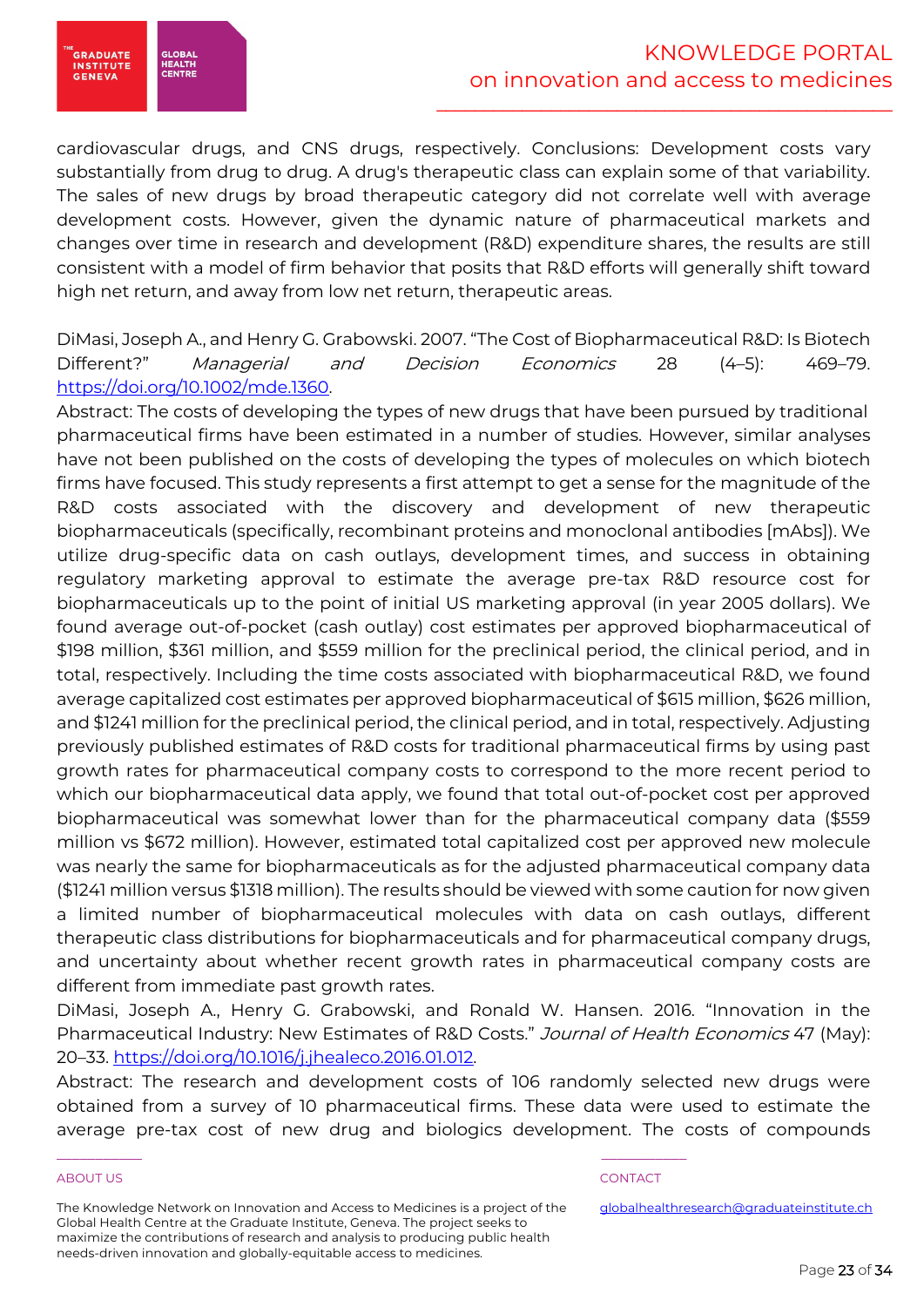

abandoned during testing were linked to the costs of compounds that obtained marketing approval. The estimated average out-of-pocket cost per approved new compound is \$1395 million (2013 dollars). Capitalizing out-of-pocket costs to the point of marketing approval at a real discount rate of 10.5% yields a total pre-approval cost estimate of \$2558 million (2013 dollars). When compared to the results of the previous study in this series, total capitalized costs were shown to have increased at an annual rate of 8.5% above general price inflation. Adding an estimate of post-approval R&D costs increases the cost estimate to \$2870 million (2013 dollars).

DNDi. 2014. "An Innovative Approach to R&D for Neglected Patients: Ten Years of Experience and Lessons Learned by DNDi." Drugs for Neglected Diseases Initiative. http://www.dndi.org/wpcontent/uploads/2009/03/DNDi\_Modelpaper\_2013.pdf Abstract: Not available.

DNDi. 2019. "15 Years of Needs-Driven Innovation for Access: Key Lessons, Challenges, and Opportunities for the Future." Drugs for Neglected Diseases Initiative. https://www.dndi.org/wpcontent/uploads/2019/10/DNDi\_ModelPaper\_2019.pdf Abstract: Not available.

Global Alliance for TB Drug Development. 2001. "Executive Summary for the Economics of TB Drug Development." http://www.tballiance.org/downloads/publications/TBA\_Economics\_Report\_Exec.pdf. Abstract: Not available.

Gunn, Alexander, Shashika Bandara, Gavin Yamey, Flavia D´Alessio, Hilde Depraetere, Sophie Houard, Nicola Viebig, and Stefan Jungbluth. 2019. "Pipeline Analysis of a Vaccine Candidate Portfolio for Diseases of Poverty Using the Portfolio-To-Impact Modelling Tool." F1000Research 8 (July): 1066. https://doi.org/10.12688/f1000research.19810.1.

Abstract: Background: The Portfolio-To-Impact (P2I) P2I model is a recently developed product portfolio tool that enables users to estimate the funding needs to move a portfolio of candidate health products, such as vaccines and drugs, along the product development path from late stage preclinical to phase III clinical trials, as well as potential product launches over time. In this study we describe the use of this tool for analysing the vaccine portfolio of the European Vaccine Initiative (EVI). This portfolio includes vaccine candidates for various diseases of poverty and emerging infectious diseases at different stages of development. Methods: Portfolio analyses were conducted using the existing assumptions integrated in the P2I tool, as well as modified assumptions for costs, cycle times, and probabilities of success based on EVI's own internal data related to vaccine development. Results: According to the P2I tool, the total estimated cost to move the 18 candidates currently in the EVI portfolio along the pipeline to launch would be about US \$470 million, and there would be 0.69 cumulative expected launches during the period 2019-2031. Running of the model using EVI-internal parameters resulted in a significant increase in the expected product launches. Conclusions: The P2I tool's underlying assumptions could not be tested in our study due to lack of data available. Nevertheless, we expect that the accelerated

# ABOUT US AND INTERNATIONAL CONTACT CONTACT AND INTERNATIONAL CONTACT.

The Knowledge Network on Innovation and Access to Medicines is a project of the Global Health Centre at the Graduate Institute, Geneva. The project seeks to maximize the contributions of research and analysis to producing public health needs-driven innovation and globally-equitable access to medicines.

\_\_\_\_\_\_\_\_\_\_\_ \_\_\_\_\_\_\_\_\_\_\_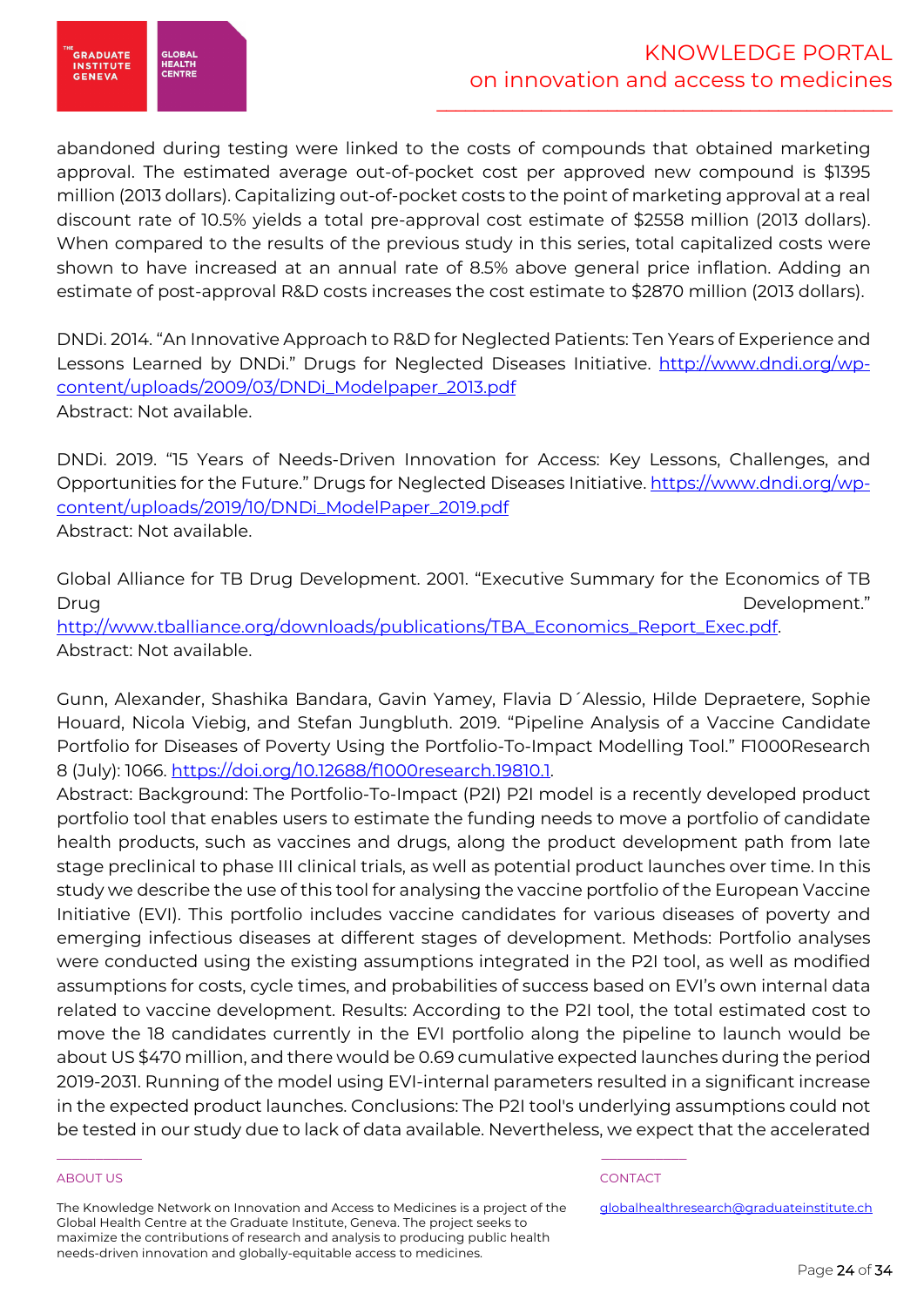

clinical testing of vaccines (and drugs) based on the use of controlled human infection models that are increasingly available, as well as the accelerated approval by regulatory authorities that exists for example for serious conditions, will speed up product development and result in significant cost reduction. Project findings as well as potential future modifications of the P2I tool are discussed with the aim to improve the underlying methodology of the P2I model.

Horvath, Christopher. 2010. "Comparison of Preclinical Development Programs for Small Molecules (Drugs/Pharmaceuticals) and Large Molecules (Biologics/Biopharmaceuticals): Studies, Timing, Materials, and Costs." In *Pharmaceutical Sciences Encyclopedia*, by Shayne Cox Gad, pse166. Hoboken, NJ, USA: John Wiley & Sons, Inc. https://doi.org/10.1002/9780470571224.pse166.

Abstract: Successful and efficient development of a new pharmaceutical requires the planning of an integrated development program that coordinates the trilogy of product manufacture chemistry, manufacturing, and controls (CMC), preclinical studies (distribution, metabolism, and pharmacokinetic [DMPK], pharmacology and toxicology), and clinical trials—within the framework of the regulatory development strategy. Preclinical safety studies must support each successive phase of clinical development, as well as any significant changes to the method(s) of manufacturing, formulating, or administering the pharmaceutical. This article aims to compare the studies, materials, and costs associated with hypothetical preclinical development programs intended to support the clinical development of a small molecule (drug) and a large molecule (biologic).

Jayasundara, Kavisha, Aidan Hollis, Murray Krahn, Muhammad Mamdani, Jeffrey S. Hoch, and Paul Grootendorst. 2019. "Estimating the Clinical Cost of Drug Development for Orphan versus Non-Orphan Drugs." Orphanet Journal of Rare Diseases 14 (1): 12. https://doi.org/10.1186/s13023- 018-0990-4.

Abstract: Background: High orphan drug prices have gained the attention of payers and policy makers. These prices may reflect the need to recoup the cost of drug development from a small patient pool. However, estimates of the cost of orphan drug development are sparse. Methods: Using publicly available data, we estimated the differences in trial characteristics and clinical development costs with 100 orphan and 100 non-orphan drugs. Results: We found that the outof-pocket clinical costs per approved orphan drug to be \$166 million and \$291 million (2013 USD) per non-orphan drug. The capitalized clinical costs per approved orphan drug and non-orphan drug were estimated to be \$291 million and \$412 million respectively. When focusing on new molecular entities only, we found that the capitalized clinical cost per approved orphan drug was half that of a non-orphan drug. Conclusions: More discussion is needed to better align on which cost components should be included in research and development costs for pharmaceuticals.

Light, Donald W, and Rebecca Warburton. 2011. "Demythologizing the High Costs of Pharmaceutical Research." BioSocieties 6 (1): 34-50. https://doi.org/10.1057/biosoc.2010.40.

# ABOUT US AND INTERNATIONAL CONTACT CONTACT AND INTERNATIONAL CONTACT.

The Knowledge Network on Innovation and Access to Medicines is a project of the Global Health Centre at the Graduate Institute, Geneva. The project seeks to maximize the contributions of research and analysis to producing public health needs-driven innovation and globally-equitable access to medicines.

\_\_\_\_\_\_\_\_\_\_\_ \_\_\_\_\_\_\_\_\_\_\_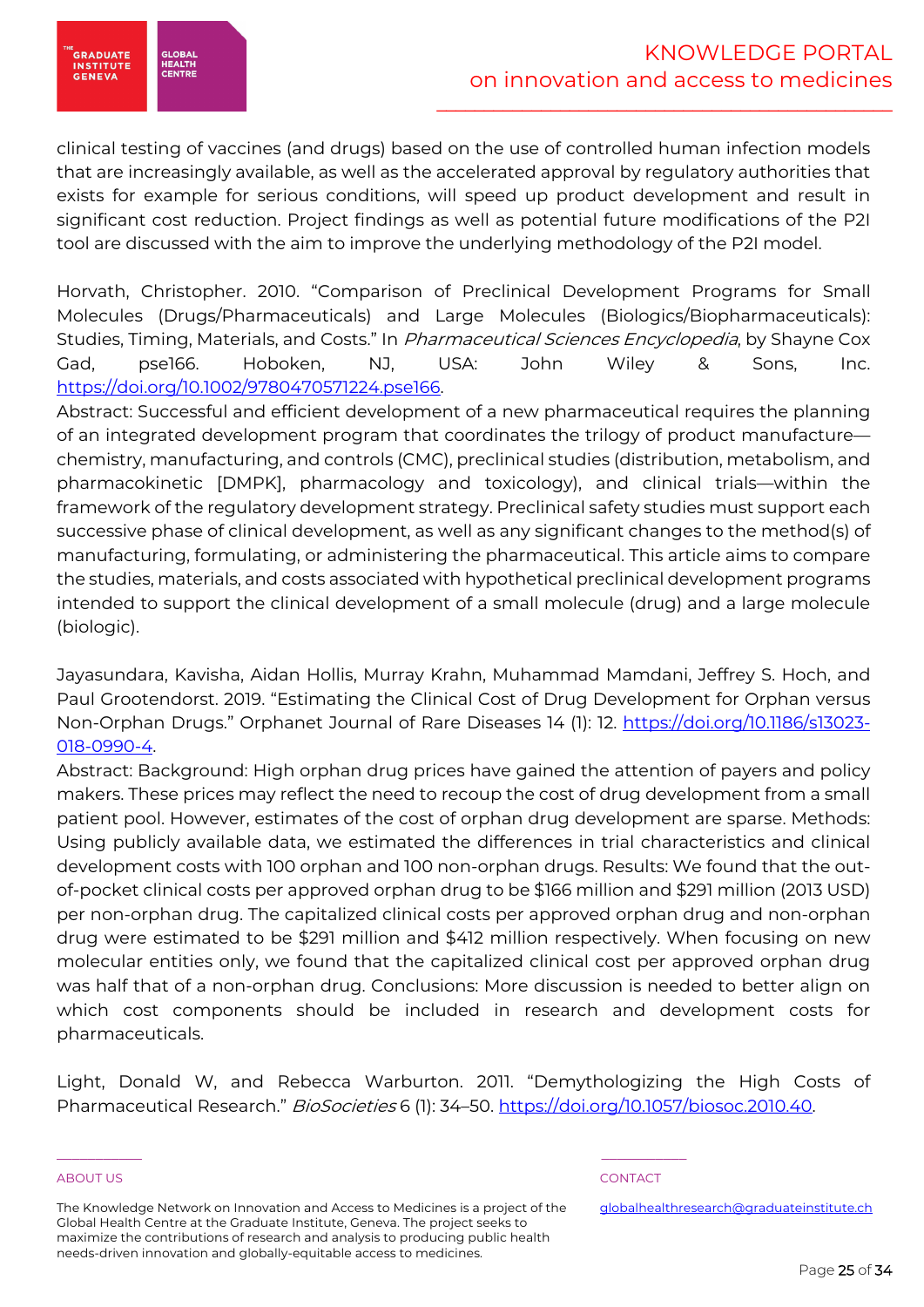**GRADUATE**<br>INSTITUTE GLOBAI<br>HEALTH<br>CENTRE GENEVA

Abstract: It is widely claimed that research to discover and develop new pharmaceuticals entails high costs and high risks. High research and development (R&D) costs influence many decisions and policy discussions about how to reduce global health disparities, how much companies can afford to discount prices for lower- and middle-income countries, and how to design innovative incentives to advance research on diseases of the poor. High estimated costs also affect strategies for getting new medicines to the world's poor, such as the advanced market commitment, which built high estimates into its inflated size and prices. This article takes apart the most detailed and authoritative study of R&D costs in order to show how high estimates have been constructed by industry-supported economists, and to show how much lower actual costs may be. Besides serving as an object lesson in the construction of 'facts', this analysis provides reason to believe that R&D costs need not be such an insuperable obstacle to the development of better medicines. The deeper problem is that current incentives reward companies to develop mainly new medicines of little advantage and compete for market share at high prices, rather than to develop clinically superior medicines with public funding so that prices could be much lower and risks to companies lower as well.

Light, Donald W., Jon Kim Andrus, and Rebecca N. Warburton. 2009. "Estimated Research and Development Costs of Rotavirus Vaccines." Vaccine 27 (47): 6627–33. https://doi.org/10.1016/j.vaccine.2009.07.077.

Abstract: Diseases like rotavirus afflict both upper- and lower-income countries, but most serious illnesses and deaths occur among the latter. It is a vital public health issue that vaccines for these types of global diseases can recover research and development (R&D) costs from high-priced markets quickly so that manufacturers can offer affordable prices to lower-income nations. Cost recovery depends on how high R&D costs are, and this study attempts to replace high, unverified estimates with lower, more verifiable estimates for two new vaccines, RotaTeq (Merck) and Rotarix (GlaxoSmithKline or GSK), based on detailed searches of public information and followup interviews with senior informants. We also offer a new perspective on "cost of capital" as a claim for recovery from public bodies. Our estimates suggest that companies can recover all fixed costs quickly from affluent markets and thus can offer these vaccines to lower-income countries at prices they can afford. Better vaccines are a shared project between companies and public health agencies; greater transparency and consistency in reporting of R&D costs is needed so that fair prices can be established.

Mestre-Ferrandiz, Jorge, Jon Sussex, A Towse. "The R&D Cost of a New Medicine". Office of Health Economics, London. 2012. https://www.ohe.org/publications/rd-cost-new-medicine. Summary: The cost of R&D for a successful new medicine has been an important policy issue at least since the 1960s. Cost estimates matter not just because of intellectual curiosity or for industry understanding of its performance, but because they are a key aspect of the international debate about the reasonableness of pharmaceutical prices and the magnitude of the long-term investments involved. This publication reviews research published over the last three decades, which shows an increase in costs from £125 million (\$199 million) per new medicine in the 1970s to £1.2 billion (\$1.9 billion) in the 2000s (both in 2011 prices). An OHE costs

# ABOUT US AND INTERNATIONAL CONTACT CONTACT AND INTERNATIONAL CONTACT.

The Knowledge Network on Innovation and Access to Medicines is a project of the Global Health Centre at the Graduate Institute, Geneva. The project seeks to maximize the contributions of research and analysis to producing public health needs-driven innovation and globally-equitable access to medicines.

\_\_\_\_\_\_\_\_\_\_\_ \_\_\_\_\_\_\_\_\_\_\_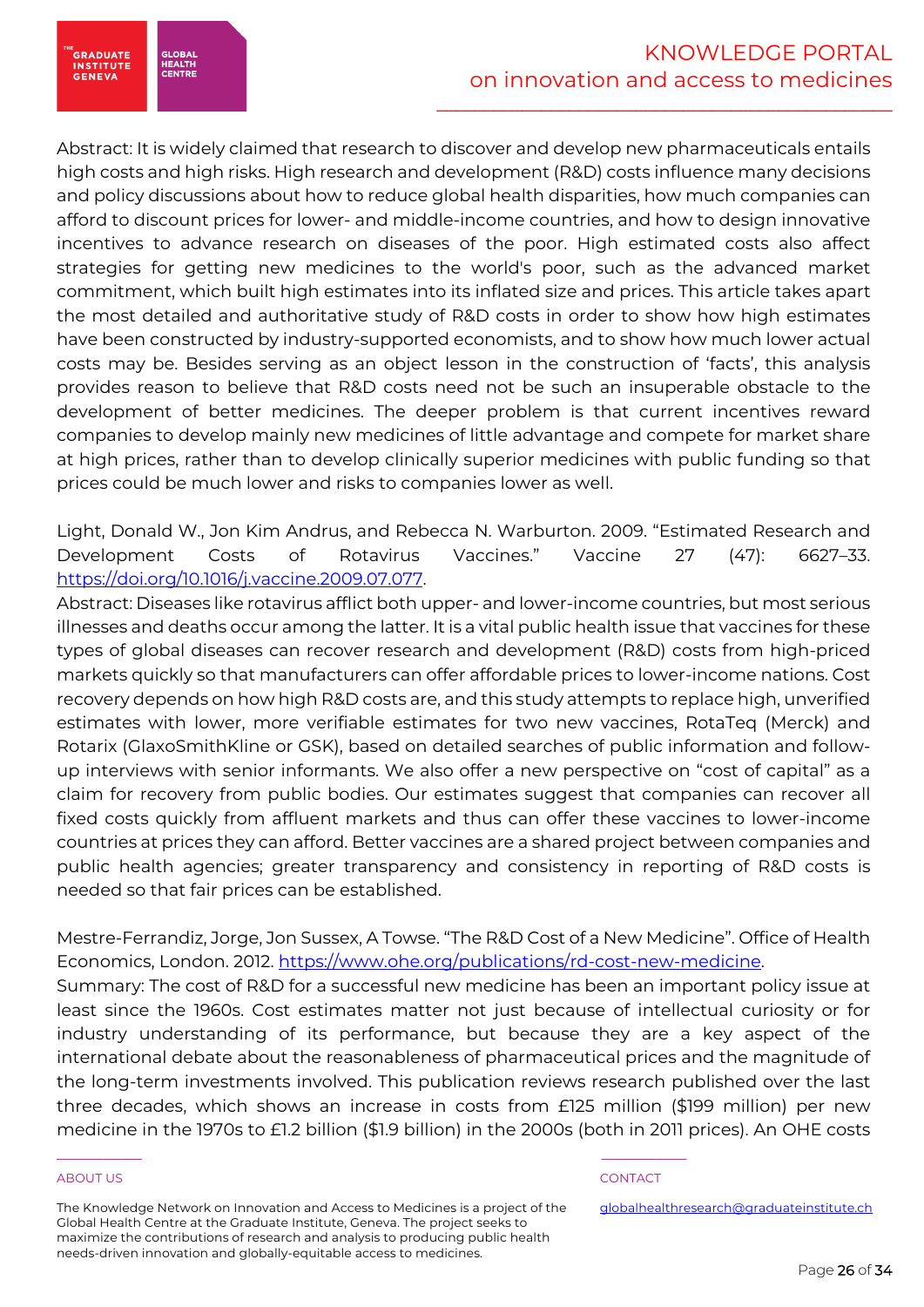

analysis based on new data for 1998-2002 agrees with comparable analyses for the same time period. The study explores four major factors that are producing higher R&D costs: out-of-pocket expenses, success/failure rates, R&D times and the cost of capital. It also discusses measures companies are taking now to improve efficiency and offers a glimpse into the promise and challenges presented by the new, gene-based sciences.

Morgan, Steve, Paul Grootendorst, Joel Lexchin, Colleen Cunningham, and Devon Greyson. 2011. "The Cost of Drug Development: A Systematic Review." Health Policy 100 (1): 4-17. https://doi.org/10.1016/j.healthpol.2010.12.002.

Abstract: OBJECTIVES: We aimed to systematically review and assess published estimates of the cost of developing new drugs. METHODS: We sought English language research articles containing original estimates of the cost of drug development that were published from 1980 to 2009, inclusive. We searched seven databases and used citation tracing and expert referral to identify studies. We abstracted qualifying studies for information about methods, data sources, study samples, and key results. RESULTS: Thirteen articles were found to meet our inclusion criteria. Estimates of the cost of drug development ranged more than 9-fold, from USD\$92 million cash (USD\$161 million capitalized) to USD\$883.6 million cash (USD\$1.8 billion capitalized). Differences in methods, data sources, and time periods explain some of the variation in estimates. Lack of transparency limits many studies. Confidential information provided by unnamed companies about unspecified products forms all or part of the data underlying 10 of the 13 studies. CONCLUSIONS: Despite three decades of research in this area, no published estimate of the cost of developing a drug can be considered a gold standard. Studies on this topic should be subjected to reasonable audit and disclosure of - at the very least - the drugs which authors purport to provide development cost estimates for.

Odevall, Lina, Deborah Hong, Laura Digilio, Sushant Sahastrabuddhe, Vittal Mogasale, Yeongok Baik, Seukkeun Choi, Jerome H. Kim, and Julia Lynch. 2018. "The Euvichol Story – Development and Licensure of a Safe, Effective and Affordable Oral Cholera Vaccine through Global Public Private Partnerships." Vaccine 36 (45): 6606–14. https://doi.org/10.1016/j.vaccine.2018.09.026. Abstract: Cholera, a diarrheal disease primarily affecting vulnerable populations in developing countries, is estimated to cause disease in more than 2.5 million people and kill almost 100,000 annually. An oral cholera vaccine (OCV) has been available globally since 2001; the demand for this vaccine from affected countries has however been very low, due to various factors including vaccine price and mode of administration. The low demand for the vaccine and limited commercial incentives to invest in research and development of vaccines for developing country markets has kept the global supply of OCVs down. Since 1999, the International Vaccine Institute has been committed to make safe, effective and affordable OCVs accessible. Through a variety of partnerships with collaborators in Sweden, Vietnam, India and South Korea, and with public and private funding, IVI facilitated development and production of two affordable and WHOprequalified OCVs and together with other stakeholders accelerated the introduction of these vaccines for the global public-sector market

### ABOUT US AND INTERNATIONAL CONTACT CONTACT AND INTERNATIONAL CONTACT.

The Knowledge Network on Innovation and Access to Medicines is a project of the Global Health Centre at the Graduate Institute, Geneva. The project seeks to maximize the contributions of research and analysis to producing public health needs-driven innovation and globally-equitable access to medicines.

\_\_\_\_\_\_\_\_\_\_\_ \_\_\_\_\_\_\_\_\_\_\_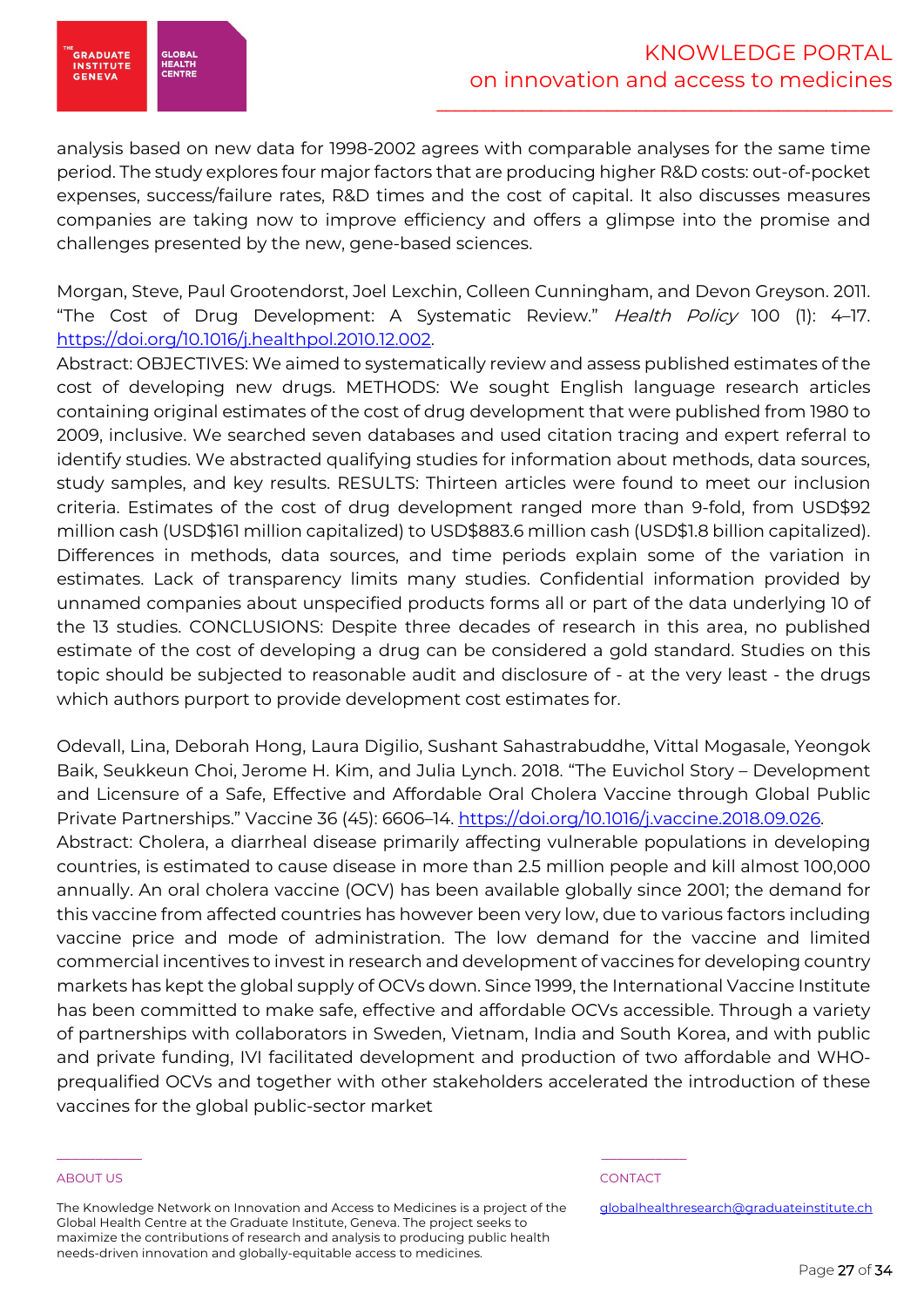

Paul, Steven M., Daniel S. Mytelka, Christopher T. Dunwiddie, Charles C. Persinger, Bernard H. Munos, Stacy R. Lindborg, and Aaron L. Schacht. 2010. "How to Improve R&D Productivity: The Pharmaceutical Industry's Grand Challenge." Nature Reviews Drug Discovery 9 (3): 203–14. https://doi.org/10.1038/nrd3078.

Abstract: The pharmaceutical industry is under growing pressure from a range of environmental issues, including major losses of revenue owing to patent expirations, increasingly costconstrained healthcare systems and more demanding regulatory requirements. In our view, the key to tackling the challenges such issues pose to both the future viability of the pharmaceutical industry and advances in healthcare is to substantially increase the number and quality of innovative, cost-effective new medicines, without incurring unsustainable R&D costs. However, it is widely acknowledged that trends in industry R&D productivity have been moving in the opposite direction for a number of years. Here, we present a detailed analysis based on comprehensive, recent, industry-wide data to identify the relative contributions of each of the steps in the drug discovery and development process to overall R&D productivity. We then propose specific strategies that could have the most substantial impact in improving R&D productivity.

Prasad, Vinay, and Sham Mailankody. 2017. "Research and Development Spending to Bring a Single Cancer Drug to Market and Revenues After Approval." JAMA Internal Medicine 177 (11): 1569. https://doi.org/10.1001/jamainternmed.2017.3601.

Abstract: Importance: A common justification for high cancer drug prices is the sizable research and development (R&D) outlay necessary to bring a drug to the US market A recent estimate of R&D spending is \$2.7 billion (2017 US dollars). However, this analysis lacks transparency and independent replication. Objective: To provide a contemporary estimate of R&D spending to develop cancer drugs. Design, Setting, and Participants: Analysis of US Securities and Exchange Commission filings for drug companies with no drugs on the US market that received approval by the US Food and Drug Administration for a cancer drug from January 1, 2006, through December 31, 2015. Cumulative R&D spending was estimated from initiation of drug development activity to date of approval. Earnings were also identified from the time of approval to the present. The study was conducted from December 10, 2016, to March 2, 2017. Main Outcomes and Measures: Median R&D spending on cancer drug development. Results: Ten companies and drugs were included in this analysis. The 10 companies had a median time to develop a drug of 7.3 years (range, 5.8-15.2 years). Five drugs (50%) received accelerated approval from the US Food and Drug Administration, and 5 (50%) received regular approval. The median cost of drug development was \$648.0 million (range, \$157.3 million to \$1950.8 million). The median cost was \$757.4 million (range, \$203.6 million to \$2601.7 million) for a 7% per annum cost of capital (or opportunity costs) and \$793.6 million (range, \$219.1 million to \$2827.1 million) for a 9% opportunity costs. With a median of 4.0 years (range, 0.8-8.8 years) since approval, the total revenue from sales of these 10 drugs since approval was \$67.0 billion compared with total R&D spending of \$7.2 billion (\$9.1 billion, including 7% opportunity costs). Conclusions and Relevance: The cost to develop a cancer drug is \$648.0 million, a figure significantly lower than prior estimates. The revenue since approval is substantial (median, \$1658.4 million; range, \$204.1

### ABOUT US AND INTERNATIONAL CONTACT CONTACT AND INTERNATIONAL CONTACT.

GLOBAI<br>HEALTH<br>CENTRE

**GRADUATE**<br>INSTITUTE GENEVA

The Knowledge Network on Innovation and Access to Medicines is a project of the Global Health Centre at the Graduate Institute, Geneva. The project seeks to maximize the contributions of research and analysis to producing public health needs-driven innovation and globally-equitable access to medicines.

\_\_\_\_\_\_\_\_\_\_\_ \_\_\_\_\_\_\_\_\_\_\_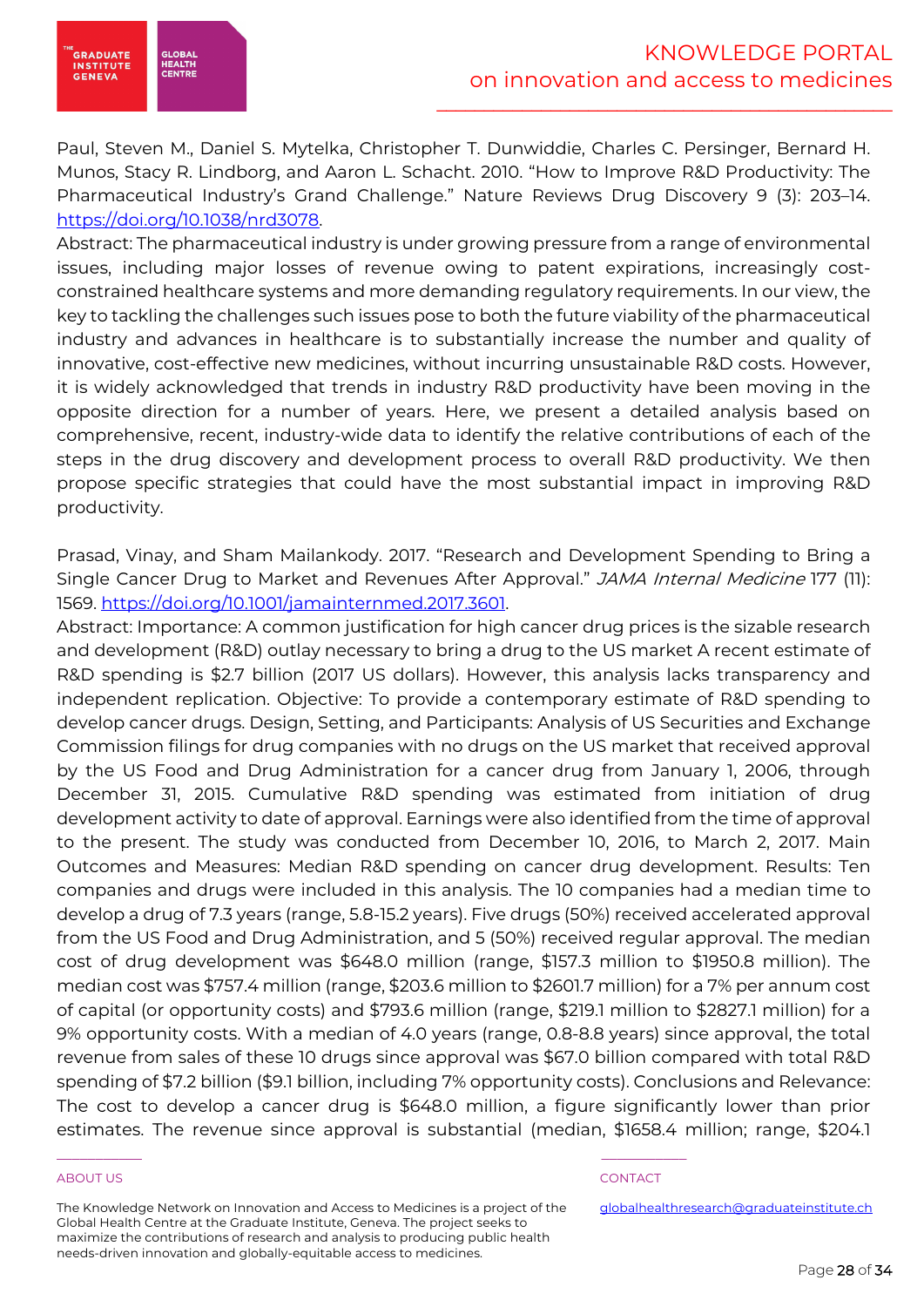

million to \$22 275.0 million). This analysis provides a transparent estimate of R&D spending on cancer drugs and has implications for the current debate on drug pricing.

Public Citizen. 2001. "Rx R&D Myths: The Case Against the Drug Industry's R&D 'Scare Card.'" Washington, DC, Public Citizen's Congress Watch. https://www.citizen.org/wpcontent/uploads/rdmyths.pdf.

Executive summary: This new Public Citizen report reveals how major U.S. drug companies and their Washington, D.C. lobby group, the Pharmaceutical Research and Manufacturers of America (PhRMA), have carried out a misleading campaign to scare policy makers and the public. PhRMA's central claim is that the industry needs extraordinary profits to fund expensive, risky and innovative research and development (R&D) for new drugs. If anything is done to moderate prices or profits, R&D will suffer, and, as PhRMA's president recently claimed, "it's going to harm millions of Americans who have life-threatening conditions." But this R&D scare card – or canard – is built on myths, falsehoods and misunderstandings, all of which are made possible by the drug industry's staunch refusal to open its R&D records to congressional investigators or other independent auditors. Using government studies, company filings with the U.S. Securities and Exchange Commission and documents obtained via the Freedom of Information Act, Public Citizen's report exposes the industry's R&D claims.

PwC. 2012. "From Vision to Decision - Pharma 2020." PricewaterhouseCoopers. https://www.pwc.com/gx/en/pharma-life-sciences/pharma2020/assets/pwc-pharma-successstrategies.pdf.

Abstract: Not available.

Sertkaya, A., A. Birkenbach, A. Berlind, and J. Eyraud. 2014. "Examination of Clinical Trial Costs and Barriers for Drug Development." https://aspe.hhs.gov/report/examination-clinical-trial-costsand-barriers-drug-development.

Abstract: Pharmaceutical companies conduct clinical trials for many reasons. The most obvious goal of clinical trials is to demonstrate safety and efficacy to gain Food and Drug Administration (FDA) approval. FDA provides guidance to developers about what constitutes acceptable clinical trials and appropriate outcomes. Improving the drug development process, especially by conducting better (meaning providing more information on safety or efficacy) and faster clinical trials, can foster innovation in medical product development. The primary purposes of this study: 1) to better understand sponsors' strategies in the design and execution of clinical trials, 2) to identify factors that may delay, hinder, or lead to unsuccessfully completed trials, and 3) to develop an operational model of clinical trial decision-making to enable examination of what-if scenarios by end-users. This study models the decision-making process for a drug sponsor as a stylized decision tree that looks at the process for formulating a clinical trial from the point of view of an expected-revenue-maximizing sponsor in the face of uncertainty (or risk). The simplified clinical decision-making model incorporates the following considerations: Therapeutic area; Potential market size/revenues for the drug; Clinical stage; Success probabilities by clinical stage. In addition to identifying the costs of the clinical trials, the

# ABOUT US AND INTERNATIONAL CONTACT CONTACT AND INTERNATIONAL CONTACT.

The Knowledge Network on Innovation and Access to Medicines is a project of the Global Health Centre at the Graduate Institute, Geneva. The project seeks to maximize the contributions of research and analysis to producing public health needs-driven innovation and globally-equitable access to medicines.

\_\_\_\_\_\_\_\_\_\_\_ \_\_\_\_\_\_\_\_\_\_\_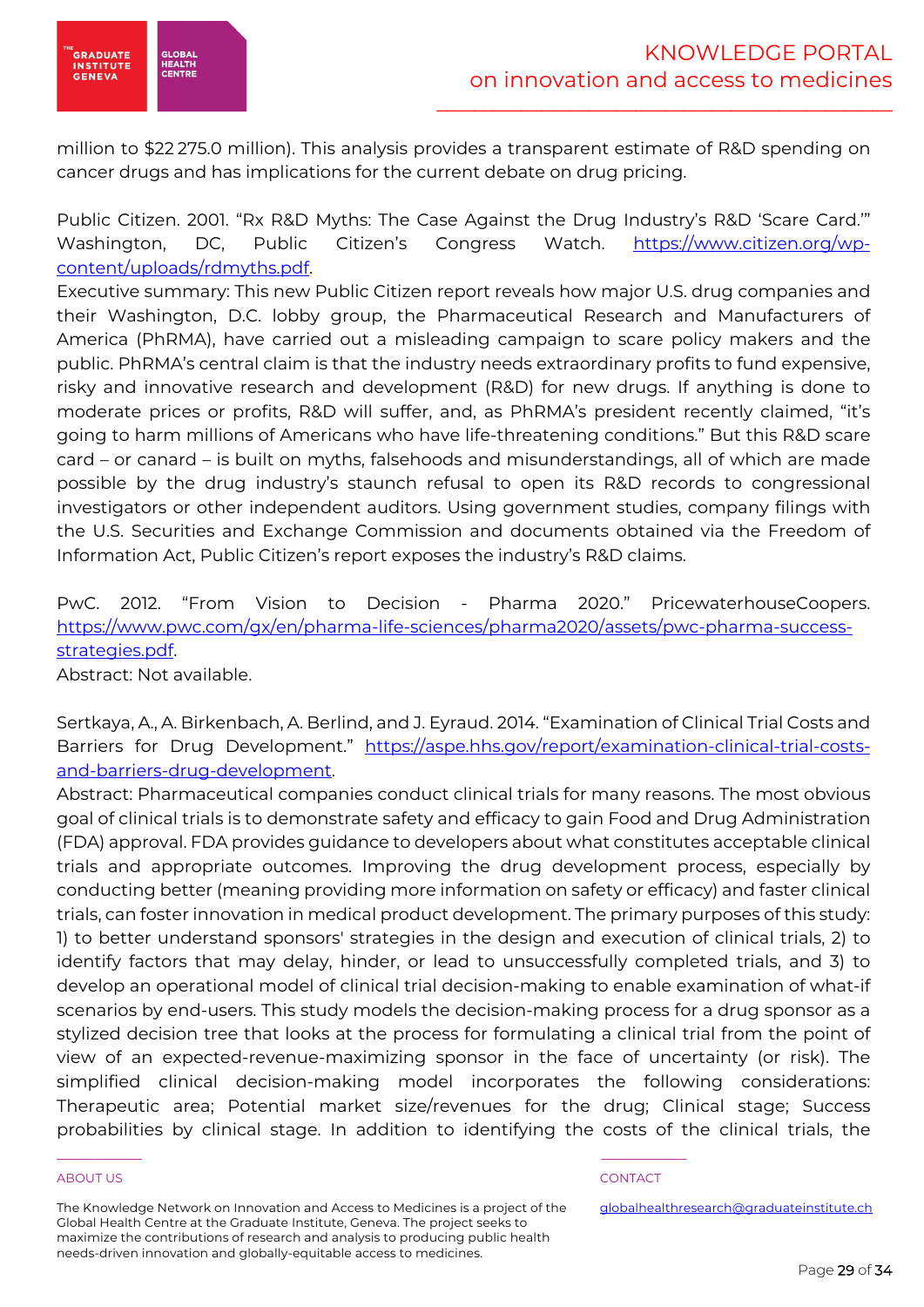**GRADUATE**<br>INSTITUTE GLOBAI<br>HEALTH<br>CENTRE **GENEVA** 

following barrier mitigation strategies were analyzed: Use of electronic health records (EHR); Looser trial enrollment restrictions; Simplified clinical trial protocols and reduced amendments; Reduced source data verification (SDV); Wider use of mobile technologies, including electronic data capture (EDC); Use of lower-cost facilities or at-home testing; Priority Review/Priority Review vouchers; Improvements in FDA review process efficiency and more frequent and timely interactions with FDA. Overall, the therapeutic area with the highest clinical research burden across all phases is respiratory system (\$115.3 million) followed by pain and anesthesia (\$105.4 million) and oncology (\$78.6 million) trials. Use of lower-cost facilities/in-home testing and wider use of mobile technologies appear to be most effective in reducing costs across therapeutic areas and trial phases. Use of lower-cost facilities and/or in-home testing can reduce per-trial costs by up to \$0.8 million (16 percent) in Phase I, \$4.3 million (22 percent) in Phase II, and \$9.1 million (17 percent) in Phase III, depending on therapeutic area.

Speich, Benjamin, Belinda von Niederhäusern, Nadine Schur, Lars G. Hemkens, Thomas Fürst, Neera Bhatnagar, Reem Alturki, et al. 2018a. "Systematic Review on Costs and Resource Use of Randomized Clinical Trials Shows a Lack of Transparent and Comprehensive Data." Journal of Clinical Epidemiology 96 (April): 1–11. https://doi.org/10.1016/j.jclinepi.2017.12.018.

Abstract: Objectives: Randomized clinical trials (RCTs) are costly. We aimed to provide a systematic overview of the available evidence on resource use and costs for RCTs to support budget planning. Study Design and Setting: We systematically searched MEDLINE, EMBASE, and HealthSTAR from inception until November 30, 2016 without language restrictions. We included any publication reporting empirical data on resource use and costs of RCTs and categorized them depending on whether they reported (i) resource and costs of all aspects at all study stages of an RCT (including conception, planning, preparation, conduct, and all tasks after the last patient has completed the RCT); (ii) on several aspects, (iii) on a single aspect (e.g., recruitment); or (iv) on overall costs for RCTs. Median costs of different recruitment strategies were calculated. Other results (e.g., overall costs) were listed descriptively. All cost data were converted into USD 2017. Results: A total of 56 articles that reported on cost or resource use of RCTs were included. None of the articles provided empirical resource use and cost data for all aspects of an entire RCT. Eight articles presented resource use and cost data on several aspects (e.g., aggregated cost data of different drug development phases, site-specific costs, selected cost components). Thirty-five articles assessed costs of one specific aspect of an RCT (i.e., 30 on recruitment; five others). The median costs per recruited patient were USD 409 (range: USD 41– 6,990). Overall costs of an RCT, as provided in 16 articles, ranged from USD 43–103,254 per patient, and USD 0.2–611.5 Mio per RCT but the methodology of gathering these overall estimates remained unclear in 12 out of 16 articles (75%). Conclusion: The usefulness of the available empirical evidence on resource use and costs of RCTs is limited. Transparent and comprehensive resource use and cost data are urgently needed to support budget planning for RCTs and help improve sustainability.

Speich, Benjamin, Belinda von Niederhäusern, Claudine Angela Blum, Jennifer Keiser, Nadine Schur, Thomas Fürst, Benjamin Kasenda, et al. 2018b. "Retrospective Assessment of Resource

# ABOUT US AND INTERNATIONAL CONTACT CONTACT AND INTERNATIONAL CONTACT.

The Knowledge Network on Innovation and Access to Medicines is a project of the Global Health Centre at the Graduate Institute, Geneva. The project seeks to maximize the contributions of research and analysis to producing public health needs-driven innovation and globally-equitable access to medicines.

\_\_\_\_\_\_\_\_\_\_\_ \_\_\_\_\_\_\_\_\_\_\_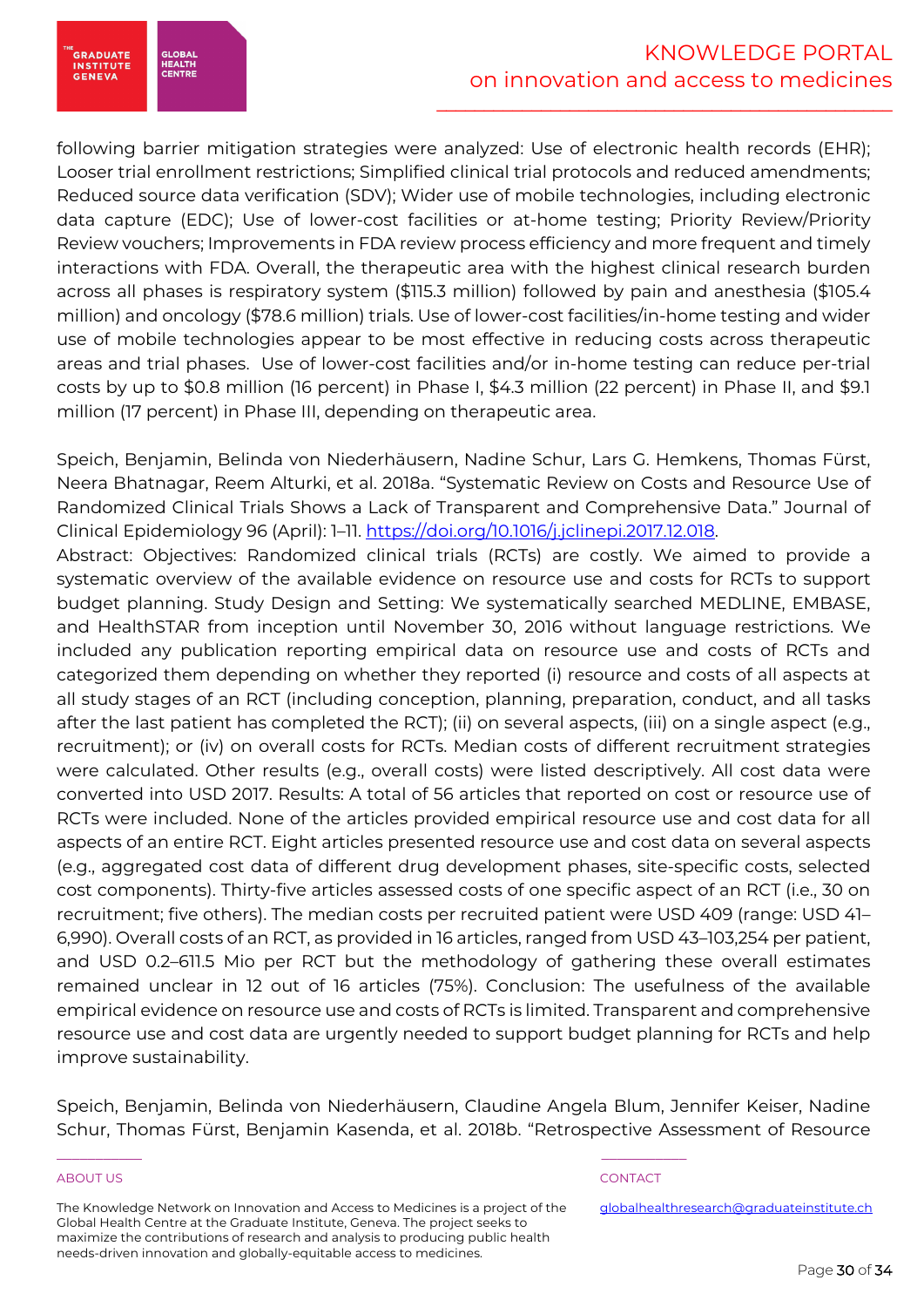

Use and Costs in Two Investigator-Initiated Randomized Trials Exemplified a Comprehensive Cost Item List." Journal of Clinical Epidemiology 96 (April): 73–83. https://doi.org/10.1016/j.jclinepi.2017.12.022.

Abstract: Objectives: Randomized clinical trials (RCTs) are costly and published information on resource requirements for their conduct is limited. To identify key factors for making RCTs more sustainable, empirical data on resource use and associated costs are needed. We aimed to retrospectively assess resource use and detailed costs of two academic, investigator-initiated RCTs using a comprehensive list of cost items. Study Design and Setting: The resource use of two investigator-initiated RCTs (Prednisone-Trial [NCT00973154] and Oxantel-Trial [ISRCTN54577342]) was empirically assessed in a standardized manner through semistructured interviews and a systematically developed cost item list. Using information about yearly salaries, resource use was translated into costs. In addition, we collected all "other costs" including fixed priced items. Overall costs as well as cost of different study phases were calculated. Results: The personnel time used in the Prednisone-Trial trial was approximately 2,897 working days and the overall costs were calculated to be USD 2.3 million, which was USD 700,000 more than planned. In the Oxantel-Trial 798 working days were spent and the overall costs were as originally planned USD 100,000. Cost drivers were similar between the two RCTs with recruitment delays explaining the additional costs in the Prednisone-Trial. Conclusion: This case study provides an example of how to transparently assess resources and costs of RCTs and presents detailed empirical data on type and magnitude of expenses. In the future, this model approach may serve others to plan, assess, or monitor resource use and costs of RCTs.

Tay-Teo, Kiu, André Ilbawi, and Suzanne R. Hill. 2019. "Comparison of Sales Income and Research and Development Costs for FDA-Approved Cancer Drugs Sold by Originator Drug Companies." JAMA Network Open 2 (1): e186875. https://doi.org/10.1001/jamanetworkopen.2018.6875. Abstract: Importance: High costs and risks of research and development (R&D) have been used to justify the high prices of cancer drugs. However, what the return on R&D investment is, and by extension what a justifiable price might be, is unclear. Objective: To compare incomes from the sales of cancer drugs with the estimated R&D costs. Design, Setting, and Participants: This observational study used global pharmaceutical industry sales data to quantify the cumulative incomes generated from the sales of cancer drugs for companies that have held patents or marketing rights (originator companies). All cancer drugs approved by the US Food and Drug Administration from 1989 to 2017 were identified from the United States Food and Drug Administration's website and literature. Itemized product sales data were extracted from the originator companies' consolidated financial reports. For drugs with data missing in specific years, additional data was sought from other public sources, or where necessary, estimated values from known reported values. Drugs were excluded if there were missing data for half or more of the years since approval. Data analysis was conducted from May 2018 to October 2018. Main Outcomes and Measures: Sales data were expressed in 2017 US dollars with adjustments for inflation. Cumulative incomes from the sales of these drugs were compared against the R&D costs estimated in the literature, which had been adjusted for the costs of capital and trial failure (risk adjusted). Results: Of the 156 US Food and Drug Administration–approved cancer drugs

# ABOUT US AND INTERNATIONAL CONTACT CONTACT AND INTERNATIONAL CONTACT.

The Knowledge Network on Innovation and Access to Medicines is a project of the Global Health Centre at the Graduate Institute, Geneva. The project seeks to maximize the contributions of research and analysis to producing public health needs-driven innovation and globally-equitable access to medicines.

\_\_\_\_\_\_\_\_\_\_\_ \_\_\_\_\_\_\_\_\_\_\_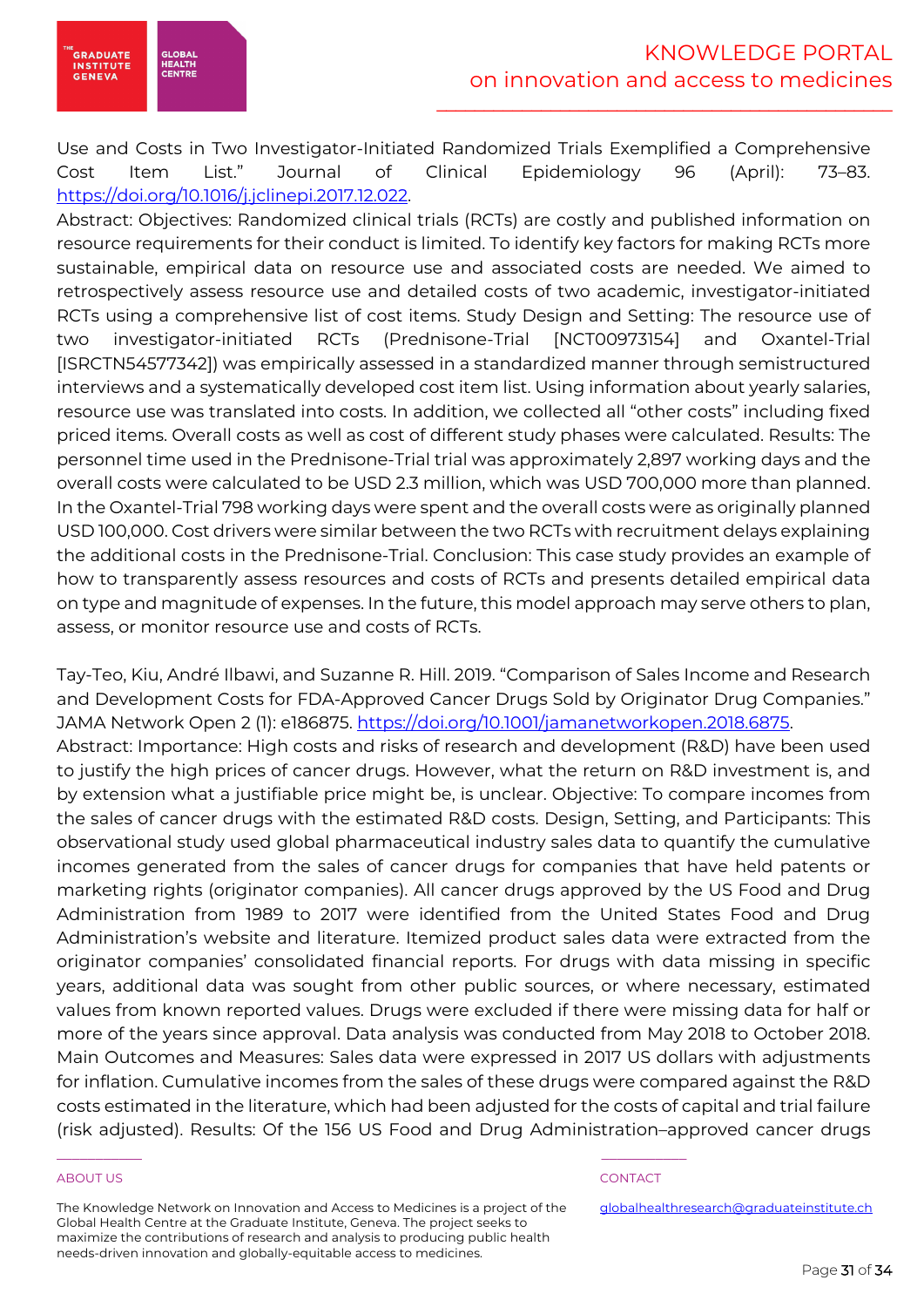**GRADUATE**<br>INSTITUTE **GLOBA HEALTH**<br>CENTRI **GENEVA** 

identified, 99 drugs (63.5%) had data for more than half of the years since approval and were included in the analysis. There was a median of 10 years (range, 1-28 years) of sales data with 1040 data points, 79 (7.6%) of which were estimated. Compared with the total risk-adjusted R&D cost of \$794 million (range, \$2827-\$219 million) per medicine estimated in the literature, by the end of 2017, the median cumulative sales income was \$14.50 (range, \$3.30-\$55.10) per dollar invested for R&D. Median time to fully recover the maximum possible risk-adjusted cost of R&D (\$2827 million) was 5 years (range, 2-10 years; n=56). Cancer drugs continued to generate billion-dollar returns for the originator companies after the end-of-market exclusivity, particularly for biologics. Conclusions and Relevance: Cancer drugs, through high prices, have generated returns for the originator companies far in excess of possible R&D costs. Lowering prices of cancer drugs and facilitating greater competition are essential for improving patient access, health system's financial sustainability, and future innovation.

Terry, Robert F, Gavin Yamey, Ryoko Miyazaki-Krause, Alexander Gunn, and John C. Reeder. 2018. "Funding Global Health Product R&D: The Portfolio-To-Impact Model (P2I), a New Tool for Modelling the Impact of Different Research Portfolios." Gates Open Research 2 (July): 24. https://doi.org/10.12688/gatesopenres.12816.2.

Abstract: Background: The Portfolio-To-Impact (P2I) Model is a novel tool, developed to estimate minimum funding needs to accelerate health product development from late stage preclinical study to phase III clinical trials, and to visualize potential product launches over time. Methods: A mixed methods approach was used. Assumptions on development costs at each phase were based on clinical trial costs from Parexel's R&D cost sourcebook. These were further refined and validated by interviews, with a wide variety of stakeholders from Product Development Partnerships, biopharmaceutical and diagnostic companies, and major funders of global health R&D. Results: the tool was used to create scenarios describing the impact, in terms of products developed, of different product portfolios with funding ranging from \$1 million per annum through to \$500 million per annum. These scenarios for a new global financing mechanism have been previously presented in a report setting out the potential for a new fund for research and development which would assist in accelerating product development for the diseases of poverty. Conclusion: The P2I tool does enable a user to model different scenarios in terms of cost and number of health products launched when applied to a portfolio of health products. The model is published as open access accompanied with a user guide. The design allows it to be adapted and used for other health R&D portfolio analysis as described in an accompanying publication focussing on the pipeline for neglected diseases in 2017. We aim to continually refine and improve the model and we ask users to provide us with their own inputs that can help us update key parameters and assumptions. We hope to catalyse users to adapt the model in ways that can increase its value, accuracy, and applications.

United States Congress, Office of Technology Assessment. 1993. "Pharmaceutical R&D: Costs, Risks, and Rewards". Washington, D.C: Office of Technology Assessment, Congress of the U.S. https://ota.fas.org/reports/9336.pdf.

# ABOUT US AND INTERNATIONAL CONTACT CONTACT AND INTERNATIONAL CONTACT.

The Knowledge Network on Innovation and Access to Medicines is a project of the Global Health Centre at the Graduate Institute, Geneva. The project seeks to maximize the contributions of research and analysis to producing public health needs-driven innovation and globally-equitable access to medicines.

\_\_\_\_\_\_\_\_\_\_\_ \_\_\_\_\_\_\_\_\_\_\_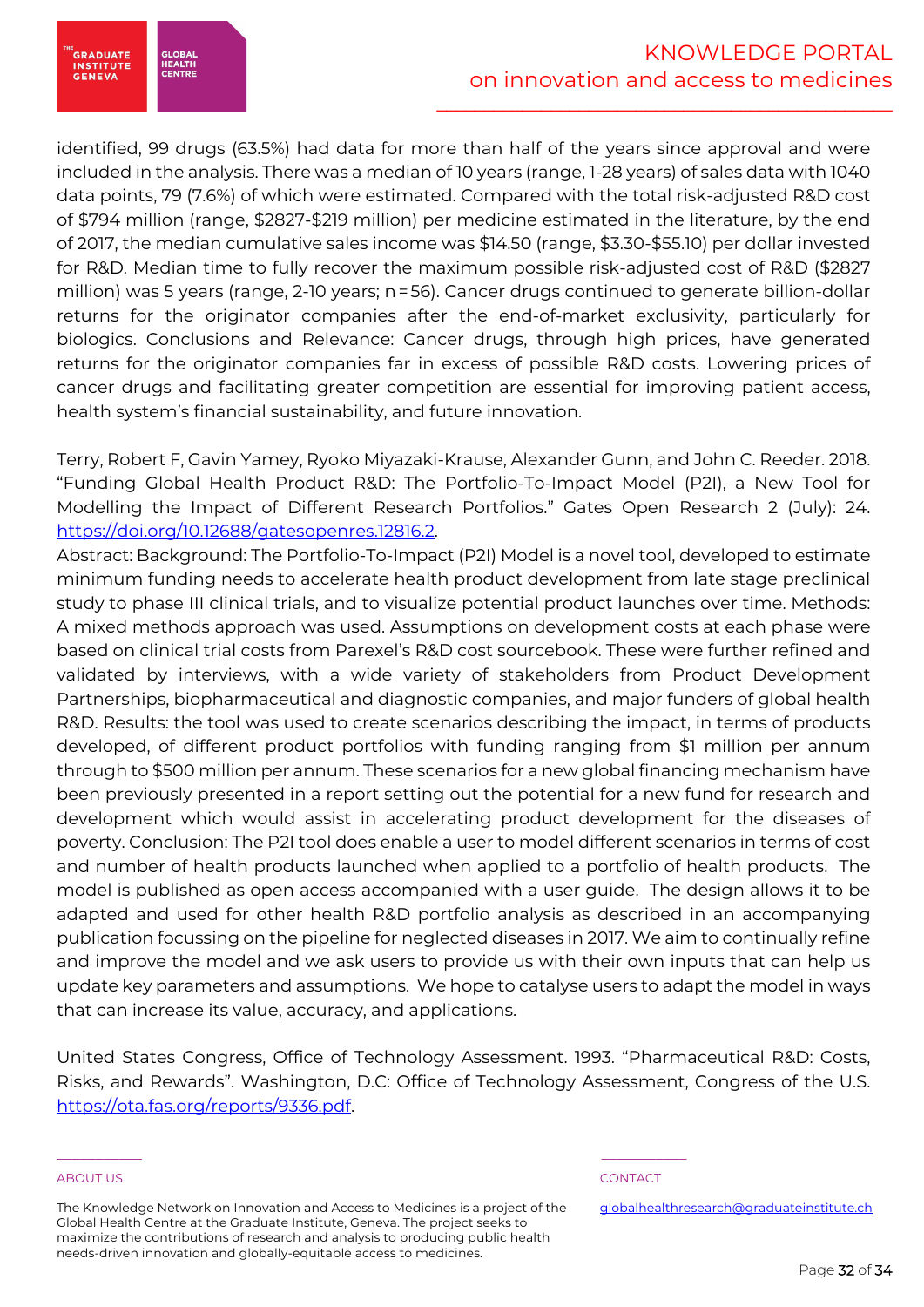

Summary (extracts): In this assessment, the Office of Technology Assessment examined the costs of pharmaceutical research and development (R&D), the economic rewards from that investment, and the impact of public policies on both costs and returns. Below is a brief synopsis of the study's major conclusions: SUMMARY OF FINDINGS: Pharmaceutical R&D is a costly and risky business, but in recent years the financial rewards from R&D have more than offset its costs and risks. The average aftertax R&D cash outlay for each new drug that reached the market in the 1980s was about \$65 million (in 1990 dollars). The R&D process took 12 years on average. The full aftertax cost of these outlays, compounded to their value on the day of market approval, was roughly \$194 million (1990 dollars). Each new drug introduced to the U.S. market between 1981 and 1983 returned, net of taxes, at least \$36 million more to its investors than was needed to pay off the R&D investment. This surplus return amounts to about 4.3 percent of the price of each drug over its product life. Over a longer span of time, economic returns to the pharmaceutical industry as whole exceeded returns to corporations in other industries by about 2 to 3 percentage points per year from 1976 to 1987, after adjusting for differences in risk among industries. A risk-adjusted difference of this magnitude is sufficient to induce substantial new investment in the pharmaceutical industry. The National Institutes of Health (NIH) and other Public Health Service laboratories have no mechanism to protect the public's investment in drug discovery, development and evaluation. These agencies lack the expertise and sufficient legal authority to negotiate limits on prices to be charged for drugs discovered or developed with Federal funds.

Young, Ruth, Tewodros Bekele, Alexander Gunn, Nick Chapman, Vipul Chowdhary, Kelsey Corrigan, Lindsay Dahora, et al. 2018. "Developing New Health Technologies for Neglected Diseases: A Pipeline Portfolio Review and Cost Model." Gates Open Research 2 (August): 23. https://doi.org/10.12688/gatesopenres.12817.2.

Abstract: Background: Funding for neglected disease product development fell from 2009-2015, other than a brief injection of Ebola funding. One impediment to mobilizing resources is a lack of information on product candidates, the estimated costs to move them through the pipeline, and the likelihood of specific launches. This study aimed to help fill these information gaps. Methods: We conducted a pipeline portfolio review to identify current candidates for 35 neglected diseases. Using an adapted version of the Portfolio to Impact financial modelling tool, we estimated the costs to move these candidates through the pipeline over the next decade and the likely launches. Since the current pipeline is unlikely to yield several critical products, we estimated the costs to develop a set of priority "missing" products. Results: We found 685 neglected disease product candidates as of August 31, 2017; 538 candidates met inclusion criteria for input into the model. It would cost about \$16.3 billion (range \$13.4-19.8B) to move these candidates through the pipeline, with three-quarters of the costs incurred in the first 5 years, resulting in about 128 (89-160) expected product launches. Based on the current pipeline, there would be few launches of complex new chemical entities; launches of highly efficacious HIV, tuberculosis, or malaria vaccines would be unlikely. Estimated additional costs to launch one of each of 18 key missing products are \$13.6B assuming lowest product complexity or \$21.8B assuming highest complexity (\$8.1B-36.6B). Over the next 5 years, total estimated costs to move

# ABOUT US AND INTERNATIONAL CONTACT CONTACT AND INTERNATIONAL CONTACT.

The Knowledge Network on Innovation and Access to Medicines is a project of the Global Health Centre at the Graduate Institute, Geneva. The project seeks to maximize the contributions of research and analysis to producing public health needs-driven innovation and globally-equitable access to medicines.

\_\_\_\_\_\_\_\_\_\_\_ \_\_\_\_\_\_\_\_\_\_\_